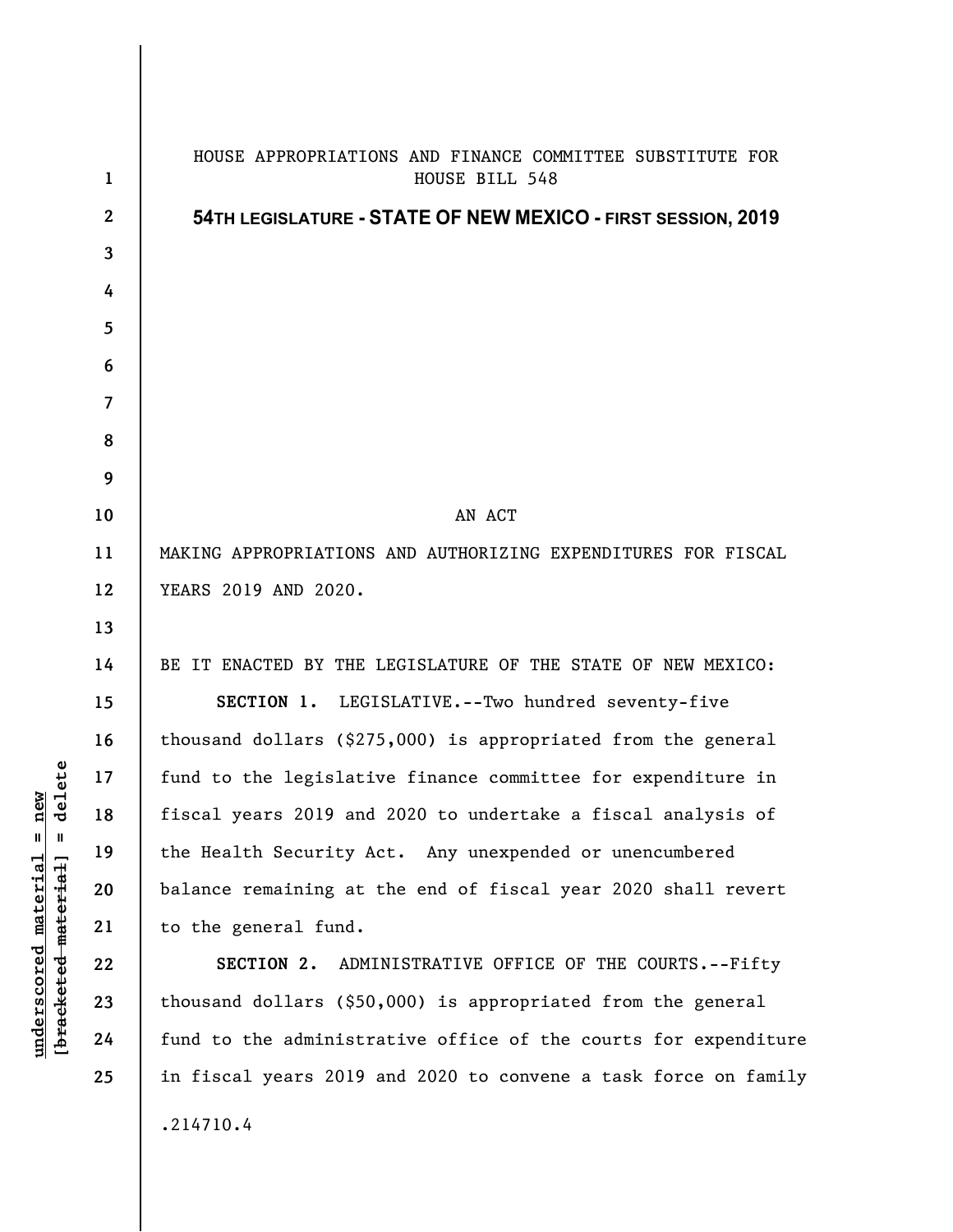**underscored material = new [bracketed material] = delete**

 $\frac{1}{2}$  bracketed material] = delete  $underscored material = new$ 

**1 2 3 4 5 6 7 8 9 10 11 12 13 14 15 16 17 18 19 20 21 22 23 24 25**  representation in child welfare proceedings. Any unexpended or unencumbered balance remaining at the end of fiscal year 2020 shall revert to the general fund. **SECTION 3.** DISTRICT COURTS.-- A. The following amounts are appropriated from the general fund to the specified district courts for expenditure in fiscal years 2019 and 2020 for the following purposes: (1) for the third judicial district court: (a) forty thousand dollars (\$40,000) for courtroom equipment; (b) five thousand dollars (\$5,000) for furniture; and (c) fifteen thousand dollars (\$15,000) for data systems equipment; and (2) fifty thousand dollars (\$50,000) to purchase a van to transport victims to and from court for the twelfth judicial district court. B. Any unexpended or unencumbered balance remaining at the end of fiscal year 2020 shall revert to the general fund. **SECTION 4.** ADMINISTRATIVE OFFICE OF THE DISTRICT ATTORNEYS.-- A. The following amounts are appropriated from the general fund to the administrative office of the district attorneys for expenditure in fiscal years 2019 and 2020 for the .214710.4  $- 2 -$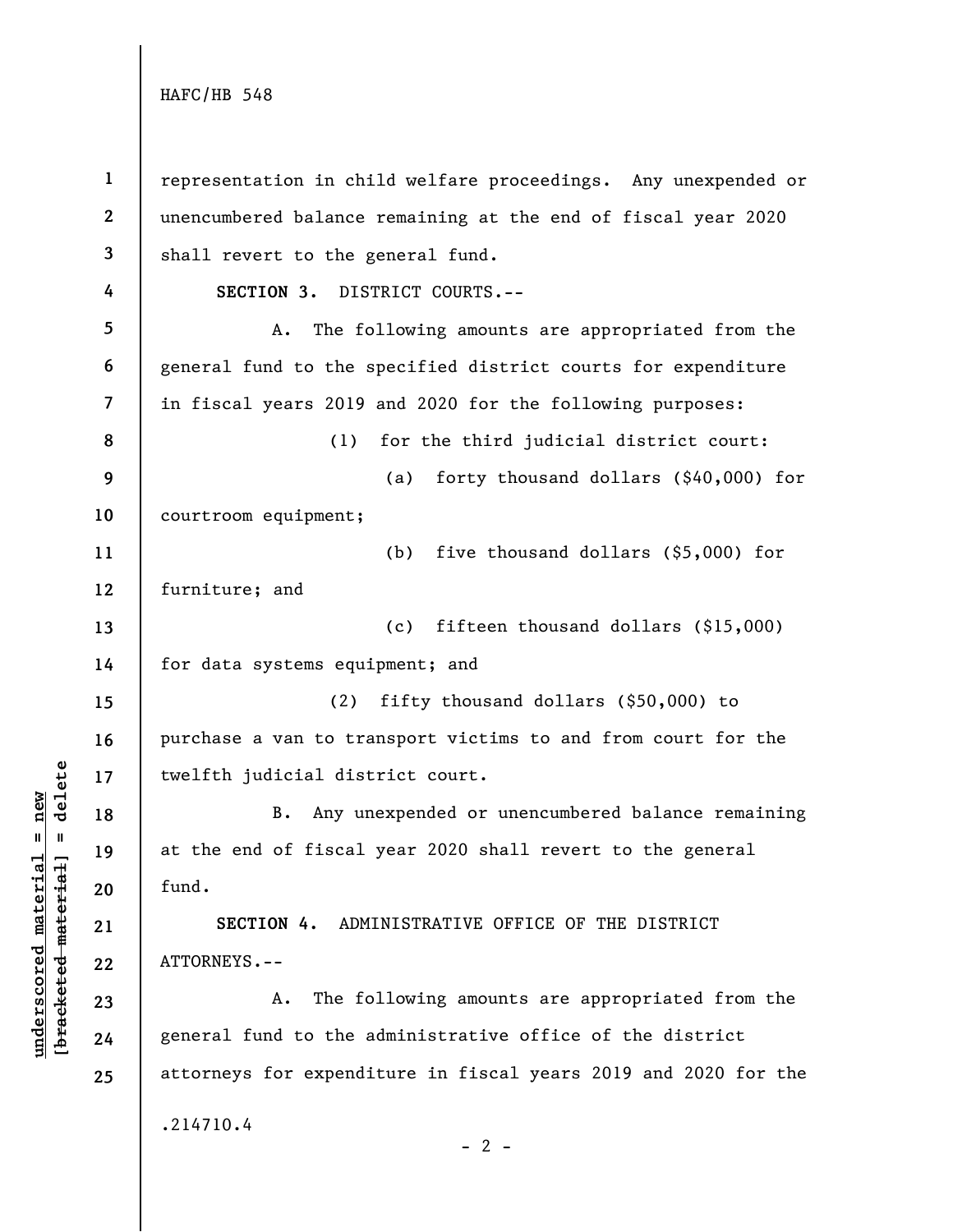**1 2 3 4 5 6 7 8 9 10 11 12 13 14 15 16 17 18 19 20 21 22 23 24 25**  following purposes: (1) twenty-five thousand dollars (\$25,000) to cover backlog and conflict cases in any jurisdiction; and (2) four hundred eighty-five thousand dollars (\$485,000) for upgrades to the statewide case management system and to replace preprosecution diversion fees. B. Any unexpended or unencumbered balance remaining at the end of fiscal year 2020 shall revert to the general fund. **SECTION 5.** DISTRICT ATTORNEYS.-- A. The following amounts are appropriated from the general fund to the specified district attorneys for expenditure in fiscal years 2019 and 2020 for the following purposes: (1) for the fifth judicial district attorney: (a) fifty thousand dollars (\$50,000) for personal services and employee benefits; (b) fifty thousand dollars (\$50,000) to purchase computer equipment; and (c) fifty thousand dollars (\$50,000) for contractual services for victims of child sexual violence in Carlsbad and Eddy county; and (2) for the ninth judicial district attorney, fifty thousand dollars (\$50,000) for operations. B. Any unexpended or unencumbered balance remaining .214710.4  $-3 -$ 

**underscored material = new [bracketed material] = delete**

 $b$ racketed material] = delete  $underscored material = new$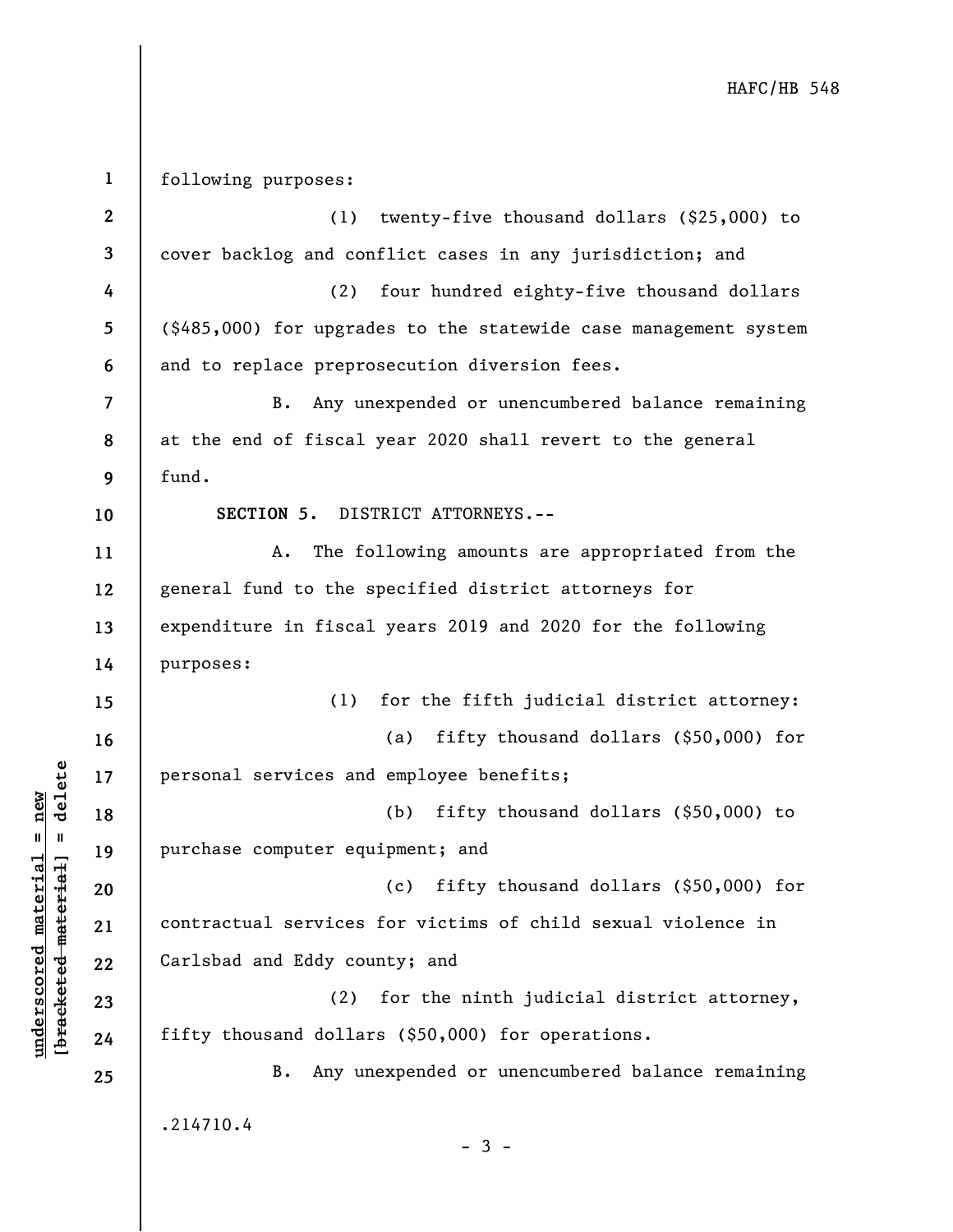**1 2**  at the end of fiscal year 2020 shall revert to the general fund.

**SECTION 6.** TAXATION AND REVENUE DEPARTMENT.--Fifty thousand dollars (\$50,000) is appropriated from the general fund to the taxation and revenue department for expenditure in fiscal years 2019 and 2020 to conduct a motor vehicle division pilot program for mobile office operations in Shiprock. Any unexpended or unencumbered balance remaining at the end of fiscal year 2020 shall revert to the general fund.

**10** 

**11** 

**12** 

**13** 

**14** 

**18** 

**19** 

**20** 

**21** 

**22** 

**23** 

**24** 

**25** 

**3** 

**4** 

**5** 

**6** 

**7** 

**8** 

**9** 

**SECTION 7.** DEPARTMENT OF FINANCE AND ADMINISTRATION.--

A. The following amounts are appropriated from the general fund to the department of finance and administration for expenditure in fiscal years 2019 and 2020 for the following purposes:

**15 16 17**  (1) one hundred ten thousand dollars (\$110,000) for the New Mexico mortgage finance authority to rehabilitate homes owned and occupied by low-income veterans;

(2) seventy-five thousand dollars (\$75,000) for the New Mexico mortgage finance authority to oversee the Affordable Housing Act;

(3) fifty thousand dollars (\$50,000) for matching funds for the New Mexico mortgage finance authority for a homeless youth demonstration project in northern New Mexico;

.214710.4

- 4 -

(4) seventy-three thousand dollars (\$73,000)

 $\frac{1}{2}$  intereted material = delete **[bracketed material] = delete**  $underscored material = new$ **underscored material = new**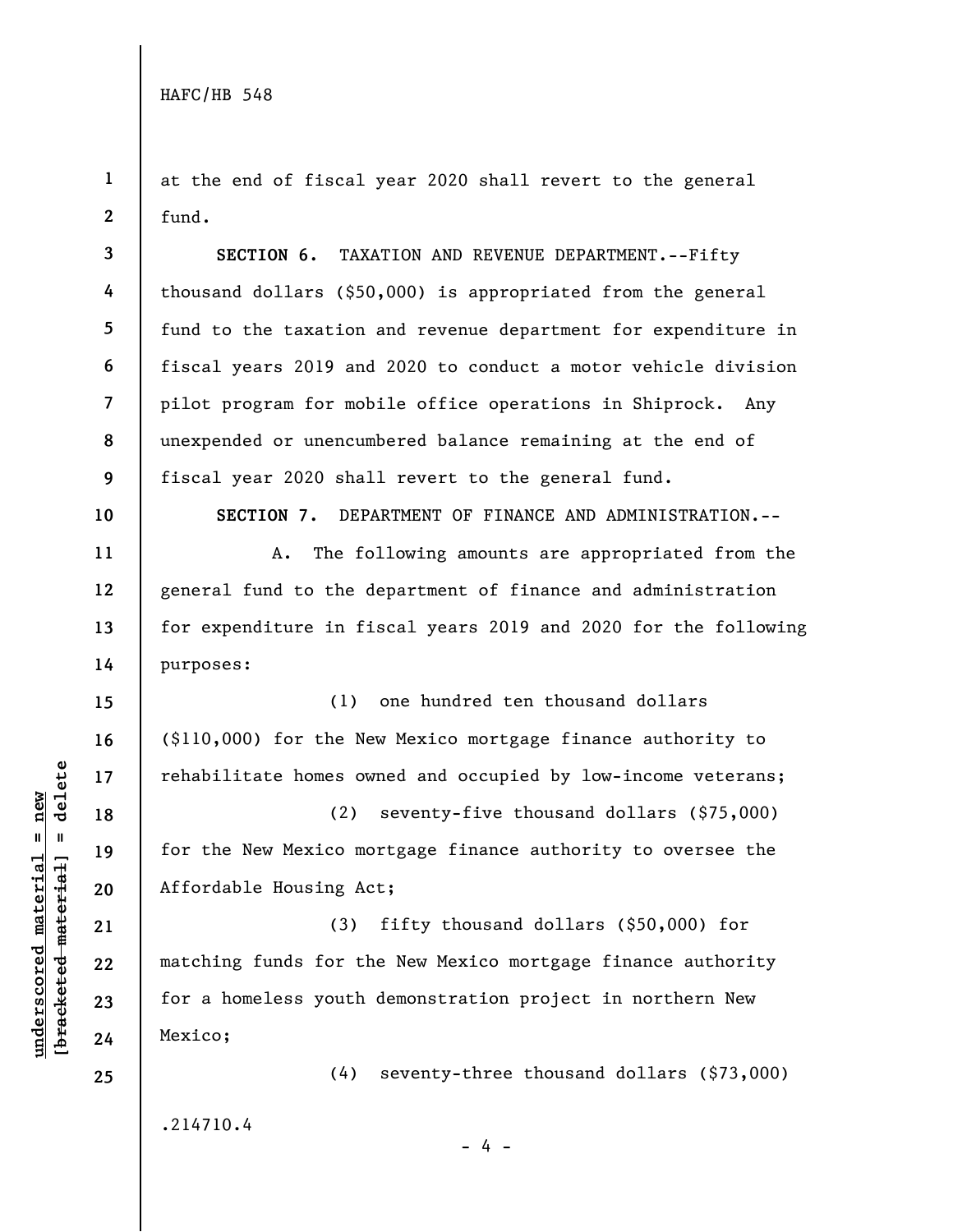**1 2 3 4 5 6 7 8 9 10 11 12 13 14 15 16 17 18 19 20 21 22 23 24 25**  for the New Mexico mortgage finance authority homeless youth demonstration program; and (5) for the local government division: (a) one hundred forty-five thousand dollars (\$145,000) to equip and operate a spay and neuter program at the Valencia county animal shelter; (b) two hundred five thousand dollars (\$205,000) to conduct a study of existing affordable housing resources and unmet needs in Albuquerque; (c) two hundred thousand dollars (\$200,000) to expand business incubation and entrepreneurial programs in the Ranchos de Atrisco community; (d) fifty thousand dollars (\$50,000) for the senior olympics in Albuquerque; (e) fifty thousand dollars (\$50,000) to contract with a nonprofit organization for trail maintenance in the Gila national forest; (f) one hundred thousand dollars (\$100,000) for a comprehensive housing analysis for the greater Gallup area; (g) fifty thousand dollars (\$50,000) for a public schools outreach program at the Explora science center and children's museum in Albuquerque; (h) twenty thousand dollars (\$20,000) for security camera equipment and signage in the Four Hills .214710.4  $- 5 -$ 

**underscored material = new [bracketed material] = delete**

 $\frac{1}{2}$  intereted material = delete  $underscored material = new$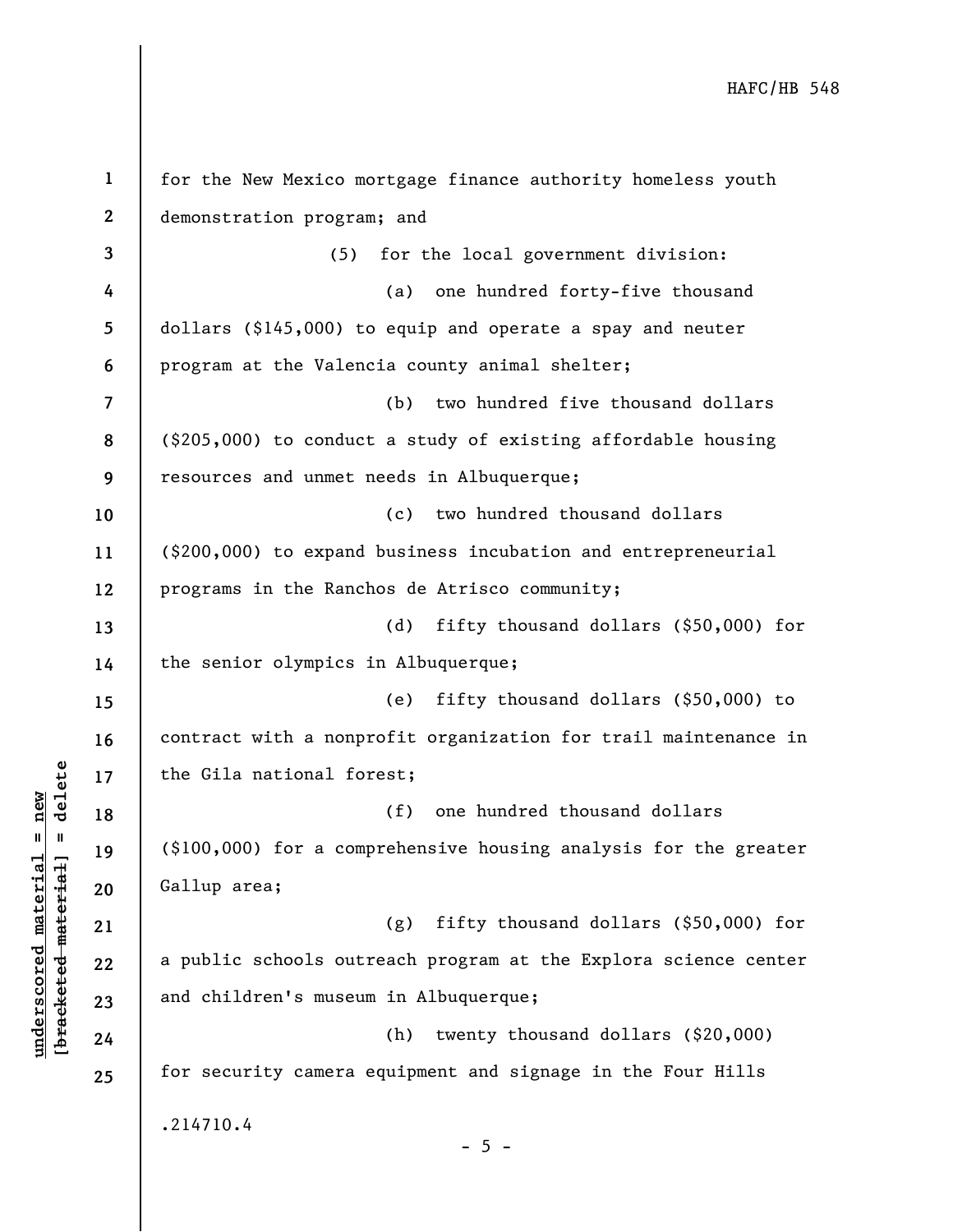**1 2 3 4 5 6 7 8 9 10 11 12 13 14 15 16 17 18 19 20 21 22 23 24 25**  HAFC/HB 548 district of Albuquerque; (i) one hundred fifty thousand dollars (\$150,000) to purchase equipment for Cuba; (j) fifty thousand dollars (\$50,000) to expand library services in Anthony; (k) fifty thousand dollars (\$50,000) to purchase firearms and equipment for the Anthony police department; (l) one hundred thousand dollars (\$100,000) for an outdoor recreation program in Anthony; (m) thirty thousand dollars (\$30,000) for an express bus in Gallup; (n) one hundred thousand dollars (\$100,000) for an inland port analysis for McKinley county; (o) one hundred thousand dollars (\$100,000) for the BNSF downtown park development in Gallup; (p) fifty thousand dollars (\$50,000) to purchase a van for a youth mentoring program in Gallup; (q) twenty thousand dollars (\$20,000) for the Gallup community pantry program; (r) fifteen thousand dollars (\$15,000) for maintenance, supplies and equipment for the Delores Wright community park in Dona Ana county; (s) one hundred fifty thousand dollars (\$150,000) for firefighting equipment in Chaparral; .214710.4  $- 6 -$ 

 $b$ racketed material] = delete **[bracketed material] = delete**  $underscored material = new$ **underscored material = new**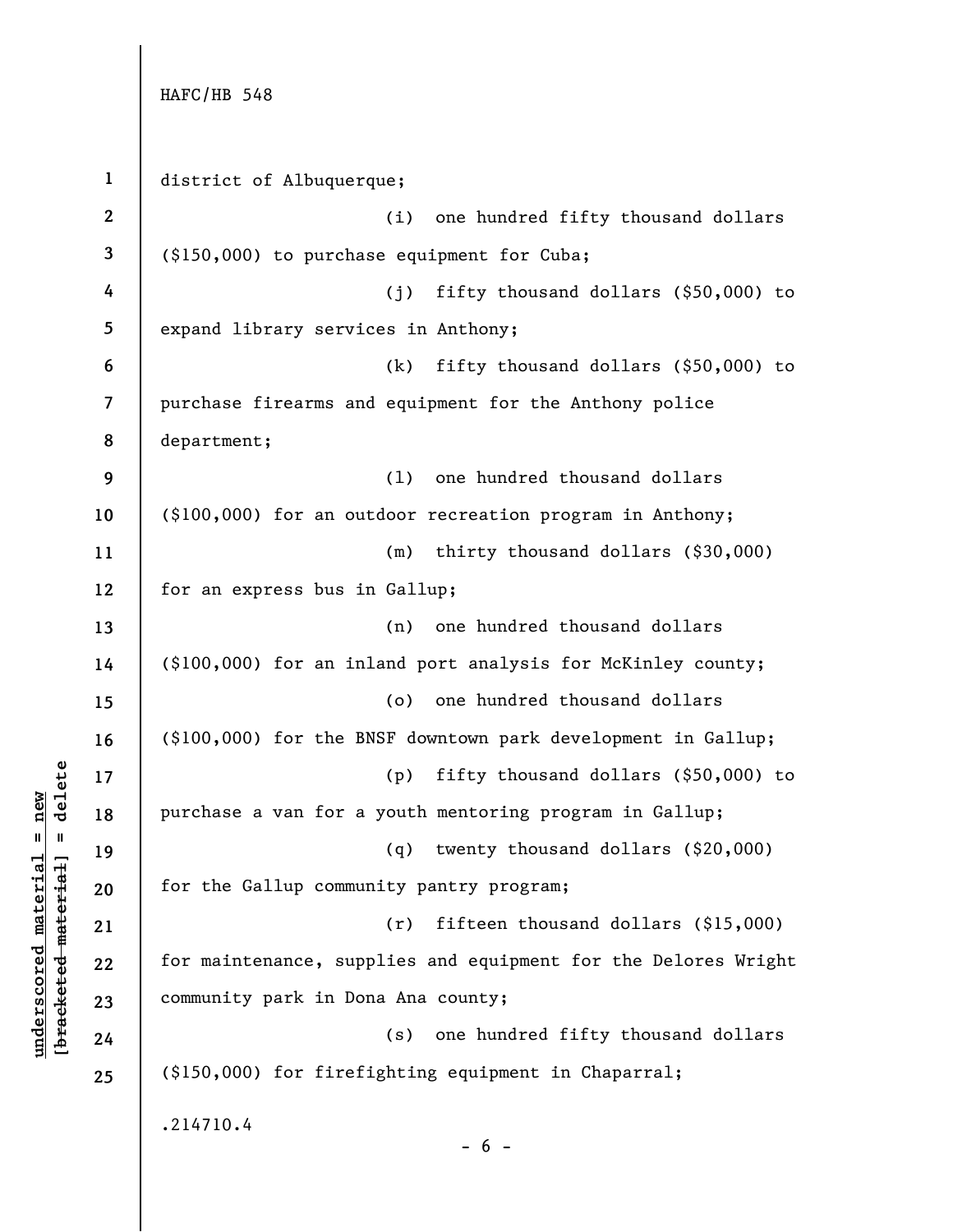| $\mathbf{1}$             | (t) five thousand dollars $(\$5,000)$ for                       |
|--------------------------|-----------------------------------------------------------------|
| $\boldsymbol{2}$         | supplies for a spring-summer youth program at Delores Wright    |
| 3                        | community park in Dona Ana county;                              |
| 4                        | fifty thousand dollars $(\$50,000)$ for<br>(u)                  |
| 5                        | operations of the frontier community program to conduct         |
| 6                        | infrastructure surveys in Silver City;                          |
| $\overline{\mathcal{L}}$ | (v) one hundred thousand dollars                                |
| 8                        | (\$100,000) for equipment replacement and maintenance at        |
| 9                        | Ricketts park in Farmington;                                    |
| 10                       | fifty-four thousand dollars<br>(w)                              |
| 11                       | (\$54,000) for equipment for the Bernalillo fire department;    |
| 12                       | fifty thousand dollars (\$50,000) for<br>(x)                    |
| 13                       | a tow truck for Sandoval county;                                |
| 14                       | fifty thousand dollars (\$50,000) for<br>(y)                    |
| 15                       | Bernalillo county sheriff's office firearm qualifications range |
| 16                       | equipment;                                                      |
| 17                       | fifty thousand dollars (\$50,000) for<br>(z)                    |
| 18                       | city-operated children's karate programs in Albuquerque;        |
| 19                       | seventy-five thousand dollars<br>(aa)                           |
| 20                       | (\$75,000) for supplies and equipment for a youth theater media |
| 21                       | arts program in Albuquerque;                                    |
| 22                       | two hundred thousand dollars<br>(bb)                            |
| 23                       | (\$200,000) to provide transitional housing and recovery        |
| 24                       | services for youth in Bernalillo county;                        |
| 25                       | fifty thousand dollars (\$50,000) to<br>(cc)                    |
|                          | .214710.4                                                       |
|                          | $-7 -$                                                          |

 $\frac{\text{underscored material} = \text{new}}{(\text{bracketed-materiat})}$ **[bracketed material] = delete underscored material = new**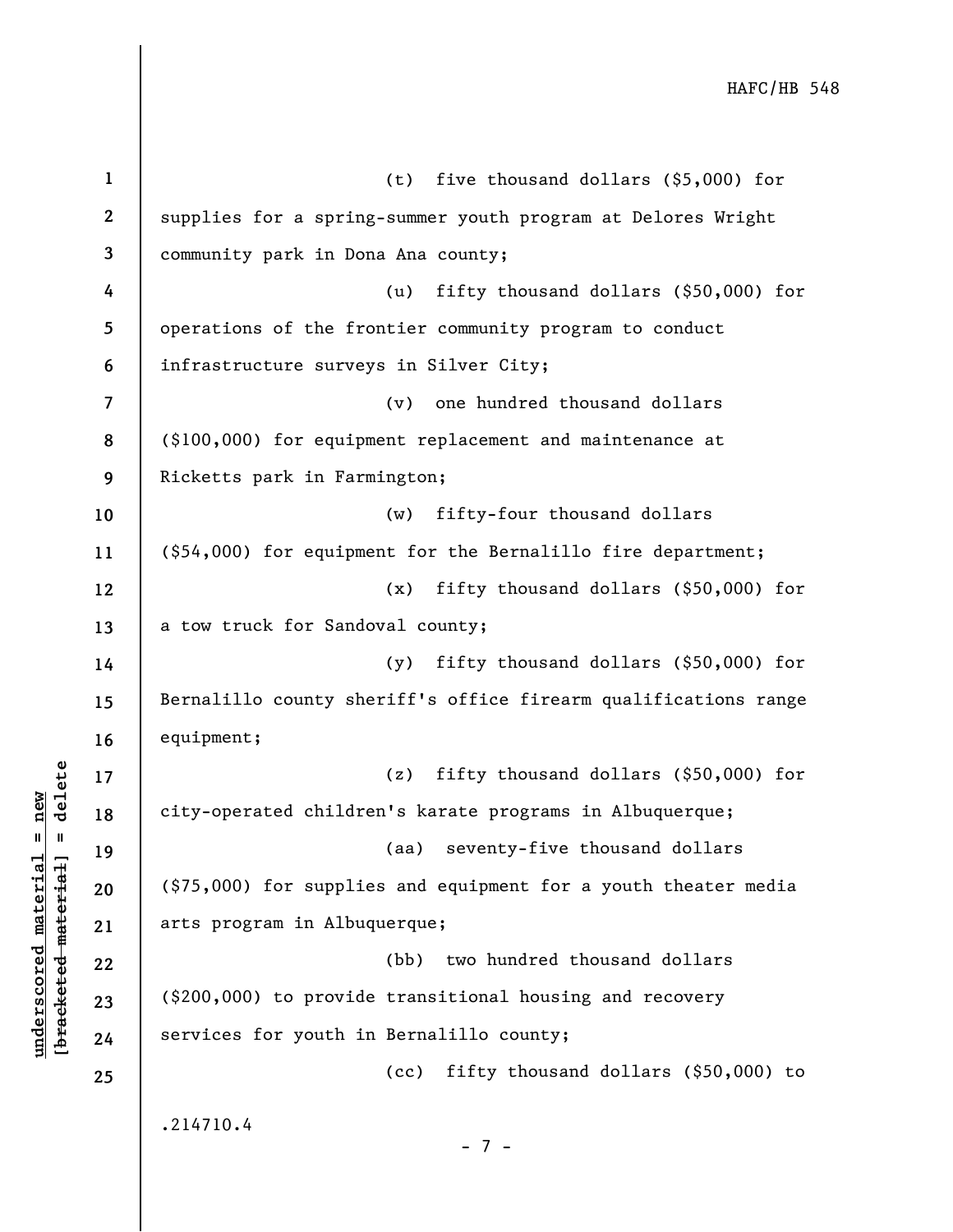| $\mathbf{1}$   | purchase and equip a fire truck for El Pueblo volunteer fire   |
|----------------|----------------------------------------------------------------|
| $\mathbf{2}$   | department in San Miguel county;                               |
| $\mathbf{3}$   | (dd)<br>fifty thousand dollars (\$50,000) to                   |
| 4              | purchase safety equipment, including structural turnout gear,  |
| 5              | for the Santa Fe county fire department;                       |
| 6              | fifty thousand dollars $(§50,000)$<br>(ee)                     |
| $\overline{7}$ | for economic and infrastructure development for Pecos; and     |
| 8              | one hundred thousand dollars<br>(ff)                           |
| 9              | (\$100,000) for equipment for the Luna county sheriff's        |
| 10             | department.                                                    |
| 11             | Any unexpended or unencumbered balance remaining<br><b>B.</b>  |
| 12             | at the end of fiscal year 2020 shall revert to the general     |
| 13             | fund.                                                          |
| 14             | SECTION 8. GENERAL SERVICES DEPARTMENT. -- Five thousand       |
| 15             | dollars (\$5,000) is appropriated from the general fund to the |
| 16             | facilities management division of the general services         |
| 17             | department for expenditure in fiscal years 2019 and 2020 for a |
| 18             |                                                                |
|                | survey of the cemetery at Los Lunas medical center. Any        |
| 19             | unexpended or unencumbered balance remaining at the end of     |
| 20             | fiscal year 2020 shall revert to the general fund.             |
| 21             | SECTION 9.<br>ECONOMIC DEVELOPMENT DEPARTMENT.--               |
| 22             | The following amounts are appropriated from the<br>A.          |
| 23             | general fund to the economic development department for        |
| 24             | expenditure in fiscal years 2019 and 2020 for the following    |
| 25             | purposes:                                                      |

.214710.4

**underscored material = new [bracketed material] = delete**

 $[**bracket**et~~ed matched~~ + **met**et<sup>1</sup> + **del**et~~e~~$  $underscored material = new$ 

- 8 -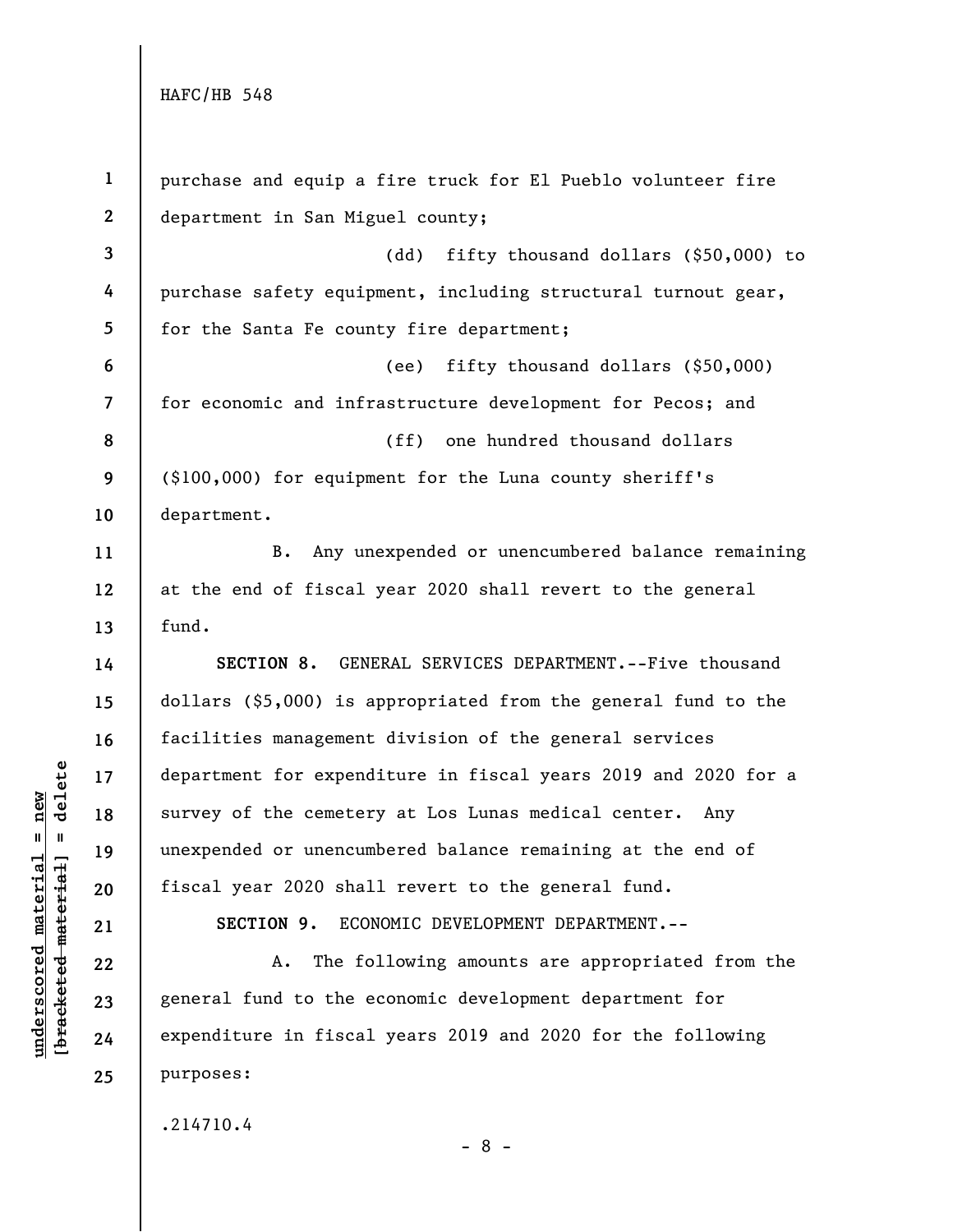| $\mathbf{1}$             | (1) one hundred ninety thousand dollars                         |
|--------------------------|-----------------------------------------------------------------|
| $\mathbf{2}$             | (\$190,000) to plan and develop the Prewitt industrial park in  |
| $\mathbf{3}$             | McKinley county;                                                |
| 4                        | seventy-five thousand dollars (\$75,000) to<br>(2)              |
| 5                        | fund the corporation created by the Economic Development        |
| 6                        | Corporation Act;                                                |
| $\overline{\phantom{a}}$ | (3)<br>twenty-five thousand dollars (\$25,000) to               |
| 8                        | promote and develop cooperative forms of business, including    |
| 9                        | training and technical assistance; and                          |
| 10                       | fifty thousand dollars (\$50,000) for the<br>(4)                |
| 11                       | Carlsbad mainstreet project.                                    |
| 12                       | B. Any unexpended or unencumbered balance remaining             |
| 13                       | at the end of fiscal year 2020 shall revert to the general      |
| 14                       | fund.                                                           |
| 15                       | SECTION 10. REGULATION AND LICENSING DEPARTMENT. -- Two         |
| 16                       | hundred thousand dollars (\$200,000) is appropriated from the   |
| 17                       | general fund to the regulation and licensing department for     |
| 18                       | expenditure in fiscal years 2019 and 2020 to implement the Home |
| 19                       | Inspector Licensing Act, contingent on the enactment of House   |
| 20                       | Bill 433 or similar legislation of the first session of the     |
| 21                       | fifty-fourth legislature. Any unexpended or unencumbered        |
| 22                       | balance remaining at the end of fiscal year 2020 shall revert   |
| 23                       | to the general fund.                                            |
| 24                       | SECTION 11.<br>CULTURAL AFFAIRS DEPARTMENT.--                   |
| 25                       | The following amounts are appropriated from the<br>Α.           |
|                          | .214710.4<br>-9-                                                |
|                          |                                                                 |

 $[**bracket**et~~ed matched~~ + **net** + **1** + **1**$  = delete **[bracketed material] = delete**  $underscored material = new$ **underscored material = new**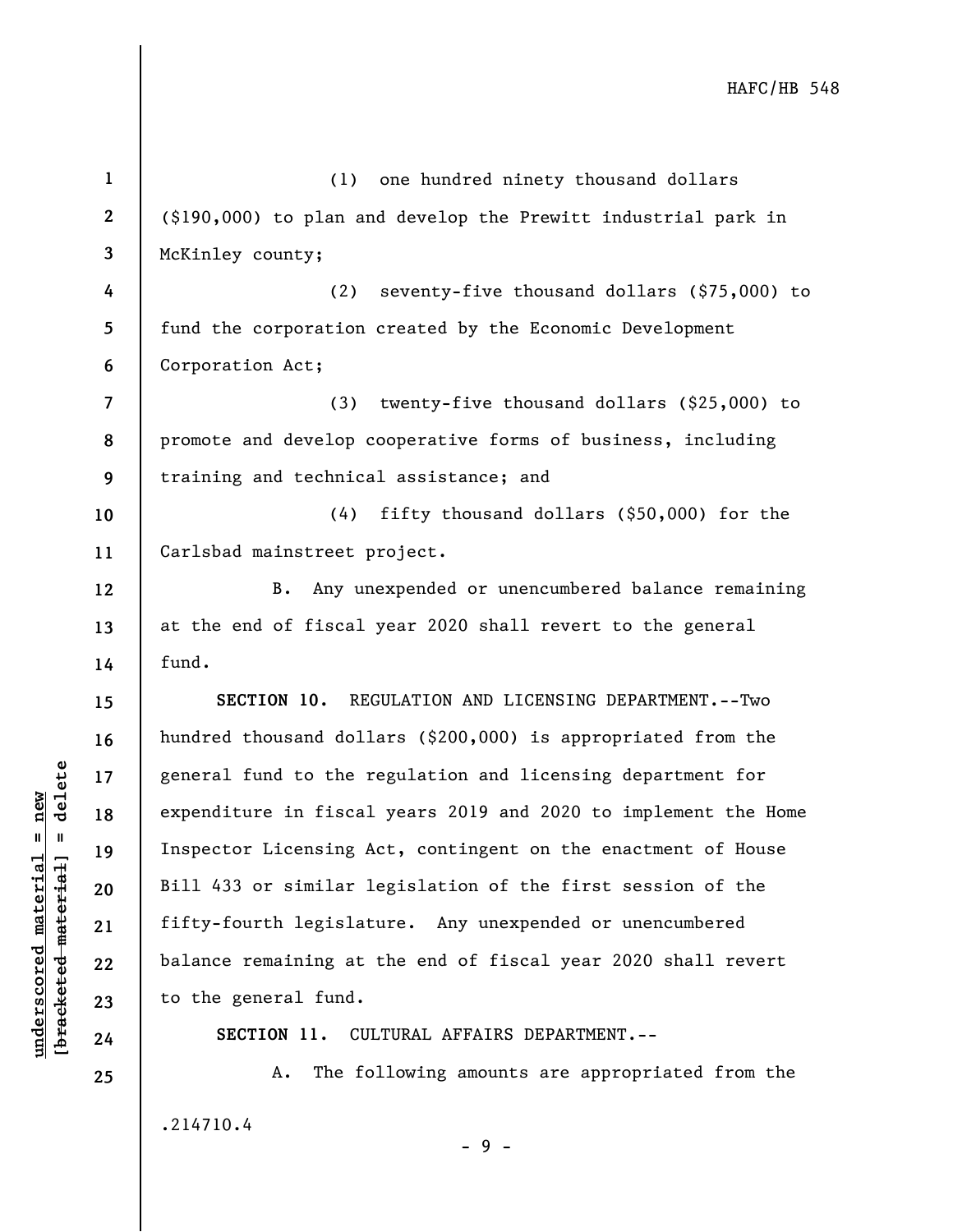| $\mathbf{1}$            | general fund to the cultural affairs department for expenditure |
|-------------------------|-----------------------------------------------------------------|
| $\mathbf{2}$            | in fiscal years 2019 and 2020 for the following purposes:       |
| 3                       | (1)<br>fifty thousand dollars $(\$50,000)$ for                  |
| 4                       | national history day programming;                               |
| 5                       | one hundred thousand dollars (\$100,000)<br>(2)                 |
| 6                       | for a cultural resources study and inventory within the Ojo     |
| $\overline{\mathbf{7}}$ | Encino and Torreon-Star Lake chapters of the Navajo Nation;     |
| 8                       | (3)<br>twenty thousand dollars (\$20,000) to                    |
| 9                       | expand exhibits at the New Mexico museum of space history;      |
| 10                      | $(4)$ ten thousand dollars $(\$10,000)$ for the                 |
| 11                      | "zoo to you" program in Dona Ana county; and                    |
| 12                      | twenty-five thousand dollars (\$25,000) for<br>(5)              |
| 13                      | the Albuquerque biopark "zoo to you" program.                   |
| 14                      | Any unexpended or unencumbered balance remaining<br><b>B.</b>   |
| 15                      | at the end of fiscal year 2020 shall revert to the general      |
| 16                      | fund.                                                           |
| 17                      | SECTION 12. ENERGY, MINERALS AND NATURAL RESOURCES              |
| 18                      | DEPARTMENT.--                                                   |
| 19                      | The following amounts are appropriated from the<br>Α.           |
| 20                      | general fund to the energy, minerals and natural resources      |
| 21                      | department for expenditure in fiscal years 2019 and 2020 for    |
| 22                      | the following purposes:                                         |
| 23                      | fifty thousand dollars (\$50,000) for<br>(1)                    |
| 24                      | resource sustainability and security planning;                  |
| 25                      | one hundred fifty thousand dollars<br>(2)                       |
|                         | .214710.4<br>$-10 -$                                            |

 $\frac{\text{underscored material} = \text{new}}{(\text{bracketed-materiat})}$ **[bracketed material] = delete underscored material = new**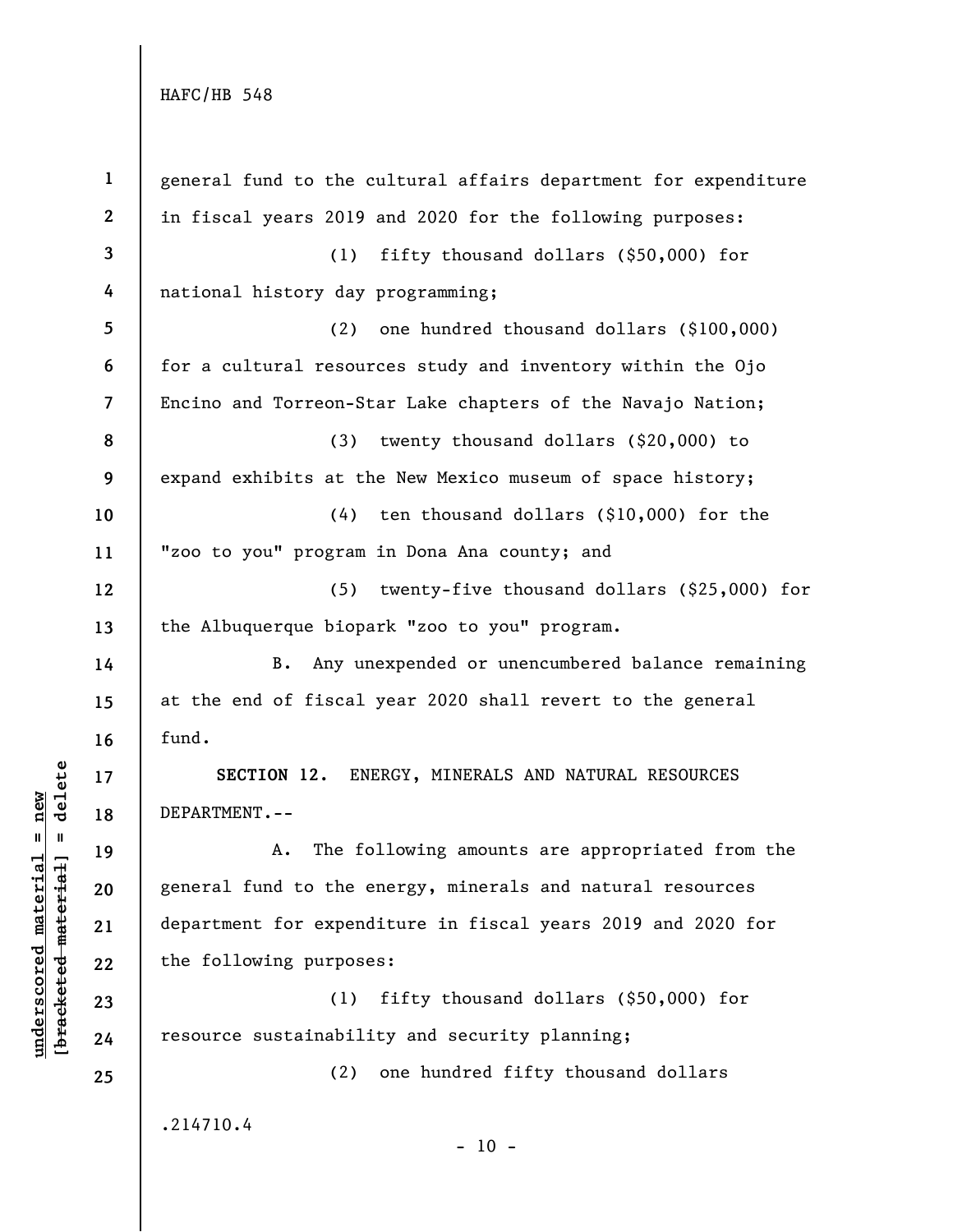(\$150,000) for maintenance supplies and equipment for Elephant Butte Lake state park; and

(3) two hundred sixty thousand dollars (\$260,000) for the New Mexico renewable energy transmission authority to study renewable energy transmission and storage.

B. Any unexpended or unencumbered balance remaining at the end of fiscal year 2020 shall revert to the general fund.

**SECTION 13.** COMMISSION ON THE STATUS OF WOMEN.--Fiftyfive thousand dollars (\$55,000) is appropriated from the general fund to the commission on the status of women for expenditure in fiscal years 2019 and 2020 for operational expenses. Any unexpended or unencumbered balance remaining at the end of fiscal year 2020 shall revert to the general fund.

**SECTION 14.** OFFICE ON AFRICAN AMERICAN AFFAIRS.--

A. The following amounts are appropriated from the general fund to the office on African American affairs for expenditure in fiscal years 2019 and 2020 for the following purposes:

(1) sixty thousand dollars (\$60,000) for programs and exhibits at the African American performing arts center; and

(2) fifty thousand dollars (\$50,000) for a behavioral health initiative in the international district of Albuquerque.

.214710.4

- 11 -

 $b$ racketed material] = delete **[bracketed material] = delete**  $underscored material = new$ **underscored material = new**

**1** 

**2** 

**3** 

**4** 

**5** 

**6** 

**7** 

**8** 

**9** 

**10** 

**11** 

**12** 

**13** 

**14** 

**15** 

**16** 

**17** 

**18** 

**19** 

**20** 

**21** 

**22** 

**23** 

**24** 

**25**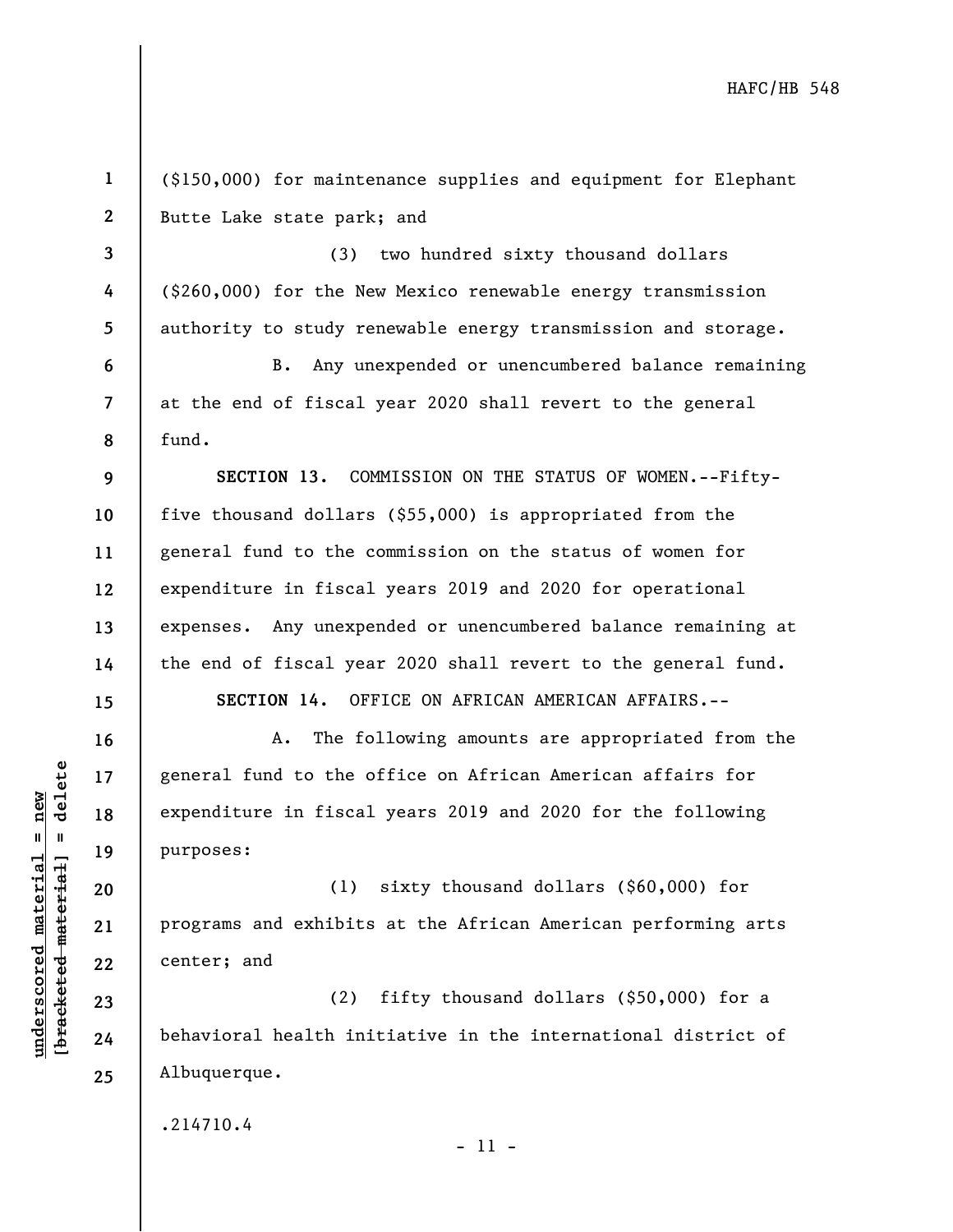**1 2 3 4 5 6 7 8 9 10 11 12 13 14 15 16 17 18 19 20 21 22 23 24 25**  B. Any unexpended or unencumbered balance remaining at the end of fiscal year 2020 shall revert to the general fund. **SECTION 15.** INDIAN AFFAIRS DEPARTMENT.-- A. The following amounts are appropriated from the general fund to the Indian affairs department for expenditure in fiscal years 2019 and 2020 for the following purposes: (1) one hundred thousand dollars (\$100,000) to establish a missing and murdered indigenous women task force; (2) one hundred fifty thousand dollars (\$150,000) for a summit to promote American Indian women in business and to create a directory of American Indian women in business; (3) one hundred forty thousand dollars (\$140,000) for a study on streams and aquifers in the Espanola basin; (4) forty thousand dollars (\$40,000) for a summer meal program at the Mescalero Apache Tribe community center; and (5) twenty-five thousand dollars (\$25,000) to support the community and culturally based Santa Fe Indian school leadership institute. B. Any unexpended or unencumbered balance remaining at the end of fiscal year 2020 shall revert to the general fund. .214710.4  $- 12 -$ 

 $b$ racketed material] = delete **[bracketed material] = delete**  $underscored$  material = new **underscored material = new**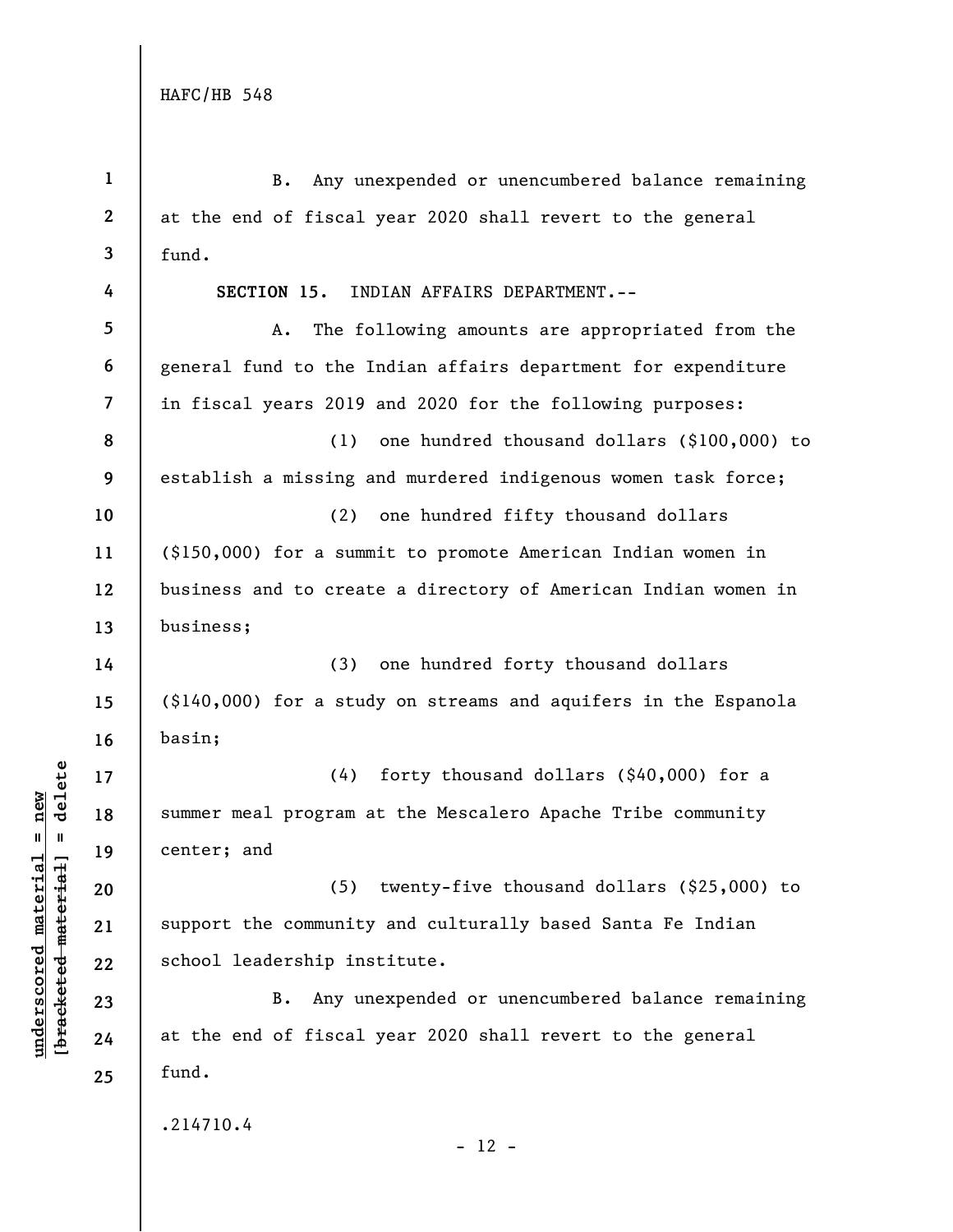| $\mathbf{1}$            | SECTION 16. AGING AND LONG-TERM SERVICES DEPARTMENT.--          |
|-------------------------|-----------------------------------------------------------------|
| $\mathbf{2}$            | The following amounts are appropriated from the<br>Α.           |
| $\mathbf{3}$            | general fund to the aging and long-term services department for |
| 4                       | expenditure in fiscal years 2019 and 2020 for the following     |
| 5                       | purposes:                                                       |
| 6                       | (1) twenty-five thousand dollars $(\$25,000)$ for               |
| $\overline{\mathbf{7}}$ | senior citizen services in Roswell;                             |
| 8                       | (2) seventy-five thousand dollars (\$75,000)                    |
| 9                       | for operations of Valencia county senior centers;               |
| 10                      | (3)<br>one hundred thousand dollars (\$100,000)                 |
| 11                      | for senior citizen services at the Artesia senior center; and   |
| 12                      | (4) one hundred fifty thousand dollars                          |
| 13                      | (\$150,000) to be divided evenly among the Fort Sumner, Santa   |
| 14                      | Rosa and Puerto de Luna senior centers.                         |
| 15                      | Any unexpended or unencumbered balance remaining<br><b>B.</b>   |
| 16                      | at the end of fiscal year 2020 shall revert to the general      |
| 17                      | fund.                                                           |
| 18                      | SECTION 17. WORKFORCE SOLUTIONS DEPARTMENT.--                   |
| 19                      | The following amounts are appropriated from the<br>Α.           |
| 20                      | general fund to the workforce solutions department for          |
| 21                      | expenditure in fiscal years 2019 and 2020 for the following     |
| 22                      | purposes:                                                       |
| 23                      | (1)<br>one hundred forty-five thousand dollars                  |
| 24                      | (\$145,000) for the STEM boomerang program;                     |
| 25                      | one hundred thousand dollars (\$100,000) to<br>(2)              |
|                         | .214710.4<br>$-13 -$                                            |

**underscored material = new [bracketed material] = delete**

 $\frac{\text{underscored material} = \text{new}}{(\text{bracketed-materiat})}$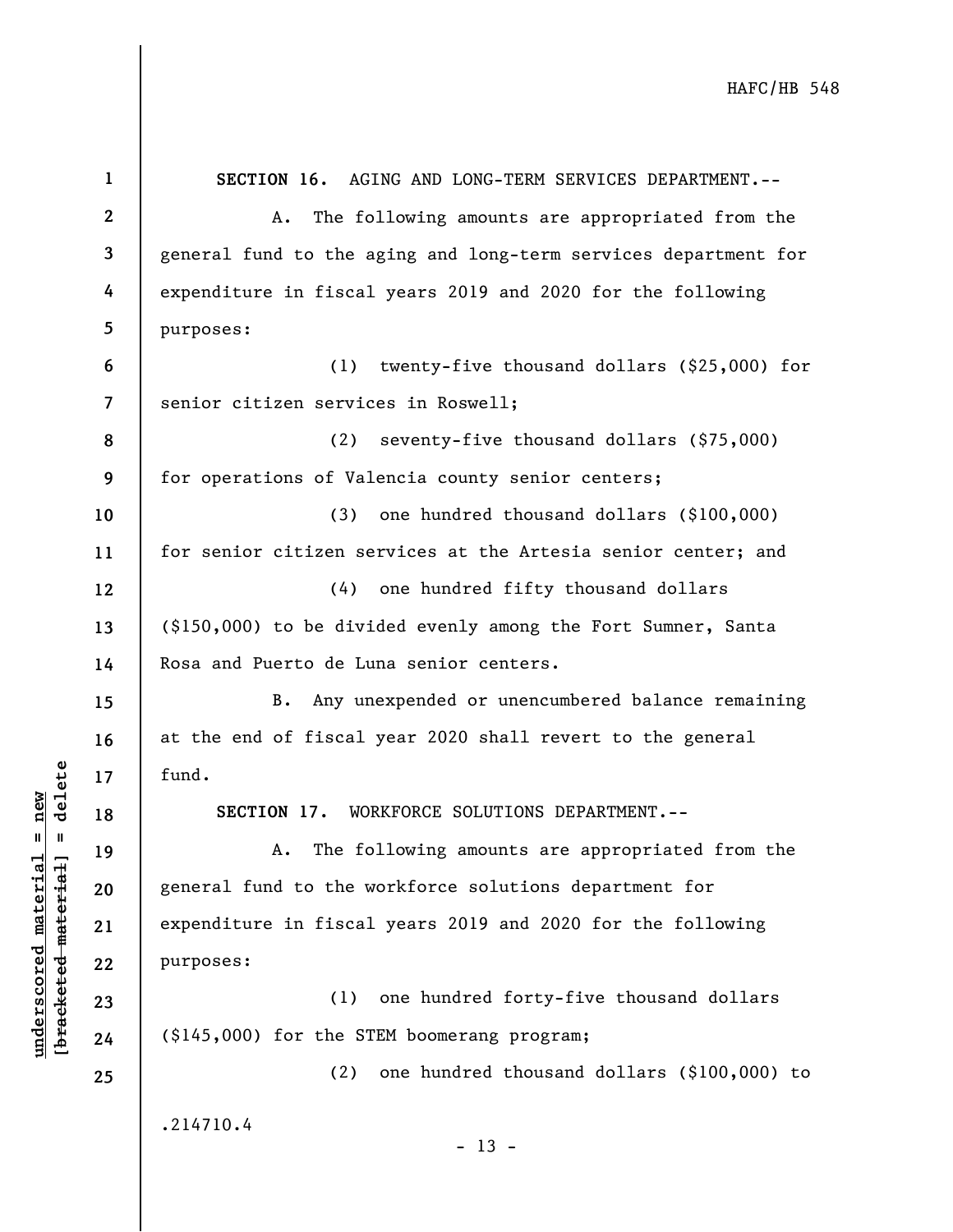**underscored material = new [bracketed material] = delete**

 $\frac{\text{underscored material} = \text{new}}{(\text{bracketed-materiat})}$ 

| $\mathbf{1}$             |                                                                |
|--------------------------|----------------------------------------------------------------|
|                          | implement an affinity-based network to assist low-income       |
| $\mathbf{2}$             | families to secure economic stability; and                     |
| $\mathbf{3}$             | $(3)$ two hundred thousand dollars $(\$200,000)$ to            |
| 4                        | study and make recommendations on issues for transition to a   |
| 5                        | clean energy economy.                                          |
| 6                        | Any unexpended or unencumbered balance remaining<br><b>B</b> . |
| $\overline{\phantom{a}}$ | at the end of fiscal year 2020 shall revert to the general     |
| 8                        | fund.                                                          |
| 9                        | SECTION 18. DEPARTMENT OF HEALTH.--                            |
| 10                       | The following amounts are appropriated from the<br>Α.          |
| 11                       | general fund to the department of health for expenditure in    |
| 12                       | fiscal years 2019 and 2020 for the following purposes:         |
| 13                       | one hundred thousand dollars (\$100,000)<br>(1)                |
| 14                       | for teen mental illness and suicide prevention classes through |
| 15                       | the public health division;                                    |
| 16                       | sixty thousand dollars (\$60,000) for a<br>(2)                 |
| 17                       | comprehensive health careers program and the provision of      |
| 18                       | regional training opportunities in primary care;               |
| 19                       | (3) twenty-five thousand dollars (\$25,000) for                |
| 20                       | comprehensive health careers programs and the provision of     |
| 21                       | regional training opportunities in primary care in Grant       |
| 22                       | county;                                                        |
| 23                       | fifty thousand dollars (\$50,000) to<br>(4)                    |
| 24                       | contract with a nonprofit dance program for at-risk and low-   |
| 25                       | income children in the Roswell independent school district;    |
|                          | .214710.4<br>$-14 -$                                           |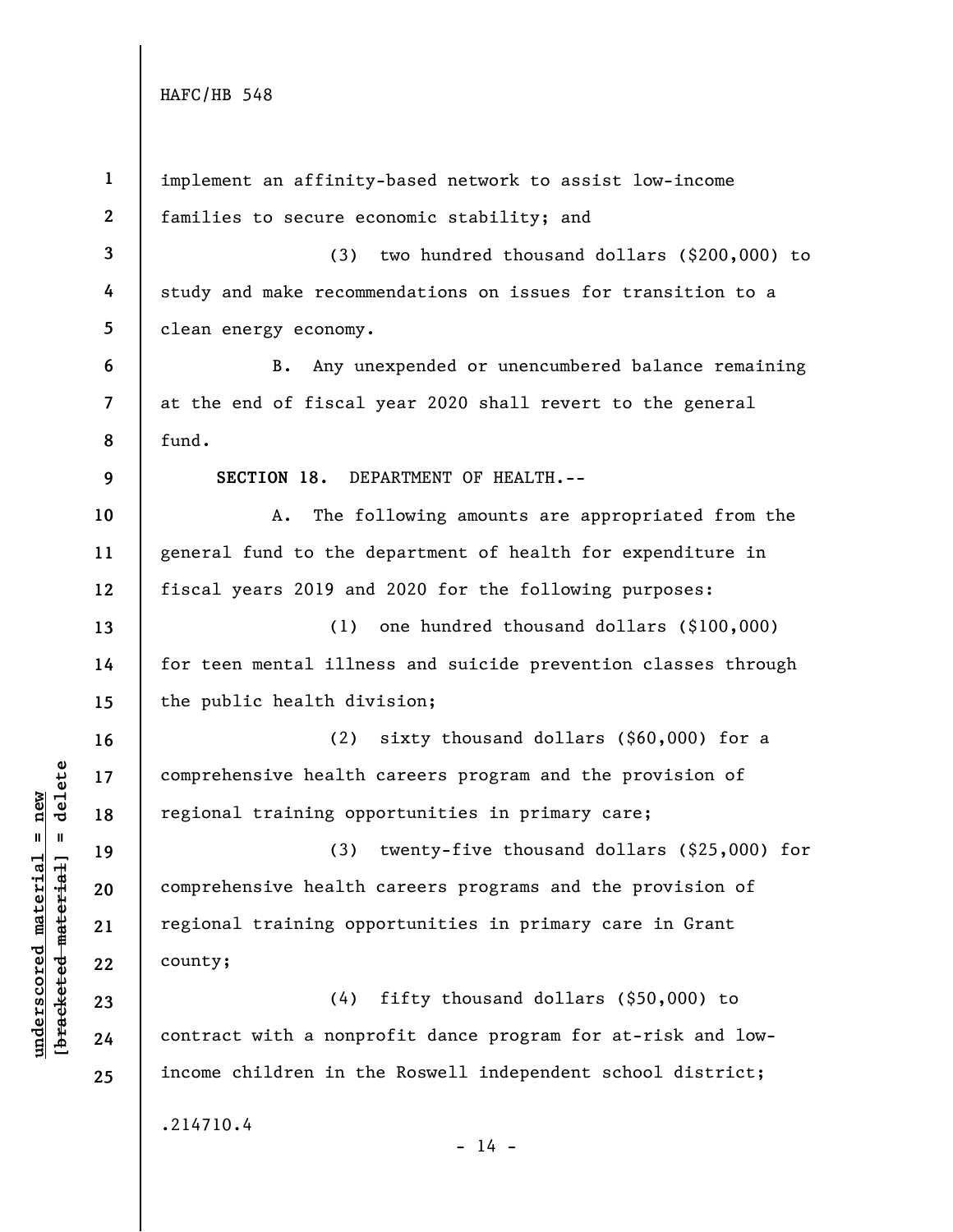**1 2 3 4 5 6 7 8 9 10 11 12 13 14 15 16 17 18 19 20 21 22 23 24 25**  (5) one hundred seventy thousand dollars (\$170,000) to contract with a nonprofit dance program for atrisk and low-income children statewide; (6) two hundred seventy-five thousand dollars (\$275,000) for data collection and to study oversight of health care in New Mexico; (7) seventy-five thousand dollars (\$75,000) for the child and family databank commission, contingent on enactment of House Bill 173 or similar legislation of the first session of the fifty-fourth legislature; (8) one hundred thousand dollars (\$100,000) for the southwest public health institute's operations and administration of health and social services infrastructure; (9) one hundred thousand dollars (\$100,000) to provide culturally and linguistically appropriate health care to immigrant children in Santa Fe county; (10) fifty thousand dollars (\$50,000) for a climate-controlled pharmacy at the Los Alamos public health office; (11) fifty thousand dollars (\$50,000) for the nurse program at the Phoenix house in Hobbs; and (12) fifty thousand dollars (\$50,000) to provide low-income and at-risk children with a dance program in partnership with the Hobbs municipal school district. B. Any unexpended or unencumbered balance remaining .214710.4  $- 15 -$ 

**underscored material = new [bracketed material] = delete**

 $\frac{1}{2}$  intereted material = delete  $underscored material = new$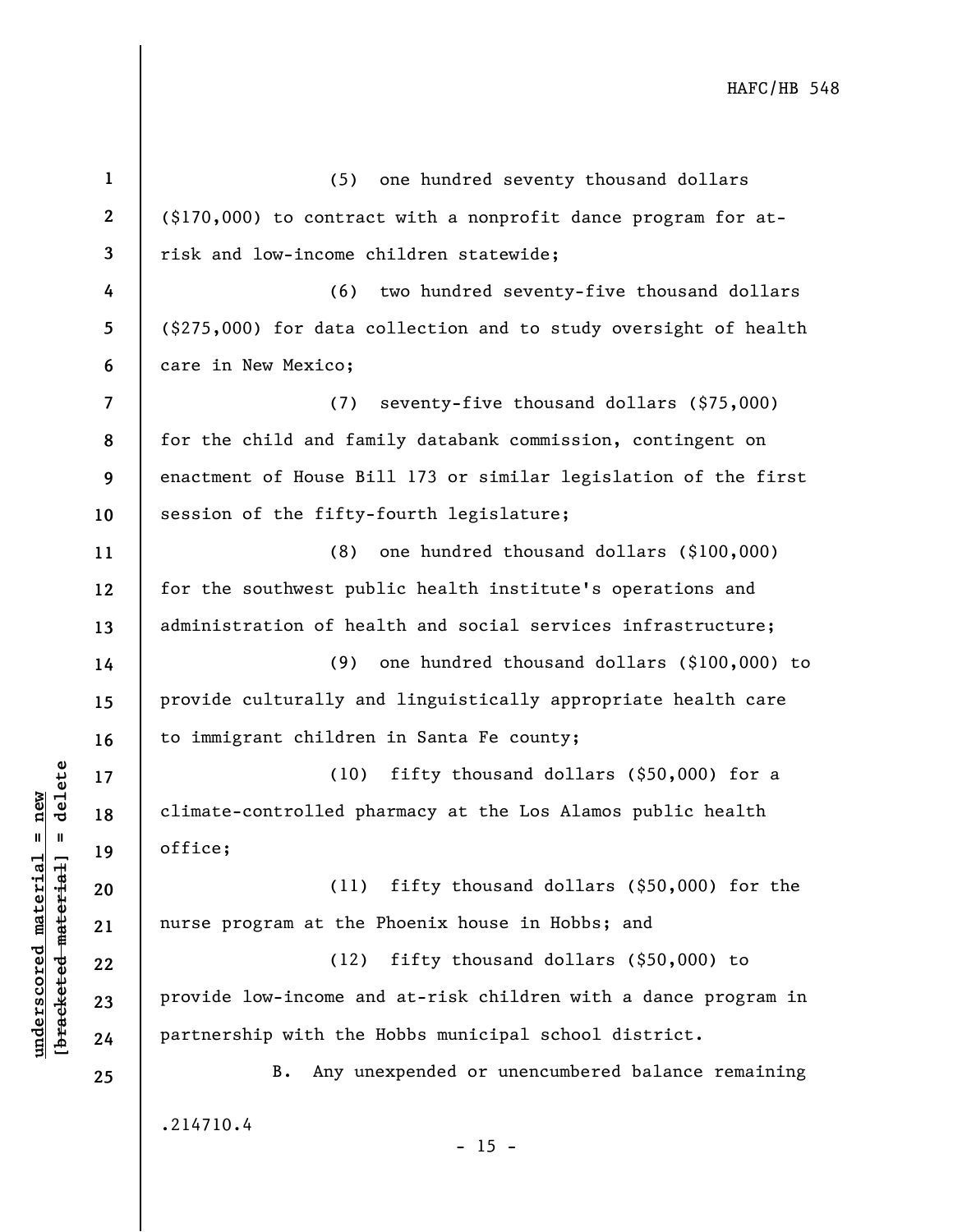**4** 

**5** 

**6** 

**7** 

**10** 

**11** 

**12** 

**13** 

**14** 

**15** 

**16** 

**17** 

**18** 

**19** 

**20** 

**21** 

**22** 

**23** 

**24** 

**25** 

**1 2**  at the end of fiscal year 2020 shall revert to the general fund.

**3 8 9 SECTION 19.** DEPARTMENT OF ENVIRONMENT.--Two hundred thousand dollars (\$200,000) is appropriated from the general fund to the department of environment for expenditure in fiscal years 2019 and 2020 for a clean drinking water pilot project in northern New Mexico. Any unexpended or unencumbered balance remaining at the end of fiscal year 2020 shall revert to the general fund.

**SECTION 20.** VETERANS' SERVICES DEPARTMENT.--Twenty-five thousand dollars (\$25,000) is appropriated from the general fund to the veterans' services department for expenditure in fiscal years 2019 and 2020 for a full-time service coordinator located in northwestern New Mexico. Any unexpended or unencumbered balance remaining at the end of fiscal year 2020 shall revert to the general fund.

**SECTION 21.** CHILDREN, YOUTH AND FAMILIES DEPARTMENT.--

A. The following amounts are appropriated from the general fund to the children, youth and families department for expenditure in fiscal years 2019 and 2020 for the following purposes:

(1) one hundred fifty thousand dollars (\$150,000) to provide sexual assault services for children at child advocacy centers;

(2) fifty thousand dollars (\$50,000) to

.214710.4

 $- 16 -$ 

 $b$ racketed material] = delete **[bracketed material] = delete**  $underscored material = new$ **underscored material = new**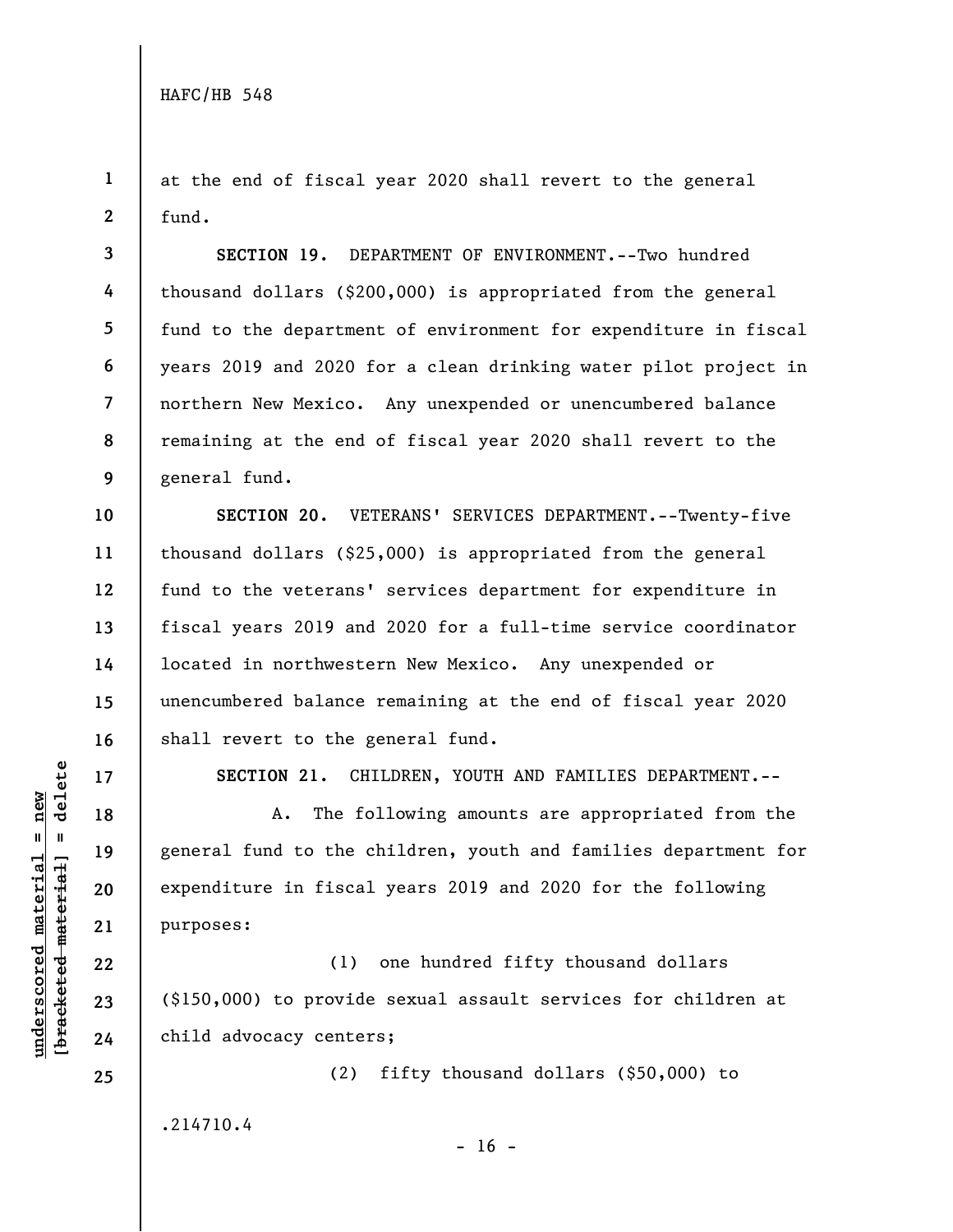| $\mathbf{1}$             | support a facility providing care services for abandoned        |
|--------------------------|-----------------------------------------------------------------|
| $\mathbf{2}$             | children in Farmington;                                         |
| 3                        | twenty-five thousand dollars (\$25,000) for<br>(3)              |
| 4                        | La Casa community behavioral health for a youth substance abuse |
| 5                        | prevention program in Chaves county;                            |
| 6                        | (4)<br>fifty thousand dollars $(\$50,000)$ to                   |
| $\overline{\phantom{a}}$ | provide sexual assault services to children at a child advocacy |
| 8                        | center in Alamogordo;                                           |
| 9                        | (5) fifty thousand dollars (\$50,000) for child                 |
| 10                       | advocacy centers for services to victims of child sexual        |
| 11                       | violence in Dona Ana county;                                    |
| 12                       | $(6)$ sixty thousand dollars $(\$60,000)$ for                   |
| 13                       | after-school recreation counseling services for at-risk youth   |
| 14                       | in Ruidoso;                                                     |
| 15                       | (7) fifty thousand dollars (\$50,000) for an                    |
| 16                       | anti-violence program in Taos;                                  |
| 17                       | (8)<br>thirty-five thousand dollars (\$35,000) for              |
| 18                       | domestic violence operations;                                   |
| 19                       | fifty thousand dollars (\$50,000) to<br>(9)                     |
| 20                       | support and expand services at the Artesia head start program;  |
| 21                       | and                                                             |
| 22                       | one hundred thousand dollars (\$100,000)<br>(10)                |
| 23                       | for a shelter providing domestic violence services in Santa Fe. |
| 24                       | Any unexpended or unencumbered balance remaining<br>$B$ .       |
| 25                       | at the end of fiscal year 2020 shall revert to the general      |
|                          | .214710.4                                                       |
|                          | $-17 -$                                                         |

**underscored material = new [bracketed material] = delete**

 $\frac{\text{underscored material} = \text{new}}{(\text{bracketed-materiat})}$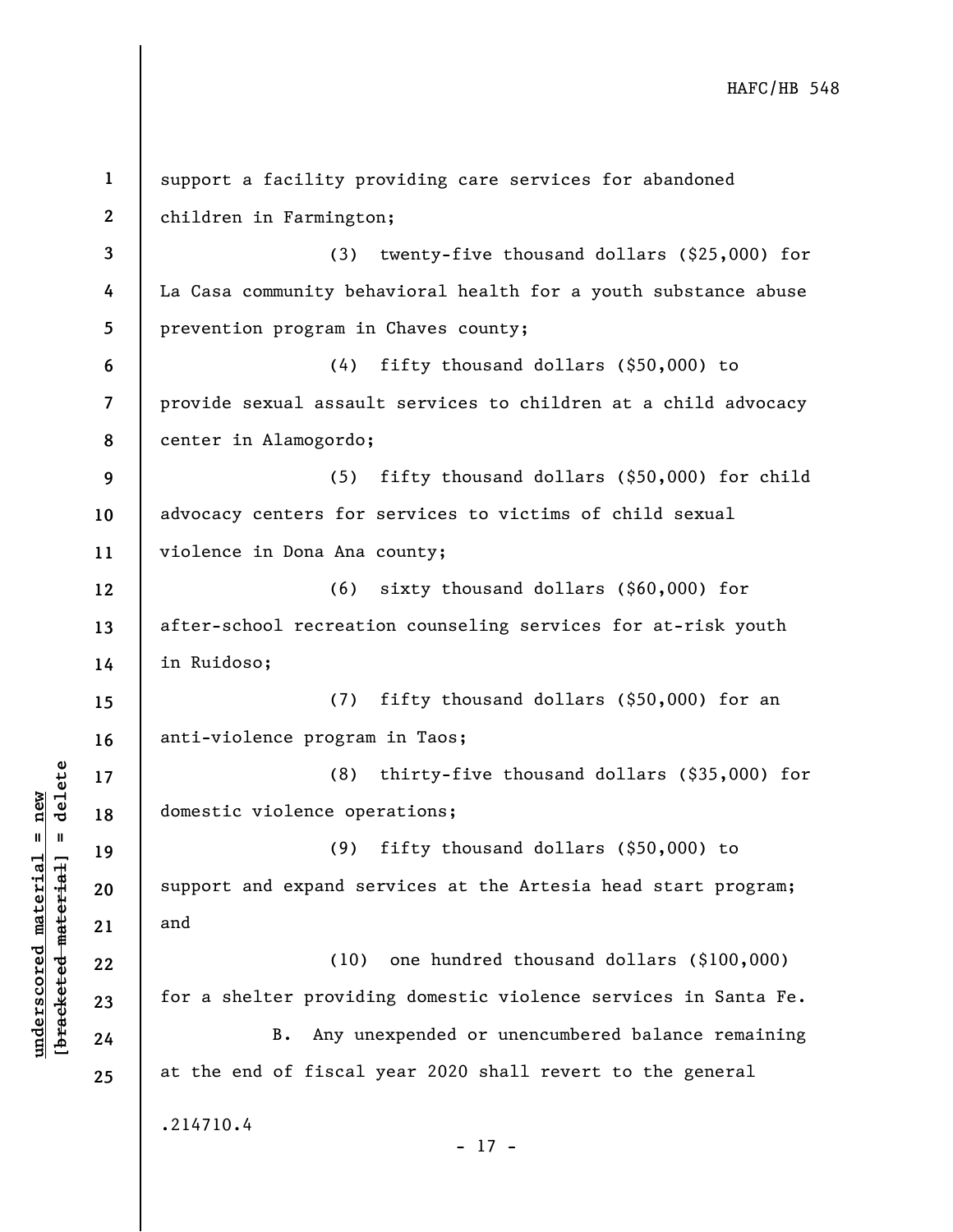**1 2 3 4 5 6 7 8 9 10 11 12 13 14 15 16 17 18 19 20 21 22 23 24 25**  fund. **SECTION 22.** CRIME VICTIMS REPARATION COMMISSION.-- A. The following amounts are appropriated from the general fund to the crime victims reparation commission for expenditure in fiscal years 2019 and 2020 for the following purposes: (1) one hundred fifty thousand dollars (\$150,000) to provide sexual assault services statewide; and (2) fifty thousand dollars (\$50,000) to study sexual assault on people with disabilities. B. Any unexpended or unencumbered balance remaining at the end of fiscal year 2020 shall revert to the general fund. **SECTION 23.** DEPARTMENT OF PUBLIC SAFETY.-- A. The following amounts are appropriated from the general fund to the department of public safety for expenditure in fiscal years 2019 and 2020 for the following purposes: (1) three hundred thousand dollars (\$300,000) to purchase fingerprint machines to cover the state and to ensure that the machines connect to the department; and (2) seventy-five thousand dollars (\$75,000) for computer upgrades at the New Mexico law enforcement academy. B. Any unexpended or unencumbered balance remaining at the end of fiscal year 2020 shall revert to the general .214710.4

 $b$ racketed material] = delete **[bracketed material] = delete**  $underscored material = new$ **underscored material = new**

- 18 -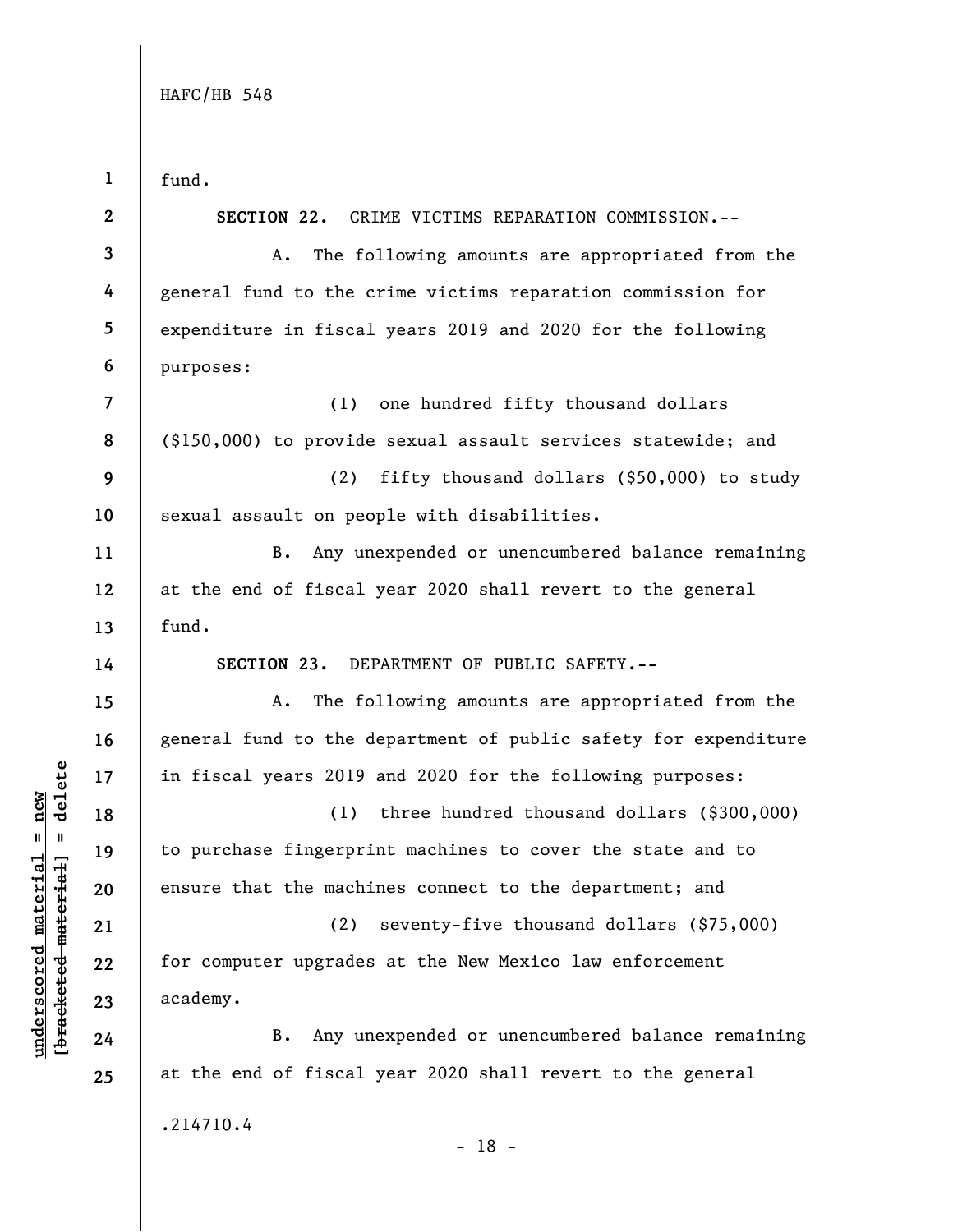fund.

**1** 

| $\boldsymbol{2}$ | SECTION 24. DEPARTMENT OF TRANSPORTATION.--Fifty thousand          |
|------------------|--------------------------------------------------------------------|
| $\mathbf{3}$     | dollars (\$50,000) is appropriated from the general fund to the    |
| 4                | department of transportation for expenditure in fiscal years       |
| 5                | 2019 and 2020 for a pilot project using fast-charging equipment    |
| 6                | for electric vehicles at a highway rest stop. Any unexpended       |
| 7                | or unencumbered balance remaining at the end of fiscal year        |
| 8                | 2020 shall revert to the general fund.                             |
| 9                | SECTION 25. PUBLIC EDUCATION DEPARTMENT.--                         |
| 10               | The following amounts are appropriated from the<br>Α.              |
| 11               | general fund to the public education department for expenditure    |
| 12               | in fiscal years 2019 and 2020 for the following purposes:          |
| 13               | (1) one hundred sixty-five thousand dollars                        |
| 14               | (\$165,000) to provide feminine hygiene products in public         |
| 15               | schools;                                                           |
| 16               | (2) one hundred thirty-seven thousand dollars                      |
| 17               | $(\text{\$}137,000)$ to establish a school media literacy advisory |
| 18               | committee, contingent on enactment of House Bill 400 or similar    |
| 19               | legislation by the first session of the fifty-fourth               |
| 20               | legislature;                                                       |
| 21               | (3) sixty thousand dollars (\$60,000) to                           |
| 22               | contract for a bilingual STEM and mobile planetarium learning      |
| 23               | program;                                                           |
| 24               | (4) thirty thousand dollars (\$30,000) for                         |
| 25               | mental health training for public education personnel at the       |
|                  | .214710.4                                                          |
|                  |                                                                    |

 $\frac{\text{underscored material} = \text{new}}{(\text{bracketed-materiat})}$ **[bracketed material] = delete underscored material = new**

- 19 -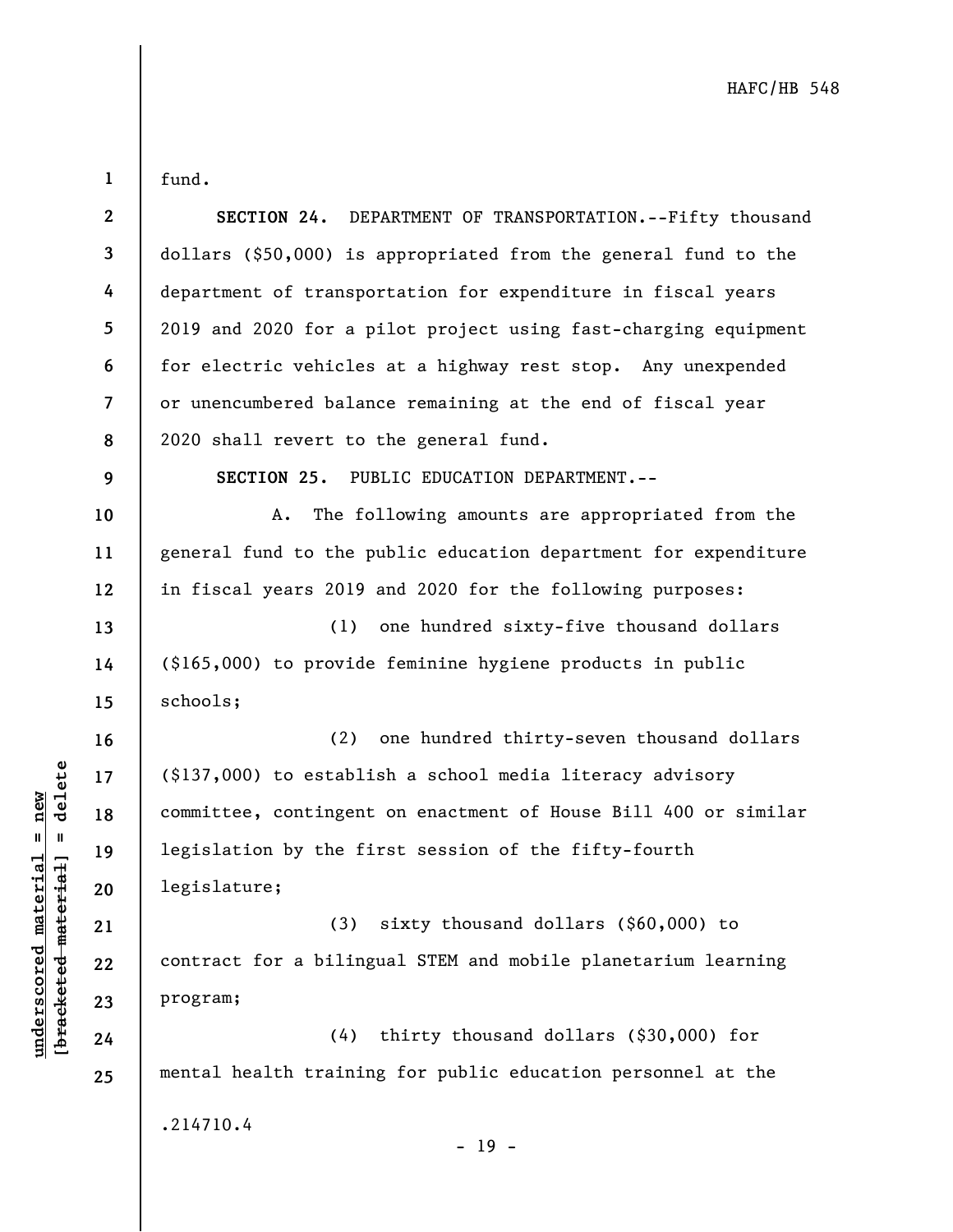**underscored material = new [bracketed material] = delete**

 $\frac{1}{2}$  are the text material = delete  $underscored material = new$ 

**1 2 3 4 5 6 7 8 9 10 11 12 13 14 15 16 17 18 19 20 21 22 23 24 25**  Gadsden independent school district; (5) eleven thousand dollars (\$11,000) for the black student union program at the Rio Rancho public school district; (6) one hundred thousand dollars (\$100,000) for a public school teacher training program focusing on student mindfulness and emotional wellness; (7) two hundred thousand dollars (\$200,000) to develop and implement a teacher professional development program for computer science courses; (8) one hundred fifty thousand dollars (\$150,000) to foster one-to-one friendships with students with and without intellectual and developmental disabilities; (9) fifty thousand dollars (\$50,000) for a center for after-school activities for students in the Central consolidated school district; (10) twenty thousand dollars (\$20,000) to purchase an activity bus for the Alamogordo public school district; (11) sixty thousand dollars (\$60,000) to upgrade the Alamogordo high school STEM and career technical programs; (12) fifty thousand dollars (\$50,000) for programmatic support of the equestrian center of the Mosquero municipal school district; .214710.4  $- 20 -$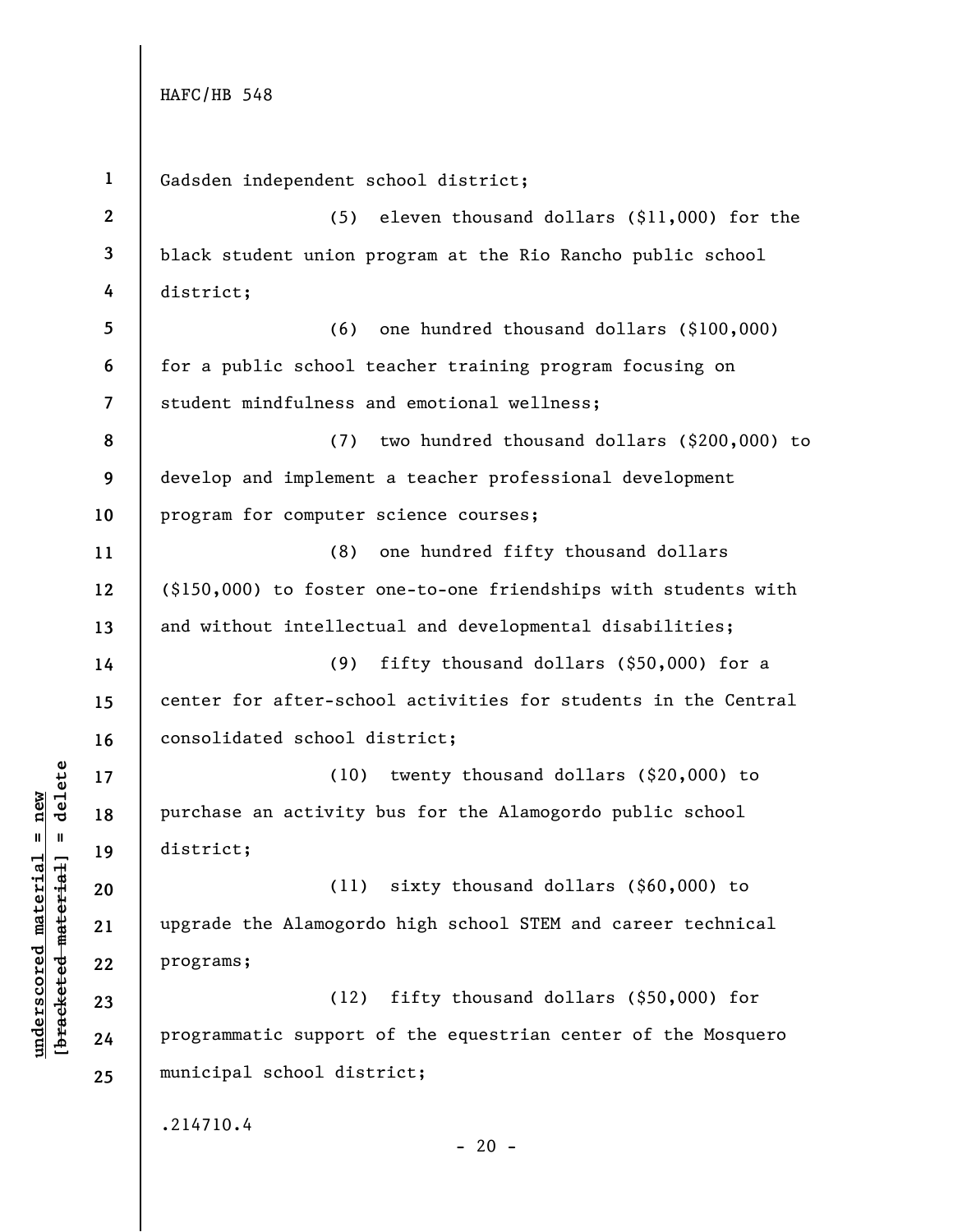**1 2 3 4 5 6 7 8 9 10 11 12 13 14 15 16 17 18 19 20 21 22 23 24 25**  (13) fifty thousand dollars (\$50,000) for science and technology equipment for the Lovington municipal school district; (14) fifty thousand dollars (\$50,000) for an architectural engineering plan for a building in the Jal public school district; (15) fifty thousand dollars (\$50,000) for a career technical center feasibility study for the Hobbs municipal school district; (16) one hundred thousand dollars (\$100,000) to develop strategies to increase Latino immigrant family engagement in education; (17) fifty thousand dollars (\$50,000) for curriculum development for the Gallup-McKinley county school district; (18) twenty thousand dollars (\$20,000) for the maker space project at Gadsden high school; (19) fifty thousand dollars (\$50,000) for the model internship program at Gadsden and Santa Teresa high schools; (20) thirty thousand dollars (\$30,000) for supplies and equipment for e-sports at the Gadsden independent school district; (21) ten thousand dollars (\$10,000) for supplies and equipment for the Allan service learning center at .214710.4  $-21 -$ 

**underscored material = new [bracketed material] = delete**

 $b$ racketed material] = delete  $underscored material = new$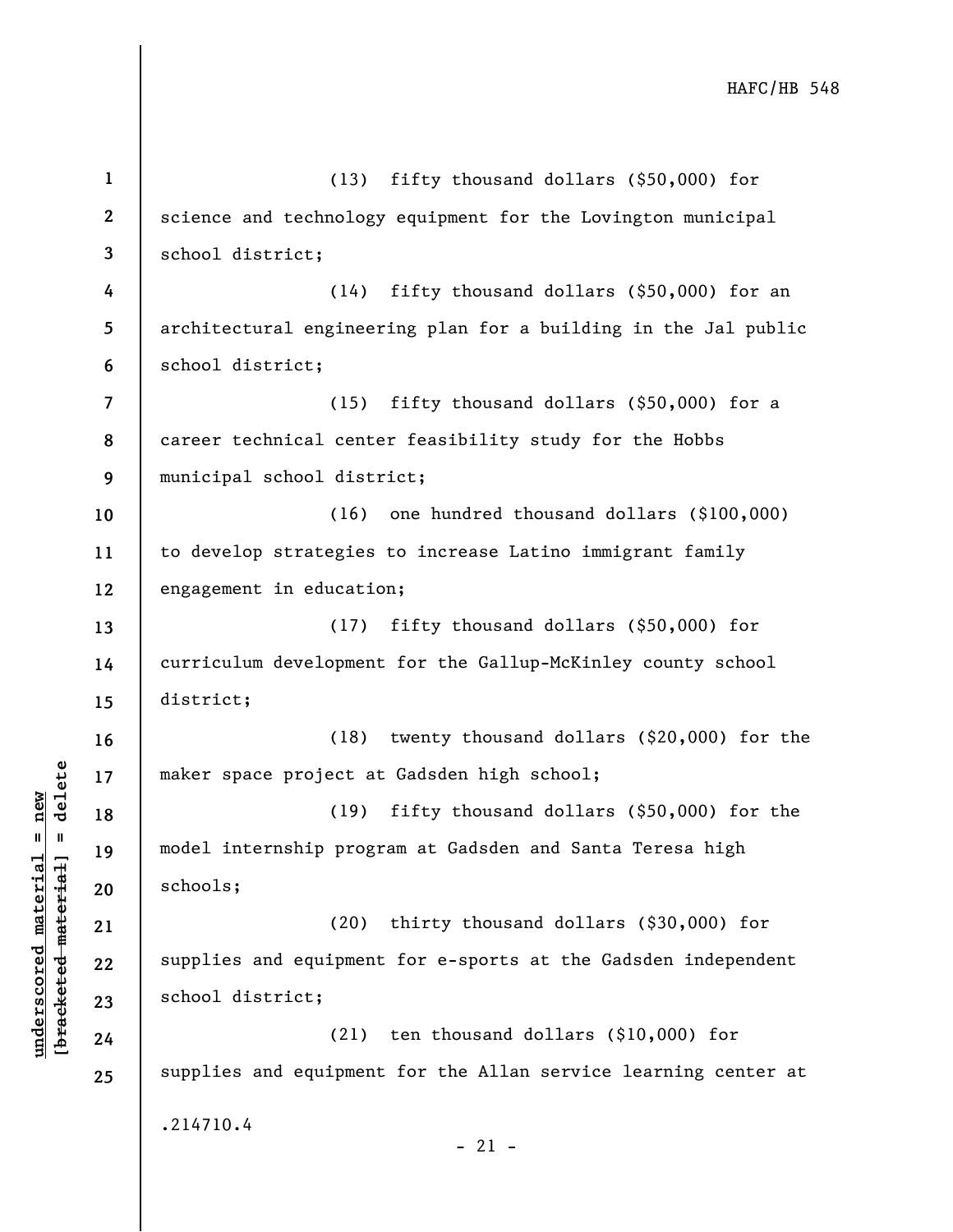**1 2 3 4 5 6 7 8 9 10 11 12 13 14 15 16 17 18 19 20 21 22 23 24 25**  Gadsden elementary school; (22) thirty thousand dollars (\$30,000) for a career and technical education program at Gadsden and Santa Teresa high schools; (23) twenty thousand dollars (\$20,000) for supplies and equipment for the reserve officer training corps at Gadsden and Santa Teresa high schools; (24) twenty-five thousand dollars (\$25,000) for a black students' union at Cibola high school in the Albuquerque public school district; (25) one hundred seventy-five thousand dollars (\$175,000) for the student service department's mental health navigator program in the Rio Rancho public school district; (26) twenty-five thousand dollars (\$25,000) to advance critical thinking, problem solving and teamwork in the Roswell independent school district STEM program; (27) twenty-five thousand dollars (\$25,000) for a Rio Rancho public school district mental health program; (28) one hundred thousand dollars (\$100,000) for a career technical feasibility study for the Hobbs municipal school district; (29) ten thousand dollars (\$10,000) for the Albuquerque public school district black students' union; and (30) one hundred twenty-five thousand dollars (\$125,000) for a statewide literacy initiative for children and .214710.4  $- 22 -$ 

### $b$ racketed material] = delete **[bracketed material] = delete**  $underscored material = new$ **underscored material = new**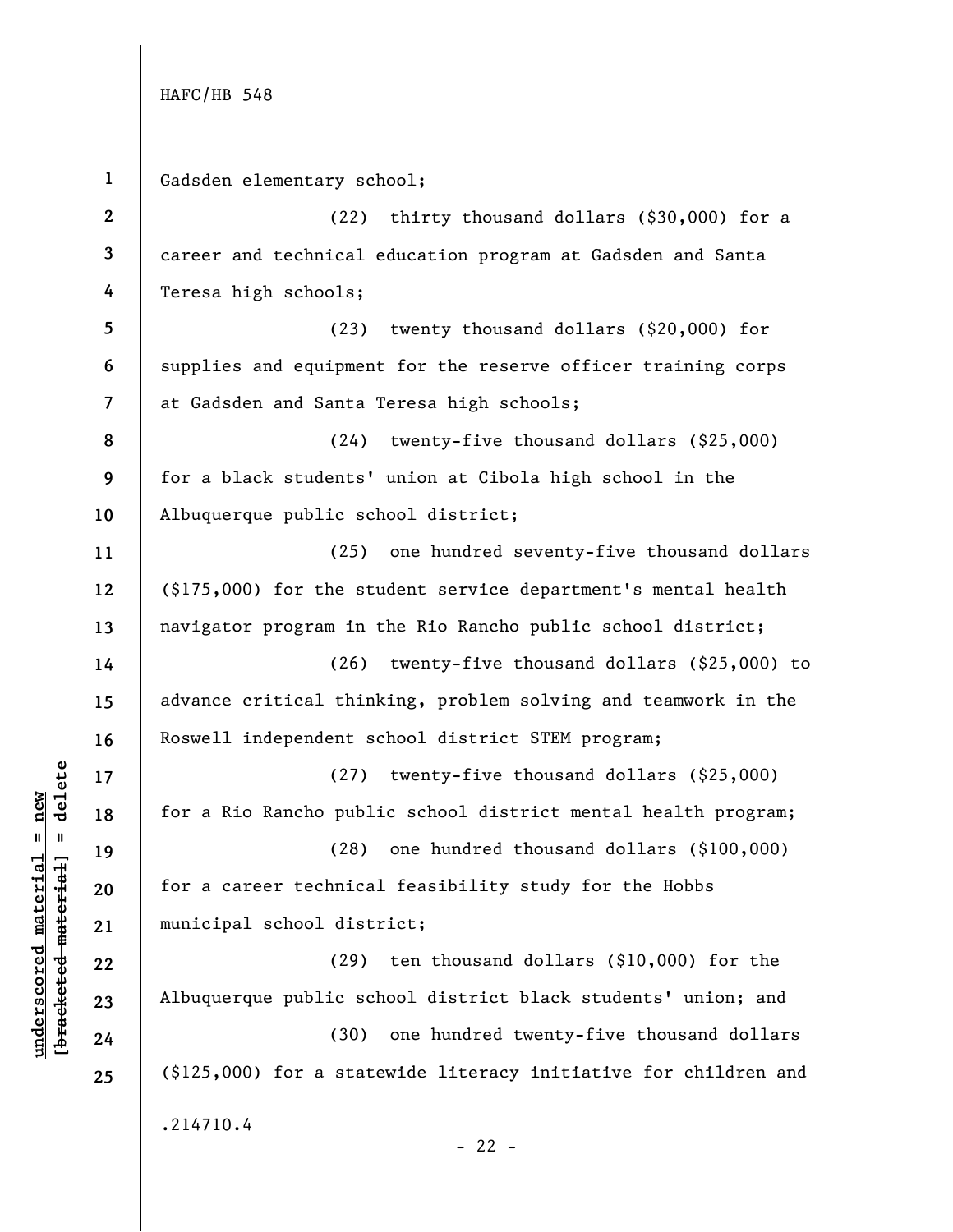**2 3 4 5 6 7 8 9 10 11 12 13 14 15 16 17 18 19 20 21 22 23 24 25**  B. Any unexpended or unencumbered balance remaining at the end of fiscal year 2020 shall revert to the general fund. **SECTION 26.** HIGHER EDUCATION DEPARTMENT.-- A. The following amounts are appropriated from the general fund to the higher education department for expenditure in fiscal years 2019 and 2020 for the following purposes: (1) one hundred forty thousand dollars (\$140,000) for loans for service pursuant to the Grow Your Own Teachers Act, contingent on enactment of House Bill 20 or similar legislation of the first session of the fifty-fourth legislature; (2) fifty thousand dollars (\$50,000) to establish a loan-for-service program to provide legal services for land grants-mercedes, acequias and colonias, contingent on enactment of House Bill 32 or similar legislation of the first session of the fifty-fourth legislature; (3) twenty-five thousand dollars (\$25,000) for a facility needs assessment and institutional analysis for each higher education institution; (4) thirty thousand dollars (\$30,000) for the MESA program; (5) one hundred fifty thousand dollars (\$150,000) for equipment purchases for the grip and lighting .214710.4

**1** 

**underscored material = new [bracketed material] = delete**

 $\frac{1}{2}$  intereted material = delete  $underscored material = new$ 

adults by the northeast regional education cooperative.

 $- 23 -$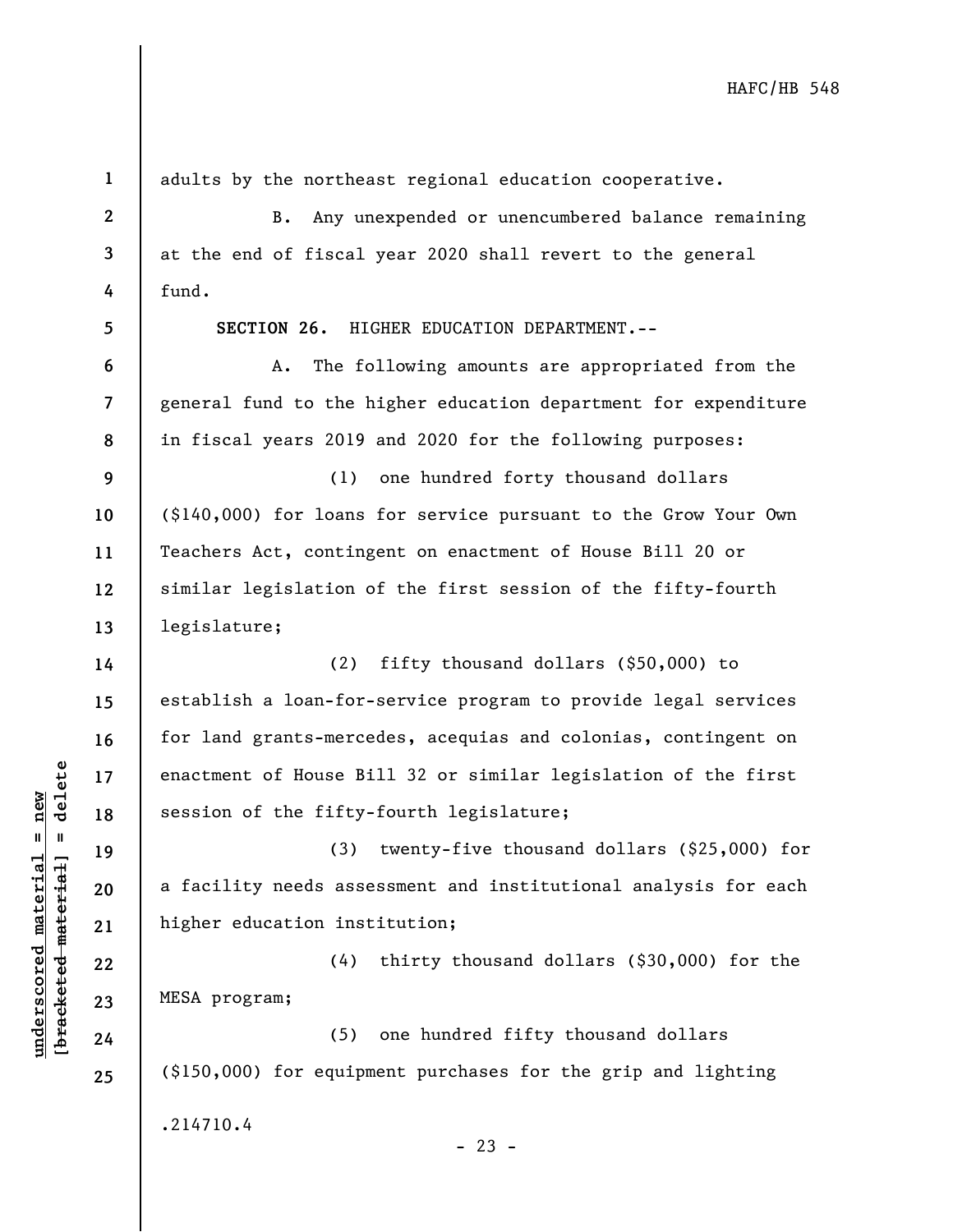| $\mathbf{1}$   | department at Santa Fe community college; and                   |
|----------------|-----------------------------------------------------------------|
| $\mathbf{2}$   | two hundred thousand dollars (\$200,000) to<br>(6)              |
| 3              | upgrade security equipment at San Juan college.                 |
| 4              | Any unexpended or unencumbered balance remaining<br>В.          |
| 5              | at the end of fiscal year 2020 shall revert to the general      |
| 6              | fund.                                                           |
| $\overline{7}$ | SECTION 27. UNIVERSITY OF NEW MEXICO.--                         |
| 8              | The following amounts are appropriated from the<br>A.           |
| 9              | general fund to the board of regents of the university of New   |
| 10             | Mexico for expenditure in fiscal years 2019 and 2020 for the    |
| 11             | following purposes:                                             |
| 12             | (1)<br>one hundred forty thousand dollars                       |
| 13             | $(\$140,000)$ to the office of the medical investigator for the |
| 14             | grief services program;                                         |
| 15             | eighty thousand dollars (\$80,000) for the<br>(2)               |
| 16             | mock trial program at the school of law;                        |
| 17             | seventy-five thousand dollars (\$75,000) to<br>(3)              |
| 18             | create a pathway to college careers project within the Chicana  |
| 19             | and Chicano studies department;                                 |
| 20             | (4) one hundred fifty thousand dollars                          |
| 21             | $(150,000)$ for the bureau of business and economic research to |
| 22             | study and develop an education and training program to meet the |
| 23             | demand for uranium mine cleanup;                                |
| 24             | one hundred fifty thousand dollars<br>(5)                       |
| 25             | $(\$150,000)$ for a cultural art initiative at the Charlie      |
|                | .214710.4                                                       |
|                | $-24 -$                                                         |

 $\frac{\text{underscored material} = \text{new}}{(\text{bracketed-materiat})}$ **[bracketed material] = delete underscored material = new**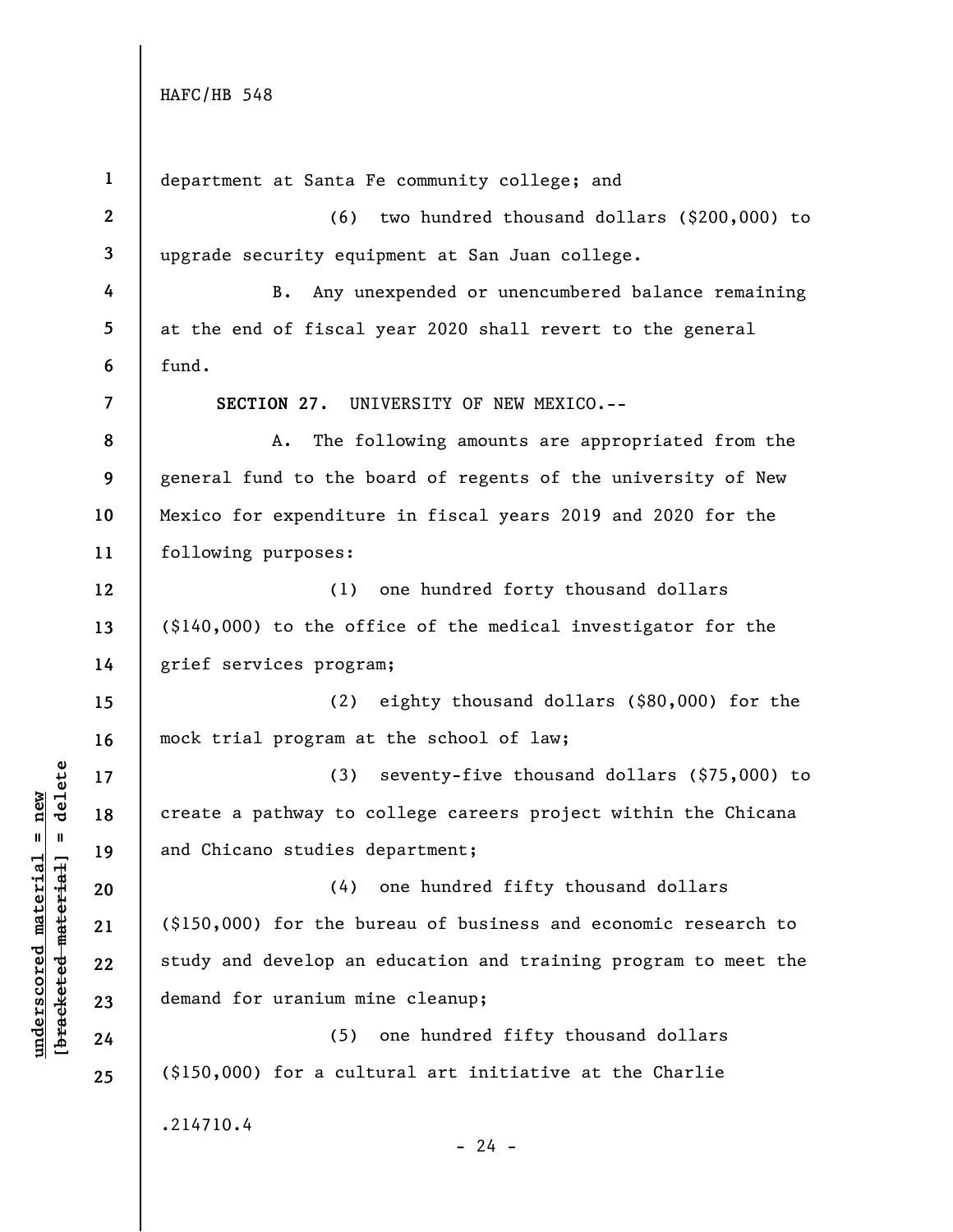**1 2 3 4 5 6 7 8 9 10 11 12 13 14 15 16 17 18 19 20 21 22 23 24 25**  Morrisey education center on the Gallup branch campus; (6) forty thousand dollars (\$40,000) for the Charlie Morrisey education center on the Gallup branch campus; (7) twelve thousand dollars (\$12,000) for the New Mexico bioscience authority at the health sciences center; (8) one hundred twenty-five thousand dollars (\$125,000) to develop a high school Chicano studies curriculum; (9) fifty thousand dollars (\$50,000) for programs and services at the Charlie Morrisey research hall; (10) fifty thousand dollars (\$50,000) for the African American student services bridge to success program; and (11) two hundred fifty thousand dollars (\$250,000) for a women's beach volleyball program. B. Any unexpended or unencumbered balance remaining at the end of fiscal year 2020 shall revert to the general fund. **SECTION 28.** NEW MEXICO STATE UNIVERSITY.-- A. The following amounts are appropriated from the general fund to the board of regents of New Mexico state university for expenditure in fiscal years 2019 and 2020 for the following purposes: (1) for the New Mexico department of agriculture: (a) seventy-five thousand dollars .214710.4  $- 25 -$ 

**underscored material = new [bracketed material] = delete**

 $b$ racketed material] = delete  $underscored material = new$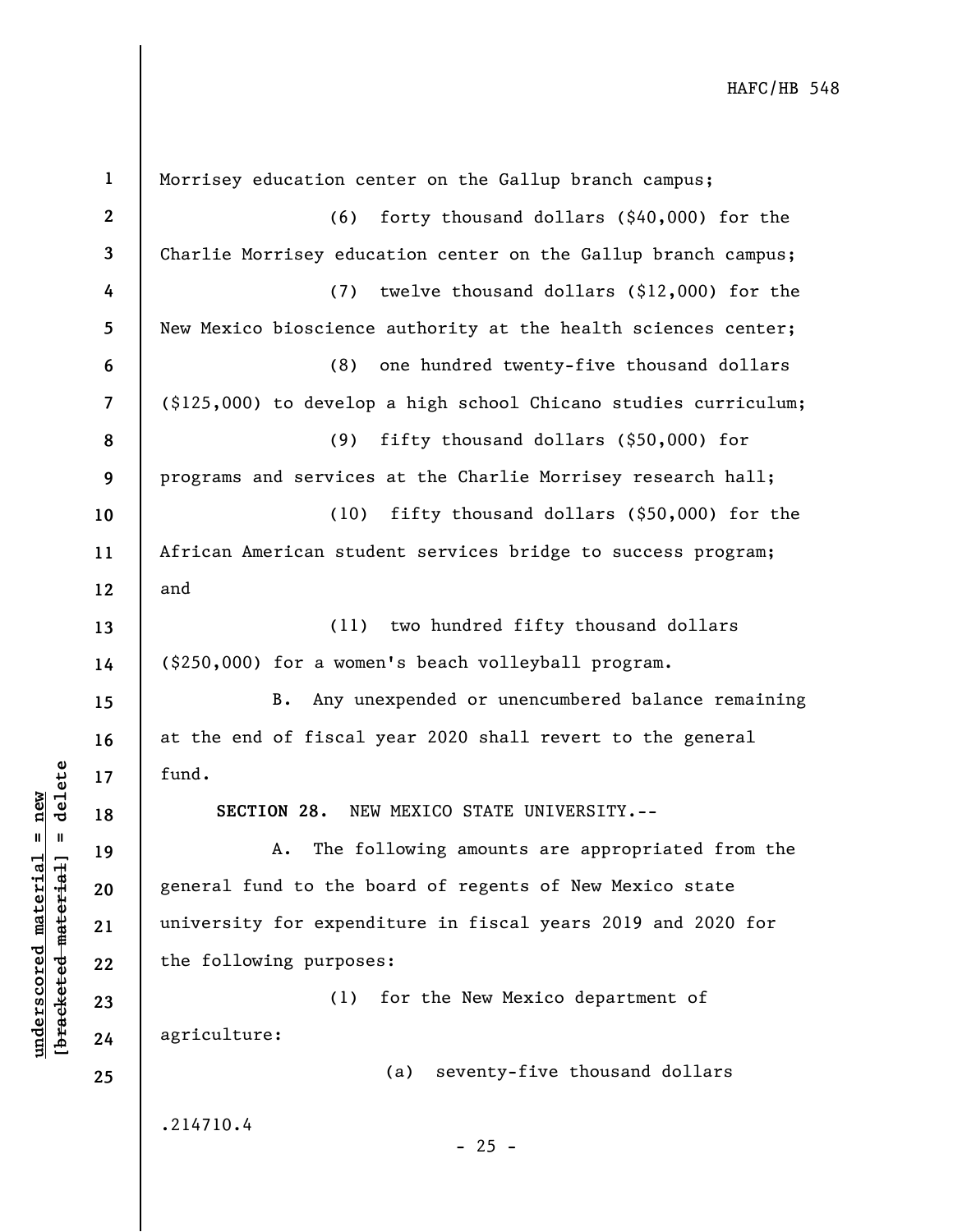**1 2 3 4 5 6 7 8 9 10 11 12 13 14 15 16 17 18 19 20 21 22 23 24 25**  (\$75,000) for the Chaves county extension service for the operation of the 4-H program; (b) one hundred seventy-five thousand dollars (\$175,000) for a healthy soils program; (c) two hundred thousand dollars (\$200,000) for the agricultural experiment station in Farmington; (d) one hundred forty thousand dollars (\$140,000) for supplemental funding and support for cooperative extension services and programs statewide; (e) two hundred thousand dollars (\$200,000) for supplemental funding and support for agricultural experiment stations statewide; (f) one hundred thousand dollars (\$100,000) for an agricultural workforce development program; (g) twenty-five thousand dollars (\$25,000) for the weather modification program; (h) twenty-five thousand dollars (\$25,000) for a food distribution program in McKinley county; (i) fifty thousand dollars (\$50,000) to support 4-H club activities in the Shiprock, Kirtland and Upper Fruitland communities; (j) twenty-five thousand dollars (\$25,000) for the Chaves county extension service for the 4-H program; .214710.4  $- 26 -$ 

 $b$ racketed material] = delete **[bracketed material] = delete**  $underscored material = new$ **underscored material = new**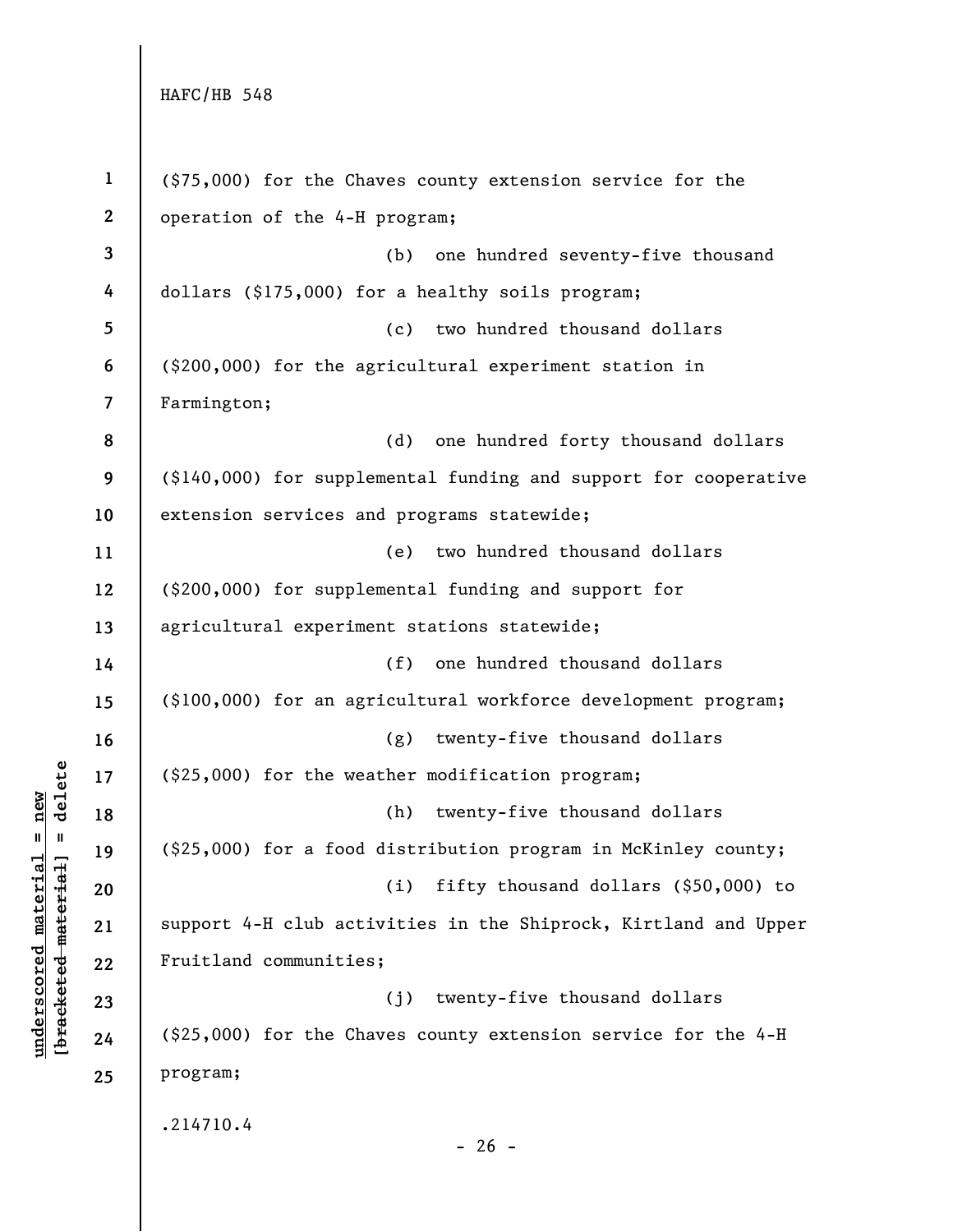| $\mathbf{1}$     | fifty thousand dollars (\$50,000) for<br>(k)                    |
|------------------|-----------------------------------------------------------------|
| $\boldsymbol{2}$ | the Artesia agricultural experiment station;                    |
| $\mathbf{3}$     | fifty thousand dollars (\$50,000) for<br>(1)                    |
| 4                | the Eddy county agricultural experiment station;                |
| 5                | fifty thousand dollars (\$50,000) for<br>(m)                    |
| 6                | supplemental funding for research and other programs at the     |
| $\overline{7}$   | Tucumcari agricultural experiment station;                      |
| 8                | fifty thousand dollars (\$50,000) for<br>(n)                    |
| 9                | FFA chapters in the Roswell independent, Dexter consolidated,   |
| 10               | Hagerman municipal and Artesia public school districts;         |
| 11               | (o) eighty thousand dollars (\$80,000)                          |
| 12               | for agricultural education programs in the Bernalillo public,   |
| 13               | Dulce independent and Jemez Valley public school districts;     |
| 14               | (p) seventy-five thousand dollars                               |
| 15               | (\$75,000) for FFA chapters in the Corona public, Capitan       |
| 16               | municipal, Hondo Valley public and Carrizozo municipal school   |
| 17               | districts; and                                                  |
| 18               | fifty thousand dollars (\$50,000) to<br>(q)                     |
| 19               | study state support for the commercial meat inspection program; |
| 20               | and                                                             |
| 21               | (2) twenty-five thousand dollars (\$25,000) for                 |
| 22               | the women's track program.                                      |
| 23               | Any unexpended or unencumbered balance remaining<br><b>B.</b>   |
| 24               | at the end of fiscal year 2020 shall revert to the general      |
| 25               | fund.                                                           |
|                  | .214710.4                                                       |

**underscored material = new [bracketed material] = delete**

 $[**bracket**et~~ed matched~~ + **net** + **1** + **1**$  = delete  $underscored material = new$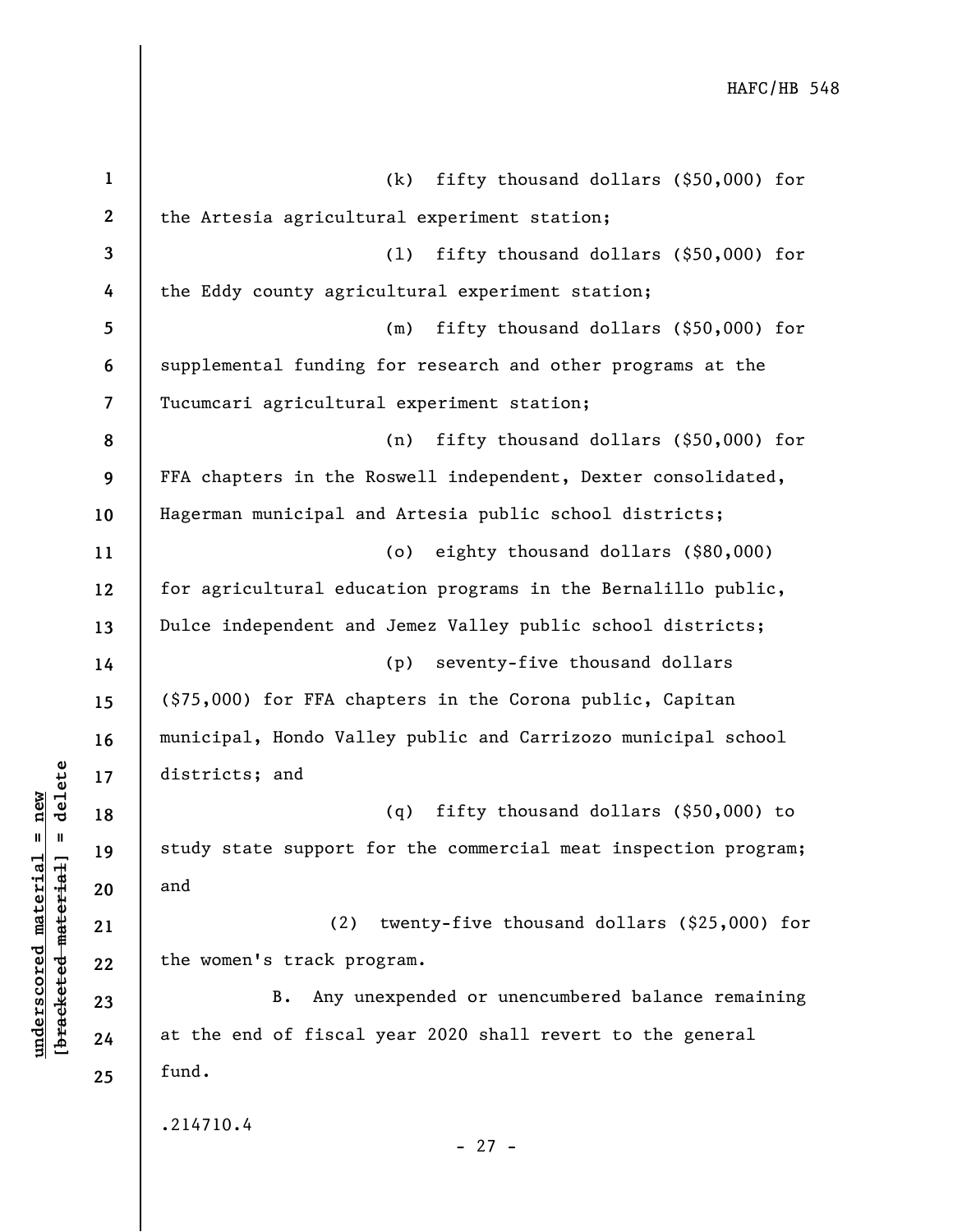| $\mathbf{1}$   | SECTION 29. NEW MEXICO HIGHLANDS UNIVERSITY.--Thirty            |
|----------------|-----------------------------------------------------------------|
| $\mathbf{2}$   | thousand dollars (\$30,000) is appropriated from the general    |
| 3              | fund to the board of regents of New Mexico highlands university |
| 4              | for expenditure in fiscal years 2019 and 2020 for the Native    |
| 5              | American social workers institute in the school of social work. |
| 6              | Any unexpended or unencumbered balance remaining at the end of  |
| $\overline{7}$ | fiscal year 2020 shall revert to the general fund.              |
| 8              | SECTION 30. WESTERN NEW MEXICO UNIVERSITY.--                    |
| 9              | The following amounts are appropriated from the<br>Α.           |
| 10             | general fund to the board of regents of western New Mexico      |
| 11             | university for expenditure in fiscal years 2019 and 2020 for    |
| 12             | the following purposes:                                         |
| 13             | fifty thousand dollars $(\$50,000)$ for<br>(1)                  |
| 14             | lighting equipment for the athletic department; and             |
| 15             | (2)<br>twenty-five thousand dollars (\$25,000) for              |
| 16             | early childhood development services.                           |
| 17             | Any unexpended or unencumbered balance remaining<br>B.          |
| 18             | at the end of fiscal year 2020 shall revert to the general      |
| 19             | fund.                                                           |
| 20             | SECTION 31. EASTERN NEW MEXICO UNIVERSITY.--                    |
| 21             | The following amounts are appropriated from the<br>Α.           |
| 22             | general fund to the board of regents of eastern New Mexico      |
| 23             | university for expenditure in fiscal years 2019 and 2020 for    |
| 24             | the following purposes:                                         |
| 25             | fifty thousand dollars (\$50,000) to manage<br>(1)              |
|                | .214710.4<br>າດ                                                 |

 $\frac{\text{underscored material} = \text{new}}{(\text{bracketed-materiat})}$ **[bracketed material] = delete underscored material = new**

- 28 -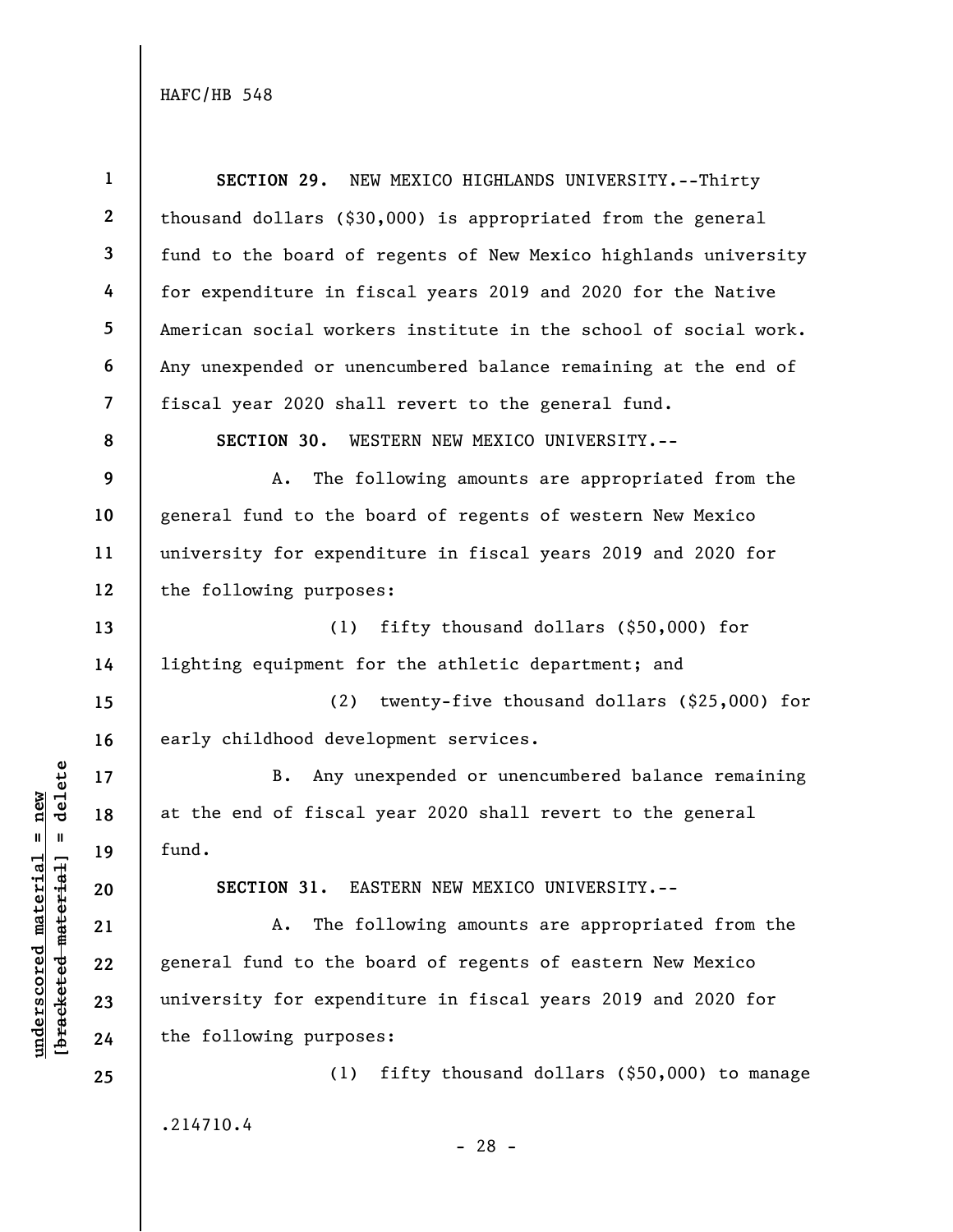| $\mathbf{1}$             | and conduct statewide robot playshops and an international   |
|--------------------------|--------------------------------------------------------------|
| $\boldsymbol{2}$         | robot competition; and                                       |
| $\mathbf{3}$             | fifty thousand dollars (\$50,000) for adult<br>(2)           |
| 4                        | education and youth challenge students to gain additional    |
| 5                        | workforce training at the Roswell branch campus.             |
| 6                        | Any unexpended or unencumbered balance remaining<br>$B$ .    |
| $\overline{\mathcal{L}}$ | at the end of fiscal year 2020 shall revert to the general   |
| 8                        | fund.                                                        |
| 9                        | SECTION 32. NEW MEXICO INSTITUTE OF MINING AND               |
| 10                       | TECHNOLOGY.--                                                |
| 11                       | The following amounts are appropriated from the<br>Α.        |
| 12                       | general fund to the board of regents of the New Mexico       |
| 13                       | institute of mining and technology for expenditure in fiscal |
| 14                       | years 2019 and 2020 for the following purposes:              |
| 15                       | (1) two hundred thousand dollars (\$200,000)                 |
| 16                       | for laboratory facility operations and equipment for the     |
| 17                       | chemical engineering department;                             |
| 18                       | (2)<br>sixty-three thousand dollars (\$63,000) for           |
| 19                       | undergraduate and graduate student assistanceships in the    |
| 20                       | chemical engineering department;                             |
| 21                       | (3) twenty-five thousand dollars (\$25,000) to               |
| 22                       | support rural economic development;                          |
| 23                       | (4) one hundred thousand dollars (\$100,000)                 |
| 24                       | for the bureau of geology and mineral resources; and         |
| 25                       | fifty thousand dollars (\$50,000) for the<br>(5)             |
|                          | .214710.4<br>- 29 -                                          |

**underscored material = new [bracketed material] = delete**

 $[bracketeed-materiat] = delete$  $underscored material = new$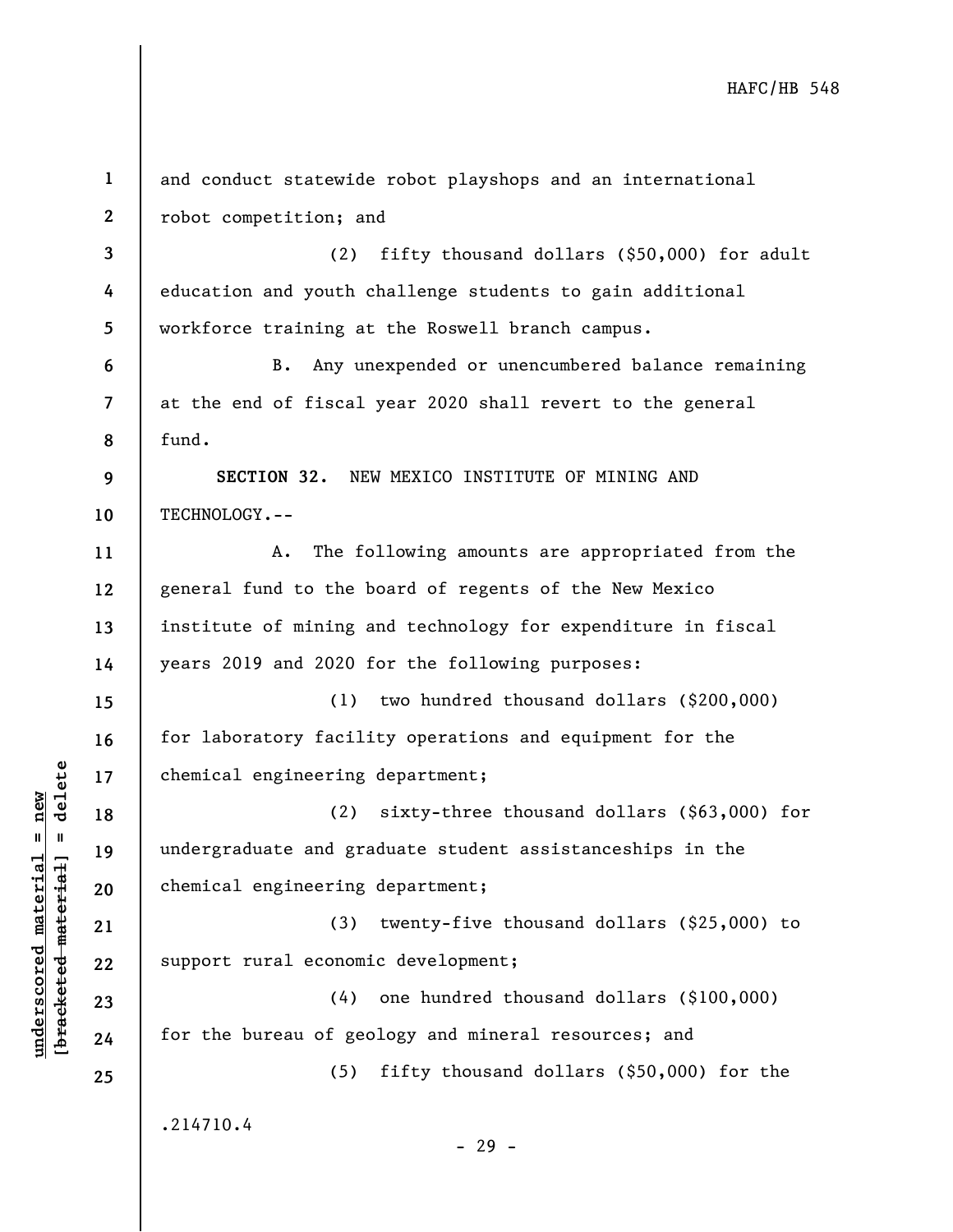**1**  MESA program.

**5** 

**6** 

**7** 

**8** 

**9** 

**10** 

**11** 

**12** 

**13** 

**14** 

**15** 

**16** 

**17** 

**18** 

**19** 

**20** 

**21** 

**22** 

**23** 

**24** 

**25** 

**2 3 4**  B. Any unexpended or unencumbered balance remaining at the end of fiscal year 2020 shall revert to the general fund.

**SECTION 33.** NEW MEXICO MILITARY INSTITUTE.--One hundred thousand dollars (\$100,000) is appropriated from the general fund to the board of regents of the New Mexico military institute for expenditure in fiscal years 2019 and 2020 for athletic program operations. Any unexpended or unencumbered balance remaining at the end of fiscal year 2020 shall revert to the general fund.

**SECTION 34.** LEGISLATIVE.--Two hundred seventy-five thousand dollars (\$275,000) is appropriated from the general fund to the legislative council service for expenditure in fiscal year 2020 for staff and expenses for a permanent legislative health and human services committee, contingent on enactment of House Bill 452 of the first session of the fiftyfourth legislature. Any unexpended or unencumbered balance remaining at the end of fiscal year 2020 shall revert to the general fund.

**SECTION 35.** ADMINISTRATIVE OFFICE OF THE COURTS.--Five hundred eighty-five thousand dollars (\$585,000) is appropriated from the general fund to the administrative office of the courts for expenditure in fiscal year 2020 for pretrial services statewide. Any unexpended or unencumbered balance .214710.4

 $-30 -$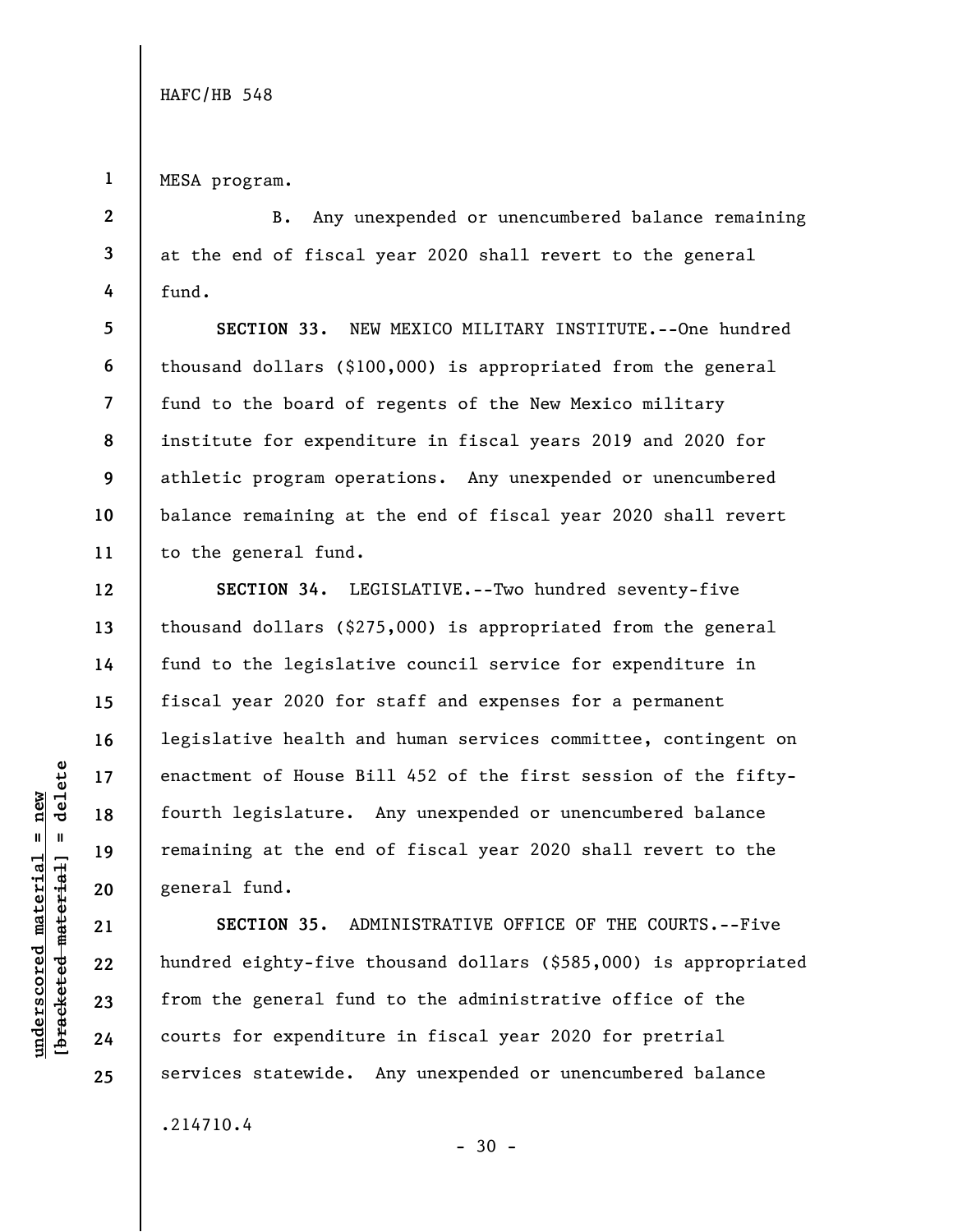| 1              | remaining at the end of fiscal year 2020 shall revert to the       |
|----------------|--------------------------------------------------------------------|
| $\mathbf{2}$   | general fund.                                                      |
| 3              | SECTION 36. DISTRICT COURTS.--                                     |
| 4              | The following amounts are appropriated from the<br>A.              |
| 5              | general fund to the specified district courts for expenditure      |
| 6              | in fiscal year 2020 for the following purposes:                    |
| $\overline{7}$ | one hundred five thousand dollars<br>(1)                           |
| 8              | $(\$105,000)$ to the first judicial district court for a full-time |
| 9              | employee, supplies and travel for pretrial services;               |
| 10             | (2)<br>twenty-five thousand dollars (\$25,000) to                  |
| 11             | the third judicial district court for courtroom equipment;         |
| 12             | fifty thousand dollars $(\$50,000)$ for the<br>(3)                 |
| 13             | fifth judicial district court for the court-appointed special      |
| 14             | advocate program in Lea county; and                                |
| 15             | sixty thousand dollars (\$60,000) to the<br>(4)                    |
| 16             | ninth judicial district court for personnel services and           |
| 17             | employee benefits.                                                 |
| 18             | Any unexpended or unencumbered balance remaining<br><b>B.</b>      |
| 19             | at the end of fiscal year 2020 shall revert to the general         |
| 20             | fund.                                                              |
| 21             | SECTION 37. ADMINISTRATIVE OFFICE OF THE DISTRICT                  |
| 22             | ATTORNEYS.--Two hundred fifty thousand dollars (\$250,000) is      |
| 23             | appropriated from the general fund to the administrative office    |
| 24             | of the district attorneys for expenditure in fiscal year 2020      |
| 25             | for personnel services and employee benefits. Any unexpended       |
|                | .214710.4                                                          |

- 31 -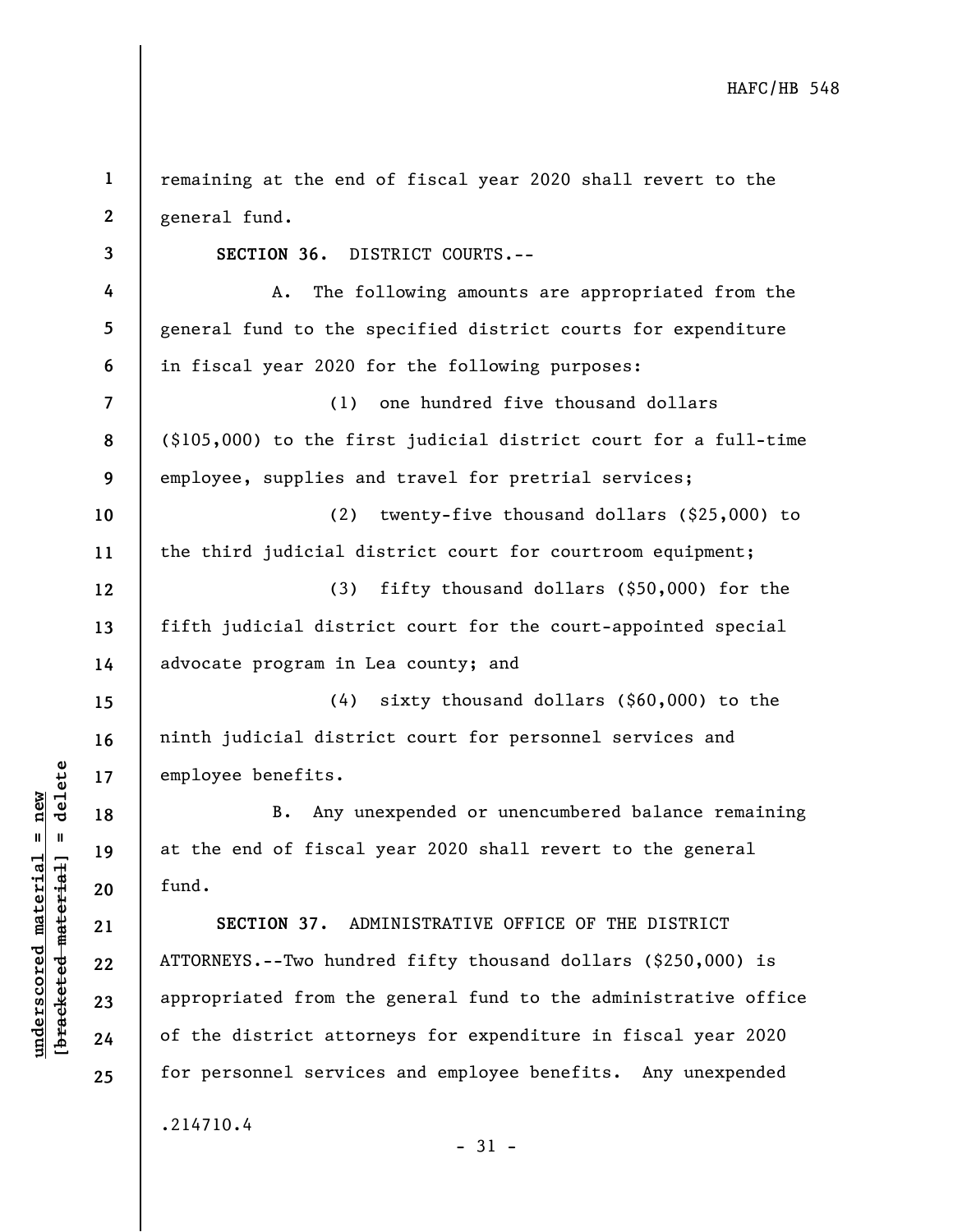| $\mathbf{1}$             | or unencumbered balance remaining at the end of fiscal year    |
|--------------------------|----------------------------------------------------------------|
| $\mathbf{2}$             | 2020 shall revert to the general fund.                         |
| 3                        | SECTION 38.<br>DISTRICT ATTORNEYS.--                           |
| 4                        | The following amounts are appropriated from the<br>Α.          |
| 5                        | general fund to the specified district attorneys for           |
| 6                        | expenditure in fiscal year 2020 for the following purposes:    |
| $\overline{\mathcal{L}}$ | (1)<br>sixty thousand dollars $(\$60,000)$ to the              |
| 8                        | fifth judicial district attorney for personnel services and    |
| 9                        | employee benefits;                                             |
| 10                       | (2)<br>sixty-five thousand dollars (\$65,000) to               |
| 11                       | the ninth judicial district attorney for operational expenses; |
| 12                       | fifty thousand dollars (\$50,000) to the<br>(3)                |
| 13                       | tenth judicial district attorney for personnel services and    |
| 14                       | employee benefits; and                                         |
| 15                       | (4) to the twelfth judicial district attorney:                 |
| 16                       | fifty thousand dollars (\$50,000) for<br>(a)                   |
| 17                       | additional attorneys and staff;                                |
| 18                       | (b)<br>fifty thousand dollars $(\$50,000)$ for                 |
| 19                       | personnel services and employee benefits for one full-time     |
| 20                       | employee; and                                                  |
| 21                       | fifty thousand dollars $(\$50,000)$ for<br>(c)                 |
| 22                       | personnel services and employee benefits for one full-time     |
| 23                       | employee.                                                      |
| 24                       | Any unexpended or unencumbered balance remaining<br>B.         |
| 25                       | at the end of fiscal year 2020 shall revert to the general     |
|                          | .214710.4                                                      |
|                          | $-32 -$                                                        |

# $\frac{\text{underscored material} = \text{new}}{(\text{bracketed-materiat})}$ **[bracketed material] = delete underscored material = new**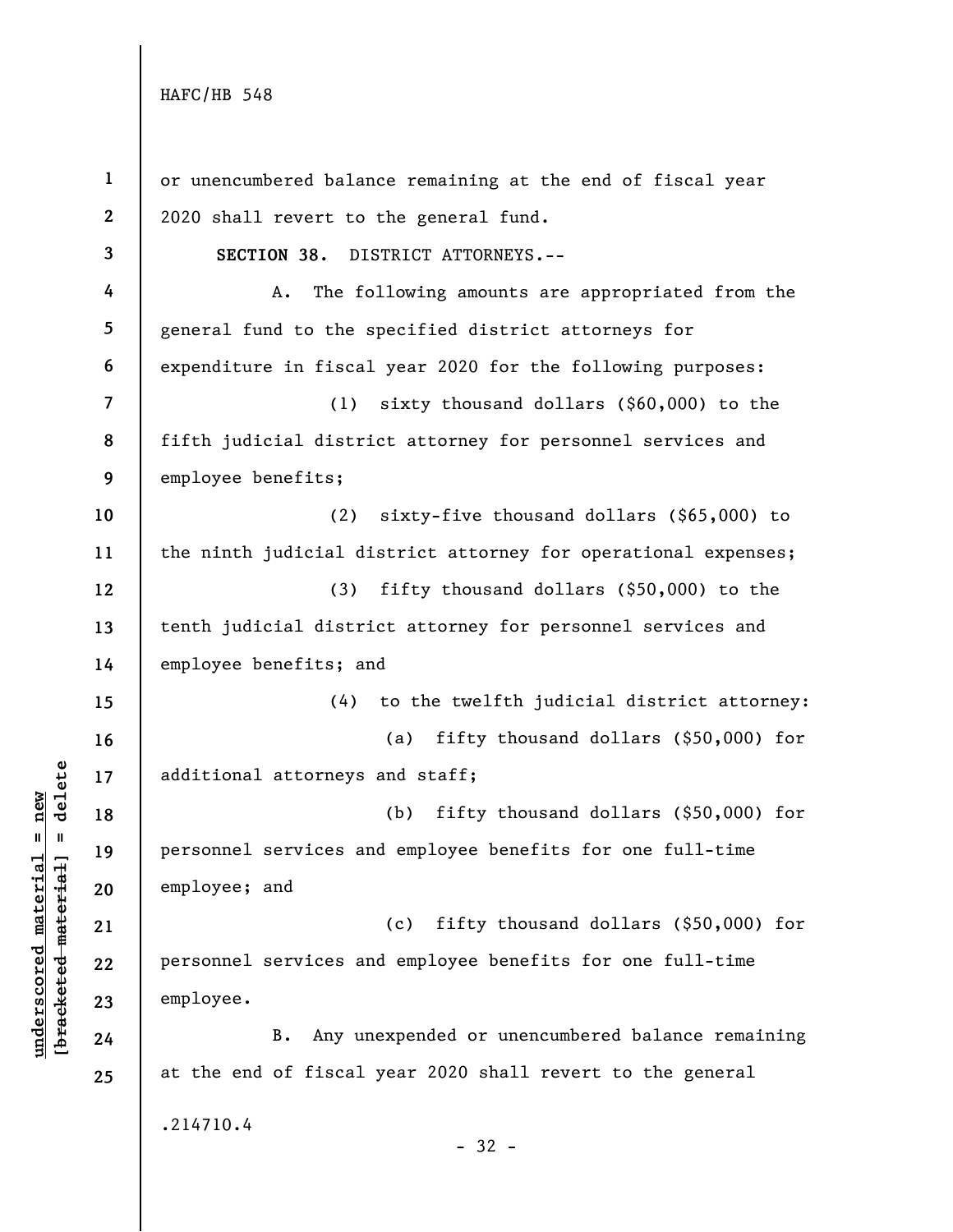**1**  fund.

**underscored material = new [bracketed material] = delete**

 $\frac{\text{underscored material} = \text{new}}{(\text{bracketed-materiat})}$ 

| $\mathbf{2}$             | SECTION 39. DEPARTMENT OF FINANCE AND ADMINISTRATION.--         |
|--------------------------|-----------------------------------------------------------------|
| 3                        | The following amounts are appropriated from the<br>A.           |
| 4                        | general fund to the department of finance and administration    |
| 5                        | for expenditure in fiscal year 2020 for the following purposes: |
| 6                        | seventeen thousand five hundred dollars<br>(1)                  |
| $\overline{\mathcal{L}}$ | (\$17,500) for the New Mexico mortgage finance authority to     |
| 8                        | rehabilitate homes owned and occupied by low-income veterans;   |
| 9                        | (2) two hundred twenty-five thousand dollars                    |
| 10                       | (\$225,000) for the New Mexico mortgage finance authority for   |
| 11                       | operations of a shelter providing services to the homeless in   |
| 12                       | Espanola;                                                       |
| 13                       | two hundred thousand dollars (\$200,000) to<br>(3)              |
| 14                       | provide legal services for land grants-mercedes, acequias and   |
| 15                       | indigent persons in colonias; and                               |
| 16                       | (4) to the local government division:                           |
| 17                       | (a) one hundred seventy-five thousand                           |
| 18                       | dollars (\$175,000) for equipment and operation of a spay and   |
| 19                       | neuter program at the Valencia county animal shelter;           |
| 20                       | five thousand dollars (\$5,000) for<br>(b)                      |
| 21                       | public schools outreach by the Explora science center and       |
| 22                       | children's museum;                                              |
| 23                       | one hundred fifty thousand dollars<br>(c)                       |
| 24                       | (\$150,000) for industrial infrastructure planning in Milan;    |
| 25                       | (d)<br>forty-five thousand dollars                              |
|                          | .214710.4<br>$-33 -$                                            |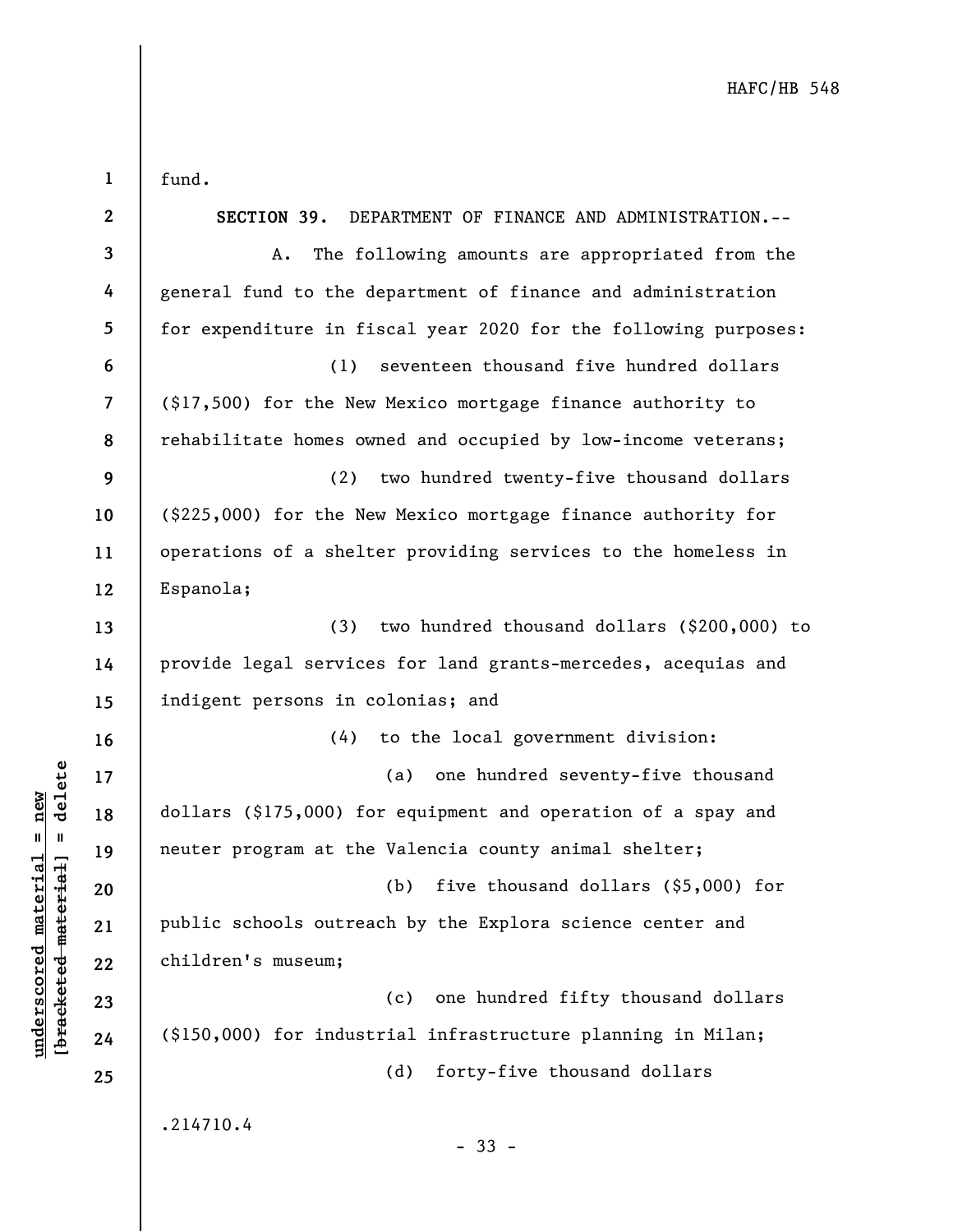| $\mathbf{1}$            | $(\$45,000)$ for planning and technical assistance services in the |
|-------------------------|--------------------------------------------------------------------|
| $\boldsymbol{2}$        | southeastern New Mexico economic development district;             |
| $\overline{\mathbf{3}}$ | sixty thousand dollars (\$60,000) for<br>(e)                       |
| 4                       | Chaves county to provide an equestrian-based therapy program       |
| 5                       | for clients with autism and posttraumatic stress disorder;         |
| $\boldsymbol{6}$        | (f)<br>one hundred forty thousand dollars                          |
| $\overline{7}$          | (\$140,000) for assistance for planning, development and           |
| 8                       | construction of capital projects in northern New Mexico            |
| 9                       | communities;                                                       |
| $10$                    | ten thousand dollars (\$10,000) for<br>(g)                         |
| 11                      | food distribution in Gallup;                                       |
| 12                      | fifty thousand dollars (\$50,000) for<br>(h)                       |
| 13                      | homeless and veterans advocacy programs in McKinley county;        |
| 14                      | fifty thousand dollars (\$50,000) for<br>(i)                       |
| 15                      | homeless services in Gallup;                                       |
| 16                      | (j)<br>forty thousand dollars $(\$40,000)$ for                     |
| 17                      | equipment for the Dona Ana county youth initiative program;        |
| 18                      | sixty thousand dollars (\$60,000) for<br>(k)                       |
| 19                      | supplies and equipment for the public safety system in Sunland     |
| 20                      | Park;                                                              |
| 21                      | seventeen thousand five hundred<br>(1)                             |
| 22                      | dollars (\$17,500) for supplies and equipment for the Chamberino   |
| 23                      | water system;                                                      |
| 24                      | seventeen thousand five hundred<br>(m)                             |
| 25                      | dollars (\$17,500) for supplies and equipment for the La Union     |
|                         | .214710.4                                                          |
|                         | $-34 -$                                                            |

 $\frac{\text{underscored material} = \text{new}}{(\text{bracketed-materiat})}$ **[bracketed material] = delete underscored material = new**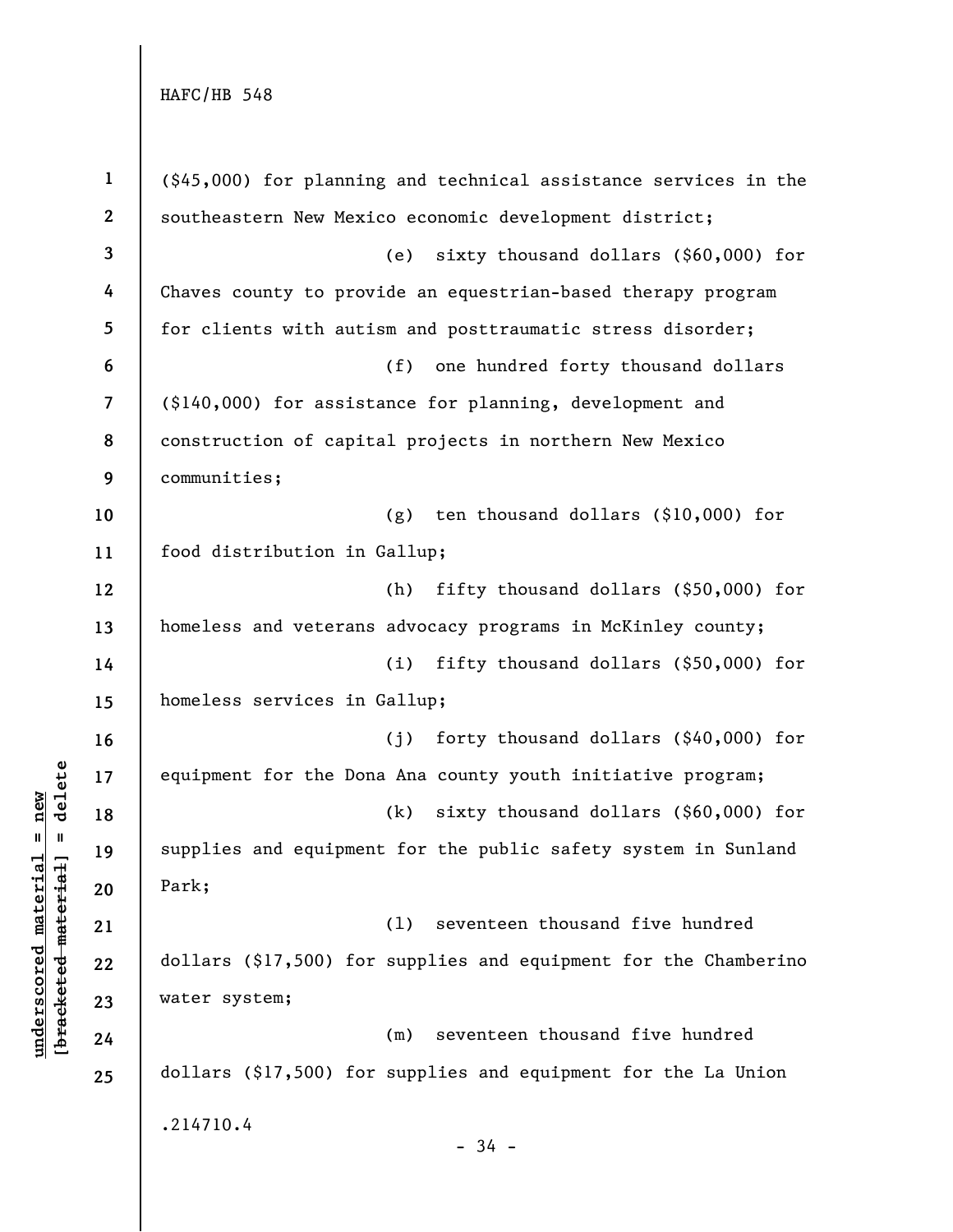**1 2 3 4 5 6 7 8 9 10 11 12 13 14 15 16 17 18 19 20 21 22 23 24 25**  water system; (n) ten thousand dollars (\$10,000) to purchase supplies and equipment for youth sports programming in Sunland Park; (o) fifty thousand dollars (\$50,000) to supplement the head start program in Silver City; (p) fifty thousand dollars (\$50,000) for community programs in Edgewood, including a neighborhood watch program, a spay and neuter program, a wi-fi program and a youth program; (q) fifty thousand dollars (\$50,000) for Moriarty youth and community programs; (r) fifty thousand dollars (\$50,000) for Rio Communities youth and community programs; (s) fifty thousand dollars (\$50,000) for Mountainair youth and community programs; (t) fifty thousand dollars (\$50,000) to purchase traffic accident reconstruction equipment for the Bernalillo county sheriff's office; (u) fifty thousand dollars (\$50,000) to purchase traffic accident reconstruction equipment for the Albuquerque police department; (v) fifty thousand dollars (\$50,000) for a literacy program in the South Valley of Bernalillo county; (w) one hundred fifty thousand dollars .214710.4  $-35 -$ 

**underscored material = new [bracketed material] = delete**

 $b$ racketed material] = delete  $underscored material = new$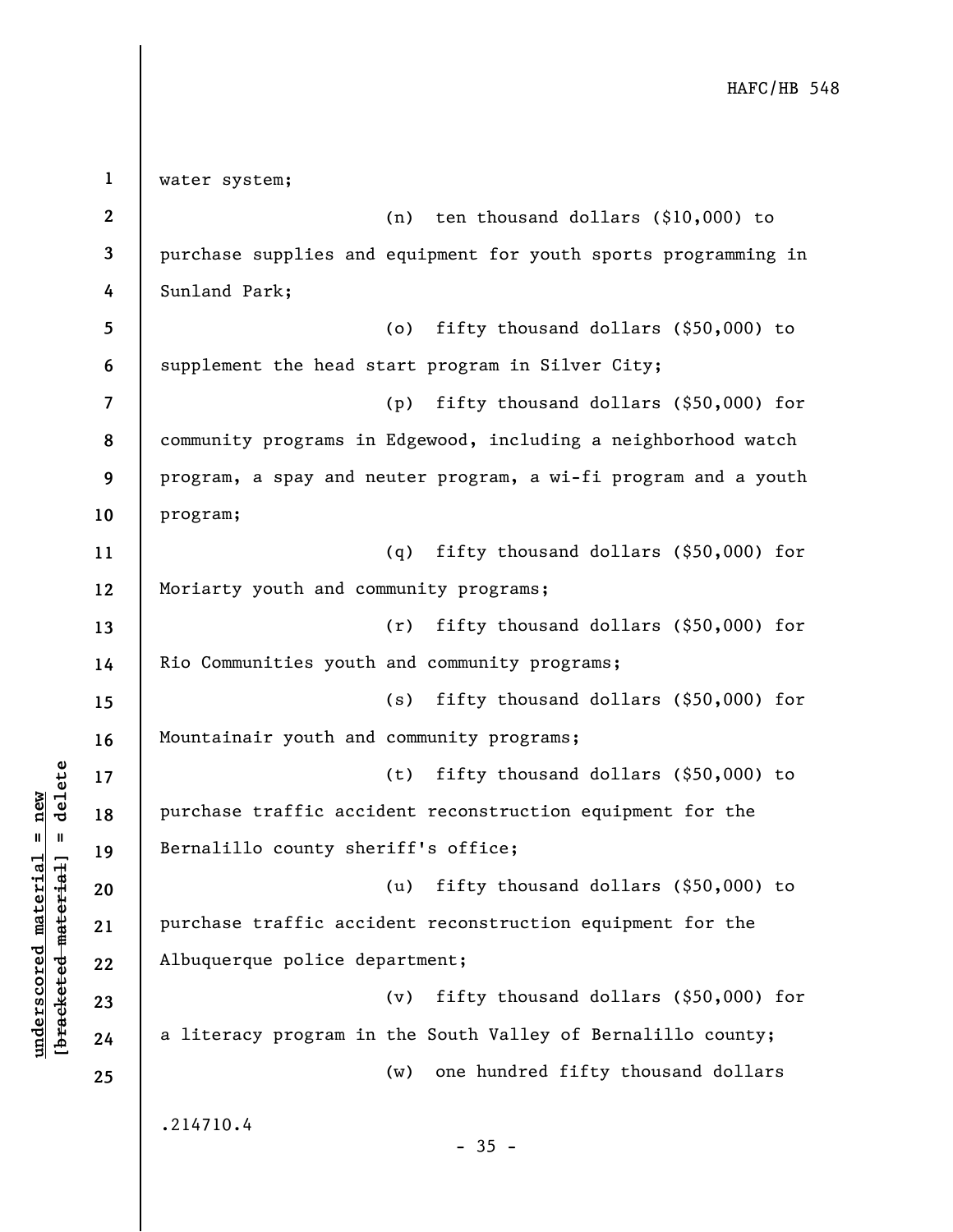**1 2 3 4 5 6 7 8 9 10 11 12 13 14 15 16 17 18 19 20 21 22 23 24 25**  (\$150,000) for transitional housing and recovery services for youth in Bernalillo county; (x) one hundred thousand dollars (\$100,000) for a center providing homeless services in Hobbs; (y) fifty thousand dollars (\$50,000) for a youth mentoring program, including a pre-kindergarten program, in Hobbs; and (z) fifty thousand dollars (\$50,000) for a children's museum in Deming. B. Any unexpended or unencumbered balance remaining at the end of fiscal year 2020 shall revert to the general fund. **SECTION 40.** GENERAL SERVICES DEPARTMENT.--Fifty thousand dollars (\$50,000) is appropriated from the general fund to the general services department for expenditure in fiscal year 2020 for staffing the interagency pharmaceuticals purchasing council. Any unexpended or unencumbered balance remaining at the end of fiscal year 2020 shall revert to the general fund. **SECTION 41.** NEW MEXICO SENTENCING COMMISSION.--Five hundred ten thousand dollars (\$510,000) is appropriated from the general fund to the New Mexico sentencing commission for expenditure in fiscal year 2020 for administrative staff to support data governance structure. Any unexpended or unencumbered balance remaining at the end of fiscal year 2020 shall revert to the general fund. .214710.4

 $b$ racketed material] = delete **[bracketed material] = delete**  $underscored material = new$ **underscored material = new**

 $-36 -$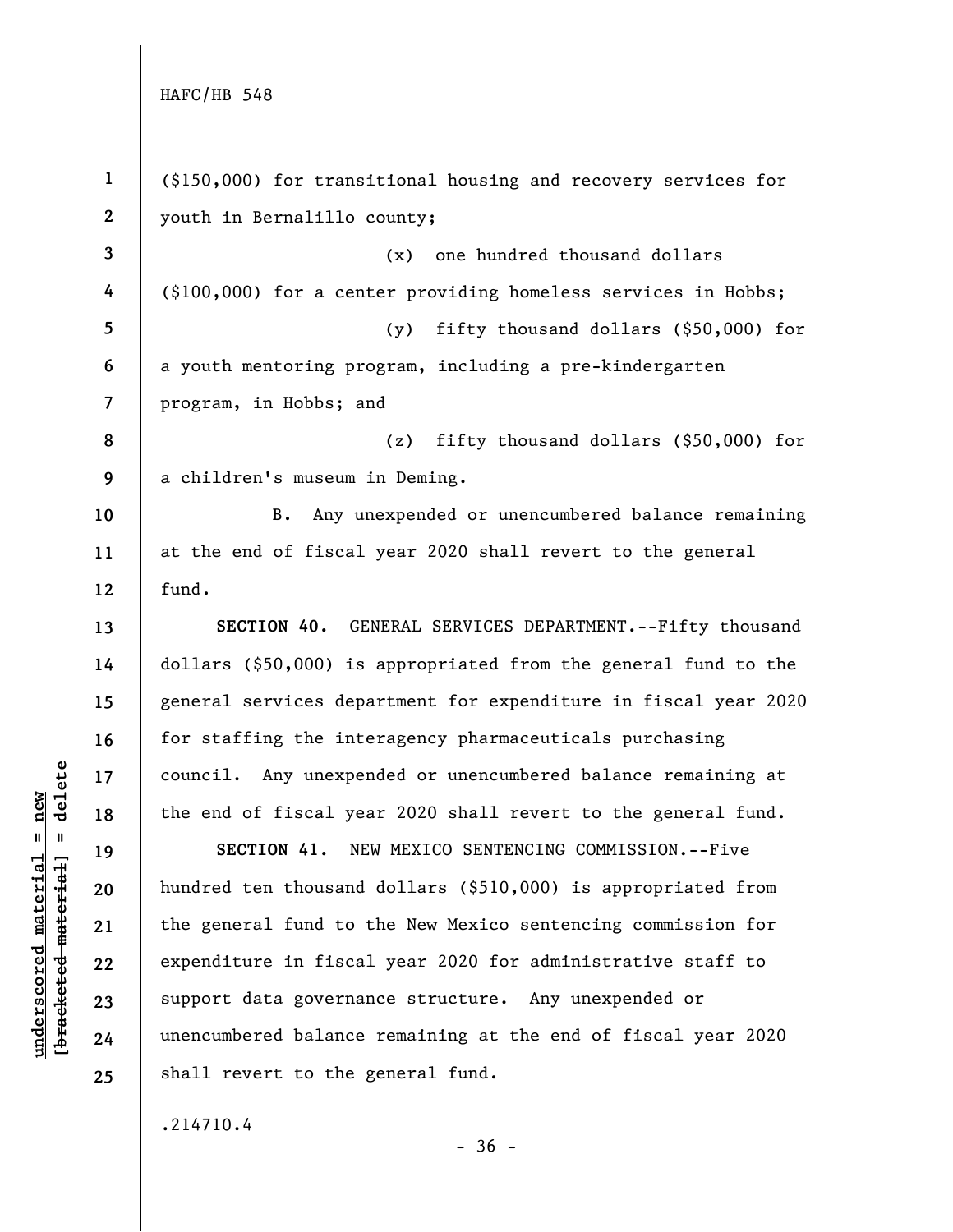**1 2 3 4 5 6 7 8 9 10 11 12 13 14 15 16 17 18 19 20 21 22 23 24 25 SECTION 42.** STATE TREASURER.--One hundred thousand dollars (\$100,000) is appropriated from the general fund to the state treasurer for expenditure in fiscal year 2020 for a fulltime employee. Any unexpended or unencumbered balance remaining at the end of fiscal year 2020 shall revert to the general fund. **SECTION 43.** TOURISM DEPARTMENT.-- A. The following amounts are appropriated from the general fund to the tourism department for expenditure in fiscal year 2020 for the following purposes: (1) twenty-five thousand dollars (\$25,000) for advertising at the New Mexico bowl in December 2019; (2) ten thousand dollars (\$10,000) for spaceport America promotion and advertising; and (3) two hundred thousand dollars (\$200,000) for support of the Connie Mack world series, including transportation costs for the participating team. B. Any unexpended or unencumbered balance remaining at the end of fiscal year 2020 shall revert to the general fund. **SECTION 44.** ECONOMIC DEVELOPMENT DEPARTMENT.-- A. The following amounts are appropriated from the general fund to the economic development department for expenditure in fiscal year 2020 for the following purposes: (1) one hundred thousand dollars (\$100,000) to .214710.4 - 37 -

**underscored material = new [bracketed material] = delete**

 $b$ racketed material] = delete  $underscored material = new$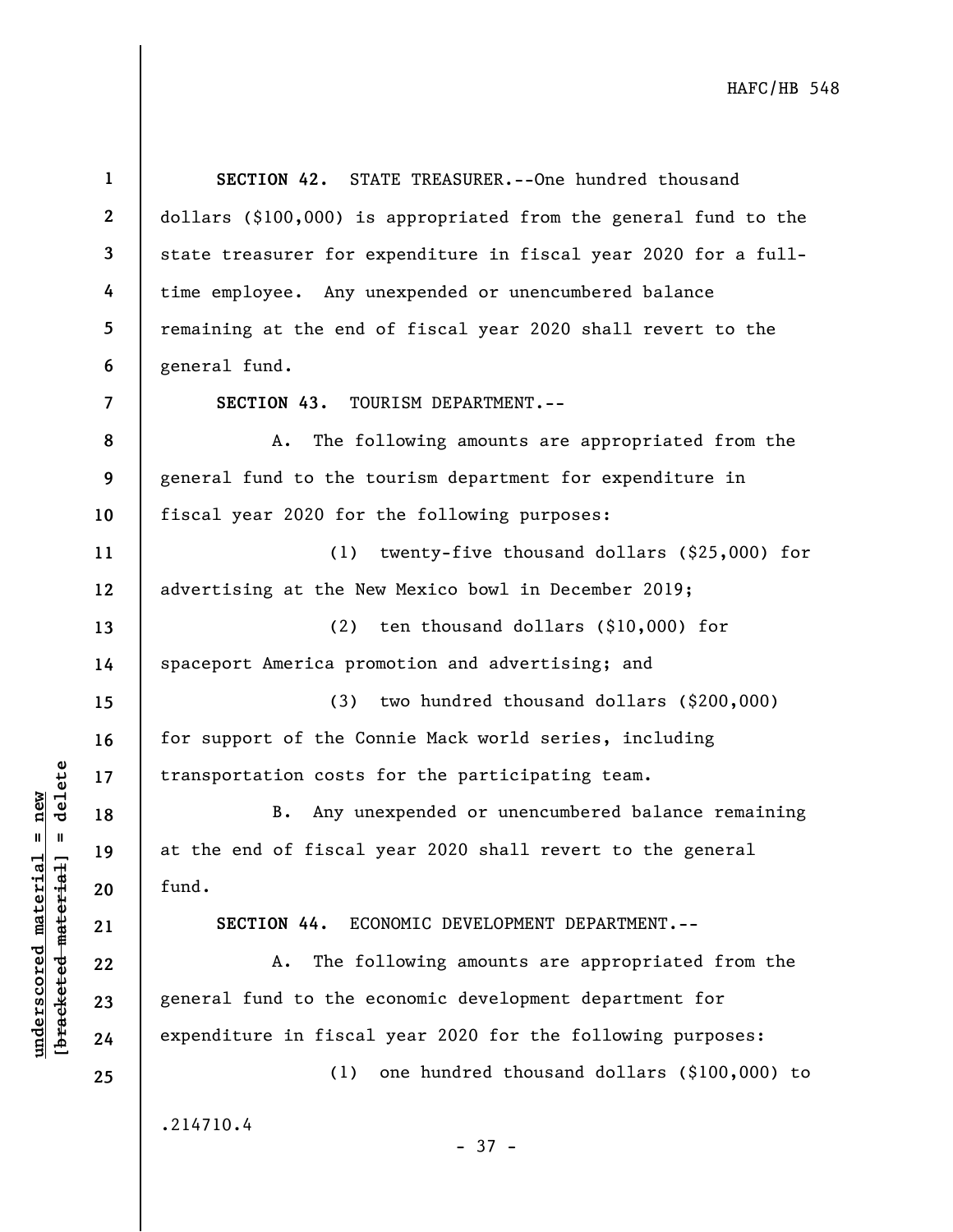**underscored material = new [bracketed material] = delete**

 $\frac{\text{underscored material} = \text{new}}{(\text{bracketed-materiat})}$ 

| $\mathbf{1}$             | support the solo-worker program created pursuant to Section     |
|--------------------------|-----------------------------------------------------------------|
| $\mathbf{2}$             | 9-15-57 NMSA 1978;                                              |
| 3                        | ten thousand dollars (\$10,000) for the<br>(2)                  |
| 4                        | planning and development of the Prewitt industrial park in      |
| 5                        | McKinley county;                                                |
| 6                        | two hundred twenty-five thousand dollars<br>(3)                 |
| $\overline{\phantom{a}}$ | (\$225,000) for the market mobility industry task force;        |
| 8                        | (4)<br>one hundred fifty thousand dollars                       |
| 9                        | (\$150,000) for area services to foster space industry          |
| 10                       | development in New Mexico;                                      |
| 11                       | (5)<br>seventy-five thousand dollars (\$75,000)                 |
| 12                       | for promotion of economic development and revitalization of the |
| 13                       | West Central avenue corridor in Albuquerque;                    |
| 14                       | one hundred thousand dollars (\$100,000)<br>(6)                 |
| 15                       | for the outdoor equity fund grant program for grants to low-    |
| 16                       | income children to participate in outdoor programs;             |
| 17                       | twenty-five thousand dollars (\$25,000) for<br>(7)              |
| 18                       | the Truth or Consequences mainstreet program for signage,       |
| 19                       | planning and facade improvements; and                           |
| 20                       | (8)<br>twenty thousand dollars $(\$20,000)$ for the             |
| 21                       | New Mexico partnership.                                         |
| 22                       | Any unexpended or unencumbered balance remaining<br>B.          |
| 23                       | at the end of fiscal year 2020 shall revert to the general      |
| 24                       | fund.                                                           |
| 25                       | SECTION 45. OFFICE OF SUPERINTENDENT OF INSURANCE.--One         |
|                          | .214710.4                                                       |
|                          | $-38 -$                                                         |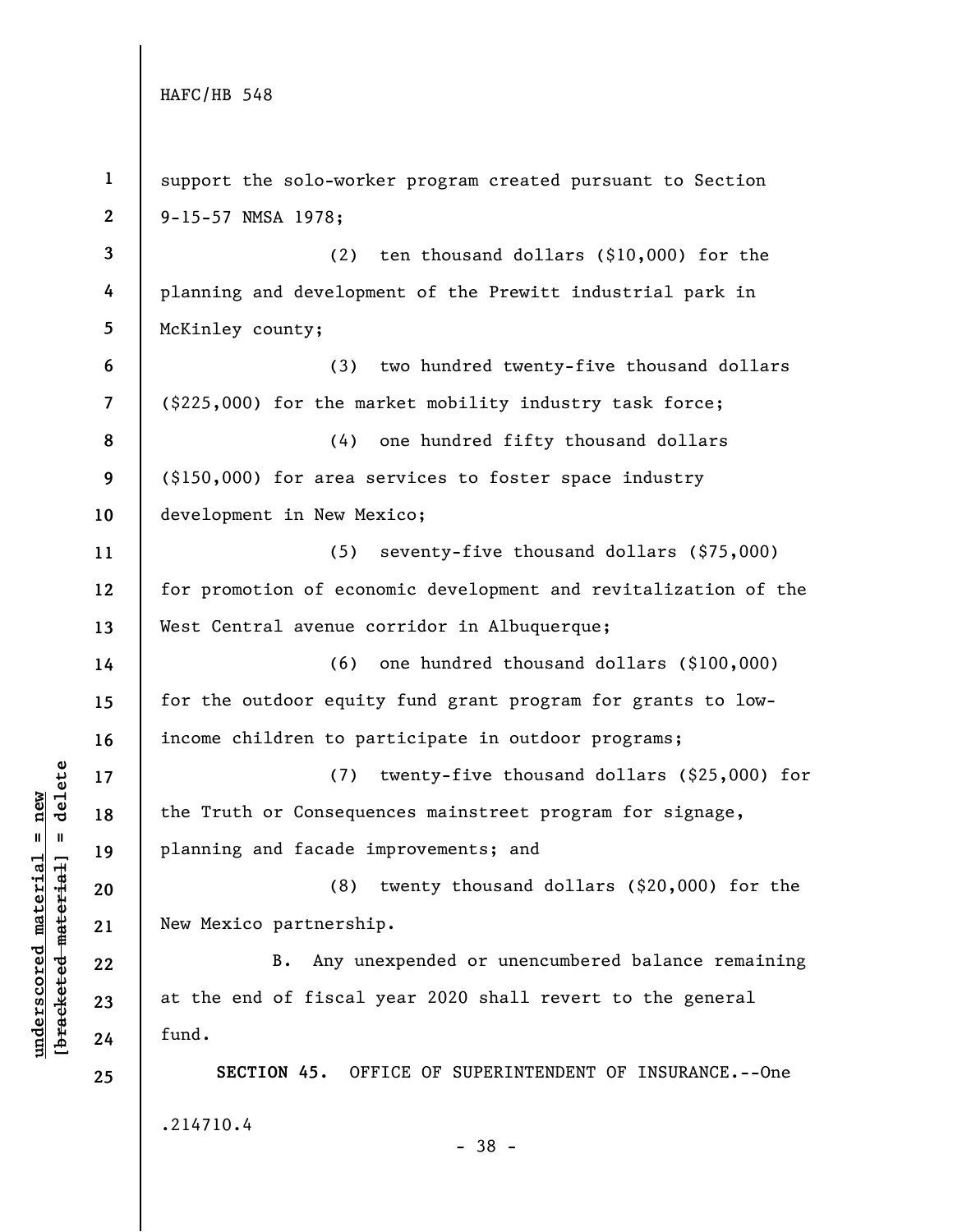$b$ racketed material] = delete **[bracketed material] = delete**  $underscored$  material = new **underscored material = new**

**11** 

**13** 

**14** 

**15** 

**16** 

**17** 

**18** 

**19** 

**20** 

**21** 

**22** 

**23** 

**24** 

**25** 

**1 2 3 4 5 6 7**  hundred thousand dollars (\$100,000) is appropriated from the general fund to the office of superintendent of insurance for expenditure in fiscal year 2020 for personnel services and employee benefits for health policy enforcement and audit examination staff. Any unexpended or unencumbered balance remaining at the end of fiscal year 2020 shall revert to the general fund.

**8 9 10 12 SECTION 46.** CULTURAL AFFAIRS DEPARTMENT.--Two hundred thousand dollars (\$200,000) is appropriated from the general fund to the cultural affairs department for expenditure in fiscal year 2020 for a performing arts program using a performing arts venue to extend outreach to youth in school groups in Santa Fe. Any unexpended or unencumbered balance remaining at the end of fiscal year 2020 shall revert to the general fund.

**SECTION 47.** ENERGY, MINERALS AND NATURAL RESOURCES DEPARTMENT.--

A. The following amounts are appropriated from the general fund to the energy, minerals and natural resources department for expenditure in fiscal year 2020 for the following purposes:

(1) one hundred fifteen thousand dollars (\$115,000) to employ a chief sustainability and resilience officer;

.214710.4

- 39 -

(2) fifty thousand dollars (\$50,000) for the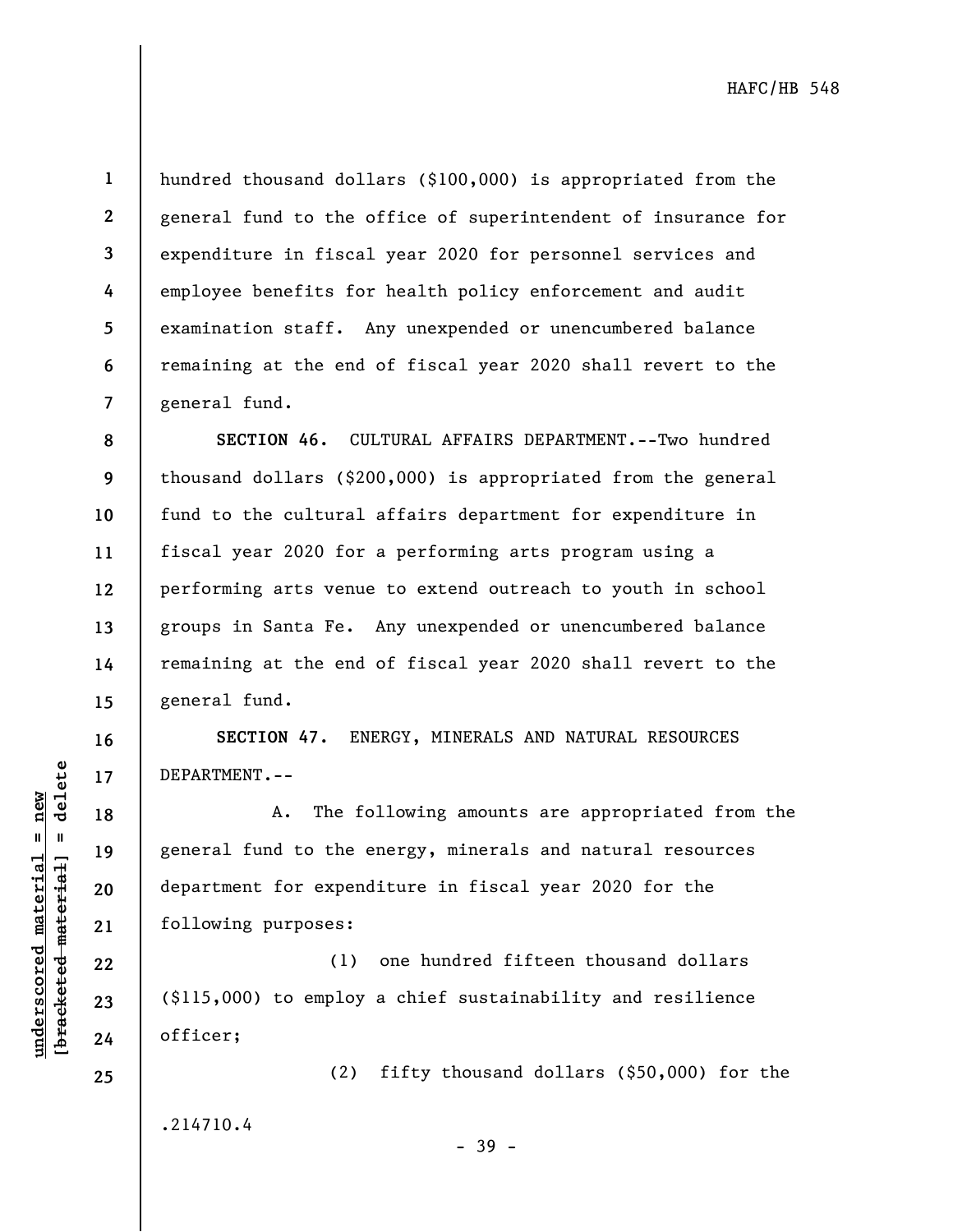**1 2**  youth conservation corps program in the South Valley of Bernalillo county; and

**3 4 5 6**  (3) one hundred forty thousand dollars (\$140,000) for the New Mexico renewable energy transmission authority to undertake a renewable energy transmission and storage study.

B. Any unexpended or unencumbered balance remaining at the end of fiscal year 2020 shall revert to the general fund.

**SECTION 48.** COMMISSION ON THE STATUS OF WOMEN.--Eighty thousand dollars (\$80,000) is appropriated from the general fund to the commission on the status of women for expenditure in fiscal year 2020 for operational expenses. Any unexpended or unencumbered balance remaining at the end of fiscal year 2020 shall revert to the general fund.

**SECTION 49.** OFFICE ON AFRICAN AMERICAN AFFAIRS.--Three hundred thousand dollars (\$300,000) is appropriated from the general fund to the office on African American affairs for expenditure in fiscal year 2020 for programs and exhibits at the African American performing arts center. Any unexpended or unencumbered balance remaining at the end of fiscal year 2020 shall revert to the general fund.

**SECTION 50.** INDIAN AFFAIRS DEPARTMENT.--

A. The following amounts are appropriated from the general fund to the Indian affairs department for expenditure .214710.4  $- 40 -$ 

 $b$ racketed material] = delete **[bracketed material] = delete**  $underscored material = new$ **underscored material = new**

**7** 

**8** 

**9** 

**10** 

**11** 

**12** 

**13** 

**14** 

**15** 

**16** 

**17** 

**18** 

**19** 

**20** 

**21** 

**22** 

**23** 

**24** 

**25**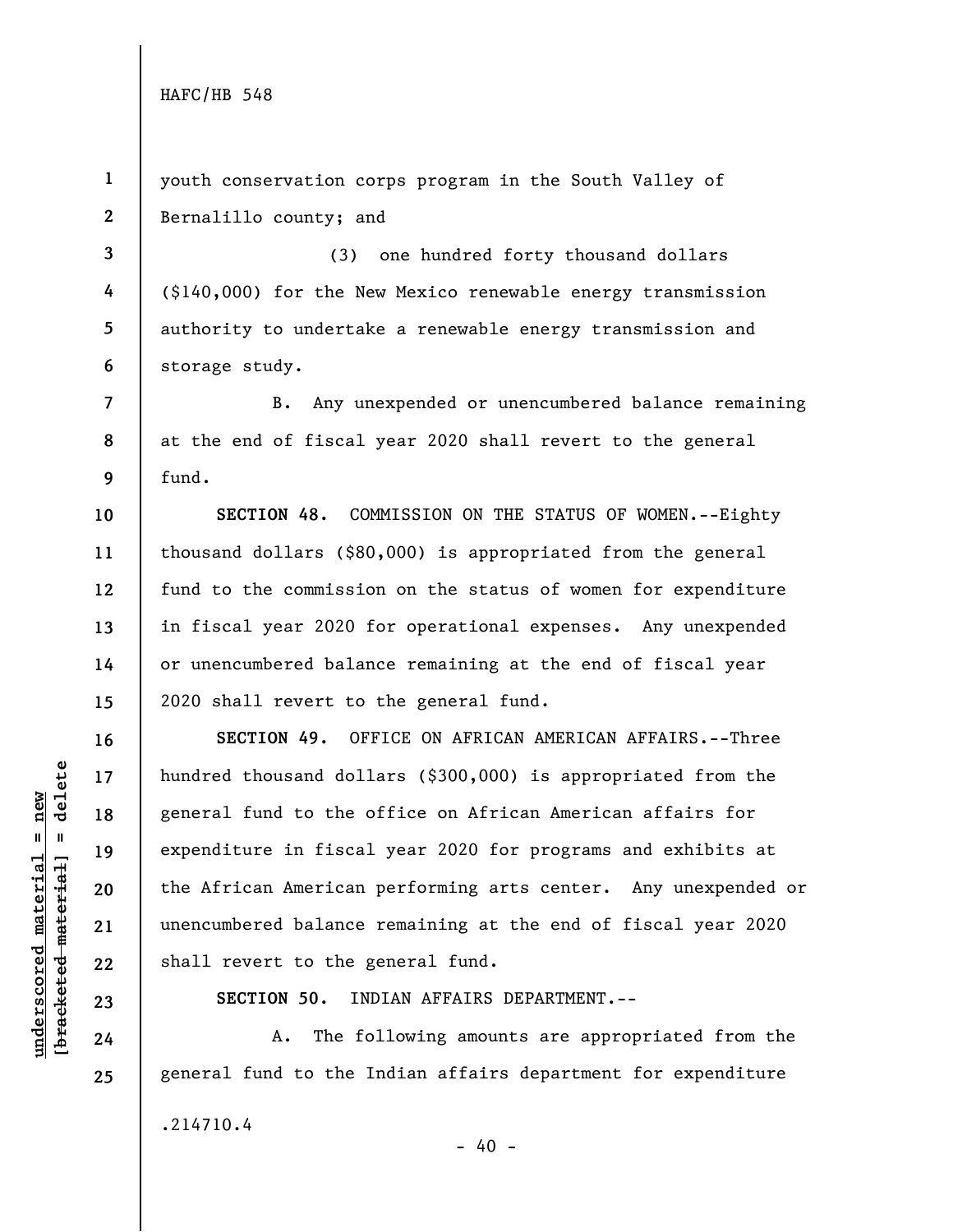**1 2 3 4 5 6 7 8 9 10 11 12 13 14 15 16 17 18 19 20 21 22 23 24 25**  in fiscal year 2020 for the following purposes: (1) twenty thousand dollars (\$20,000) for the Title 7 Indian elders coalition; (2) sixty-five thousand dollars (\$65,000) to develop the Acoma-Keres language dictionary and curriculum for pre-kindergarten through eighth grade students; and (3) one hundred thousand dollars (\$100,000) for the Santa Fe Indian school leadership institute. B. Any unexpended or unencumbered balance remaining at the end of fiscal year 2020 shall revert to the general  $find.$ **SECTION 51.** AGING AND LONG-TERM SERVICES DEPARTMENT.-- A. The following amounts are appropriated from the general fund to the aging and long-term services department for expenditure in fiscal year 2020 for the following purposes: (1) one hundred twenty-five thousand dollars (\$125,000) for operation of senior centers in Valencia county; (2) ninety thousand dollars (\$90,000) for a senior citizen program in Roswell; (3) two hundred thousand dollars (\$200,000) for senior services throughout New Mexico; (4) fifty thousand dollars (\$50,000) for senior citizen services support through the northern agency council, Navajo area agency on aging; (5) twenty thousand dollars (\$20,000) for the .214710.4  $- 41 -$ 

 $\frac{1}{2}$  bracketed material = delete **[bracketed material] = delete**  $underscored material = new$ **underscored material = new**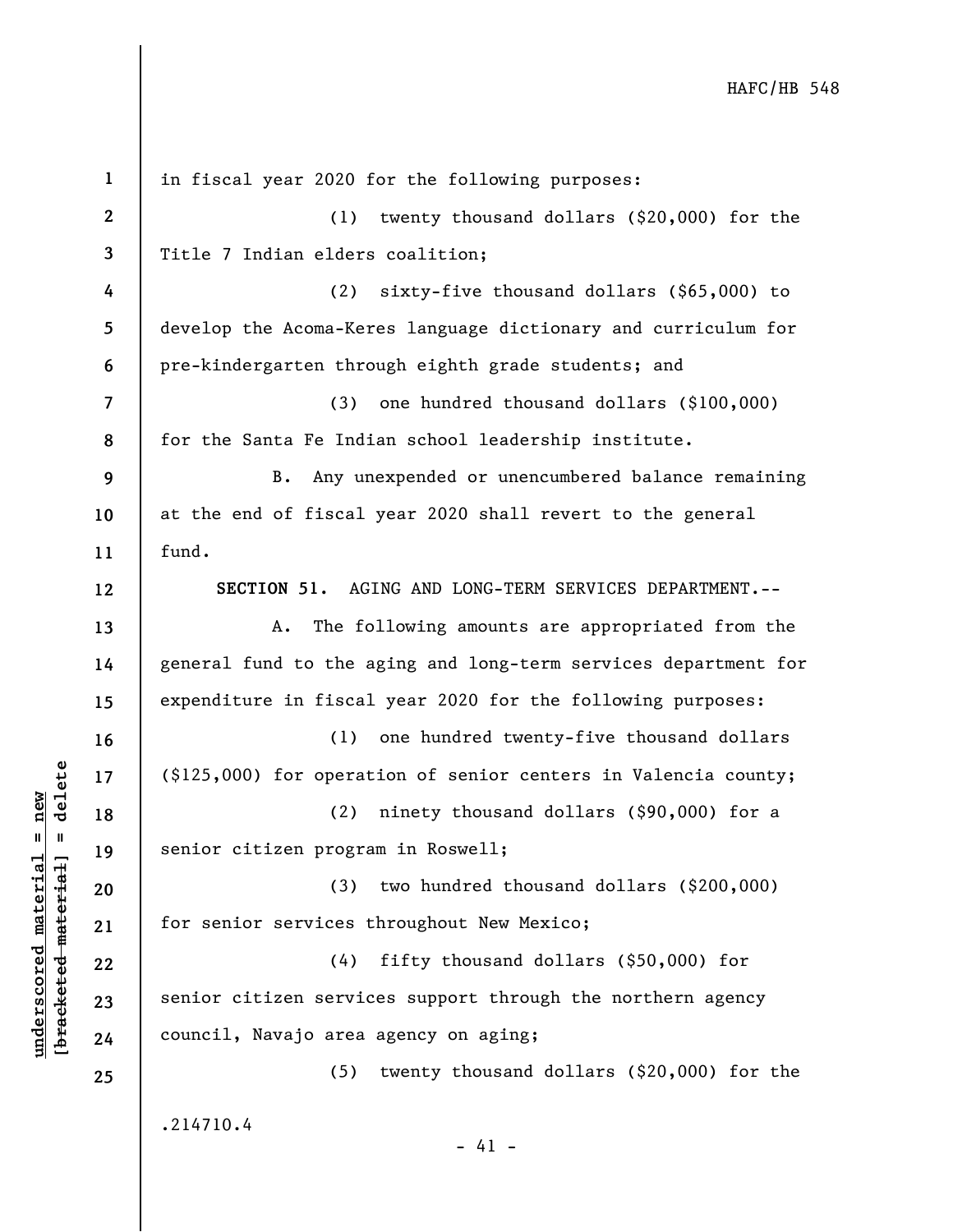**1 2 3 4 5 6 7 8 9 10 11 12 13 14 15 16 17 18 19 20 21 22 23 24 25**  senior meal site in Grant county; (6) thirty thousand dollars (\$30,000) for the senior meal site in Sierra county; (7) seven thousand five hundred dollars (\$7,500) for computers at the senior citizens program at the Betty McKnight community center in Dona Ana county; (8) seven thousand five hundred dollars (\$7,500) for furniture at the Otero community center; (9) seven thousand five hundred dollars (\$7,500) for the Butterfield community center for meals, equipment and supplies; and (10) fifty thousand dollars (\$50,000) for senior citizen services at the Artesia senior center. B. Any unexpended or unencumbered balance remaining at the end of fiscal year 2020 shall revert to the general fund. **SECTION 52.** HUMAN SERVICES DEPARTMENT.-- A. The following amounts are appropriated from the general fund to the human services department for expenditure in fiscal year 2020 for the following purposes: (1) one hundred fifty thousand dollars (\$150,000) for the graduate medical education expansion grant program, contingent on the enactment of House Bill 480 or similar legislation of the first session of the fifty-fourth legislature; .214710.4  $- 42 -$ 

 $b$ racketed material] = delete **[bracketed material] = delete**  $underscored material = new$ **underscored material = new**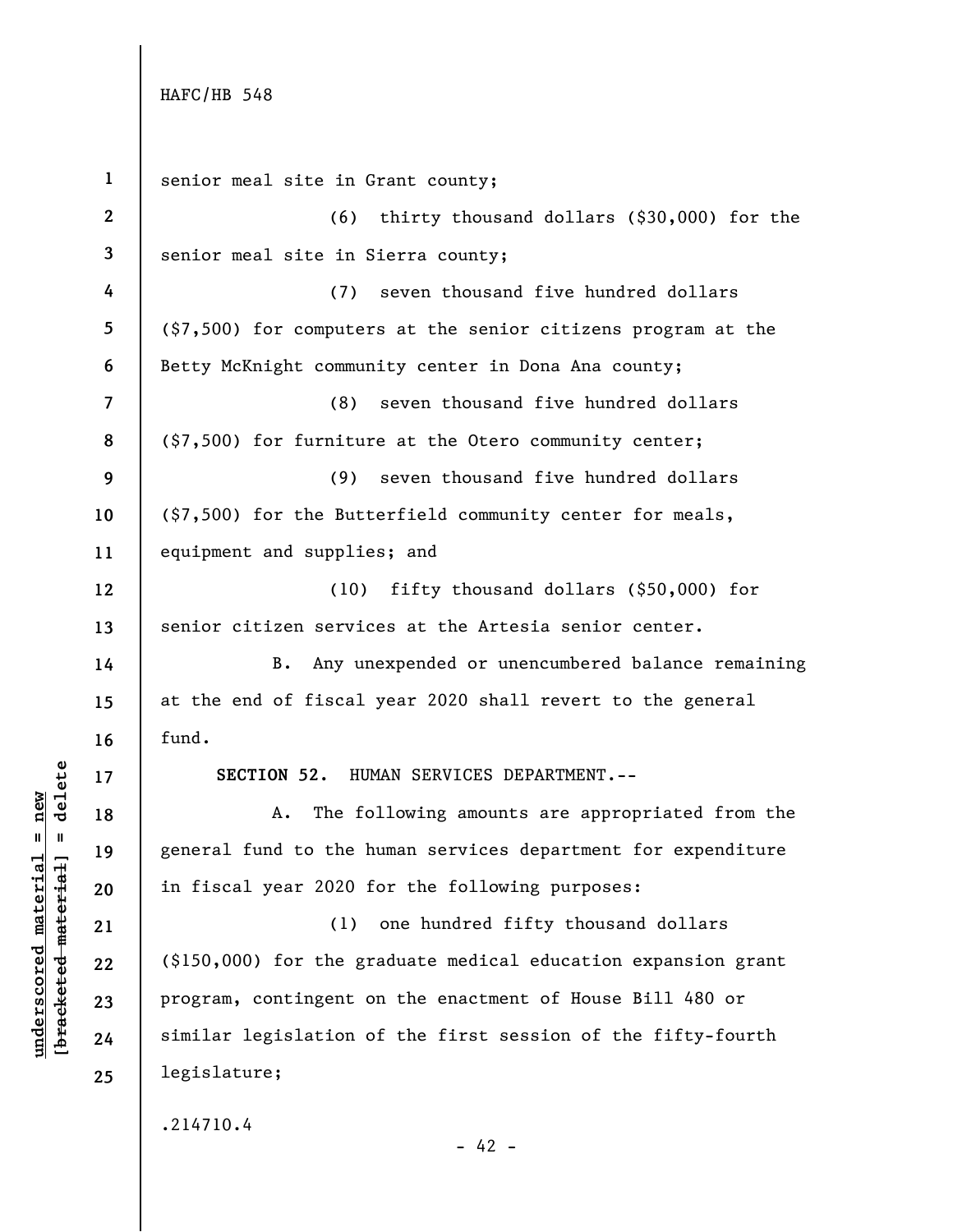| $\mathbf{1}$ | fifty thousand dollars (\$50,000) to<br>(2)                     |
|--------------|-----------------------------------------------------------------|
| $\mathbf{2}$ | provide behavioral health and mental health services for        |
| 3            | juveniles in Sandoval county;                                   |
| 4            | twenty thousand dollars (\$20,000) for the<br>(3)               |
| 5            | rape crisis center in La Pinon;                                 |
| 6            | ten thousand dollars (\$10,000) for<br>(4)                      |
| 7            | domestic violence centers in Grant and Sierra counties;         |
| 8            | ten thousand dollars $(\$10,000)$ for the<br>(5)                |
| 9            | Sierra health council; and                                      |
| 10           | ten thousand dollars (\$10,000) for the<br>(6)                  |
| 11           | Grant county community health council.                          |
| 12           | Ten thousand dollars (\$10,000) is appropriated<br>B.           |
| 13           | from the general fund to the human services department for      |
| 14           | expenditure in fiscal year 2020 to seek any federal waivers     |
| 15           | necessary to offer the medicaid buy-in plan under Sections 1331 |
| 16           | and 1332 of the federal Patient Protection and Affordable Care  |
| 17           | Act.                                                            |
| 18           | Any unexpended or unencumbered balances<br>$\mathsf{c}$ .       |
| 19           | remaining at the end of fiscal year 2020 shall revert to the    |
| 20           | general fund.                                                   |
| 21           | SECTION 53. WORKFORCE SOLUTIONS DEPARTMENT.--Two hundred        |
| 22           | thousand dollars (\$200,000) is appropriated from the general   |
| 23           | fund to the workforce solutions department for expenditure in   |
| 24           | fiscal year 2020 for a pilot apprenticeship and career          |
| 25           | readiness program in Gallup. Any unexpended or unencumbered     |
|              | .214710.4                                                       |

 $[bracketeed-materiat] = delete$ **[bracketed material] = delete**  $underscored material = new$ **underscored material = new**

- 43 -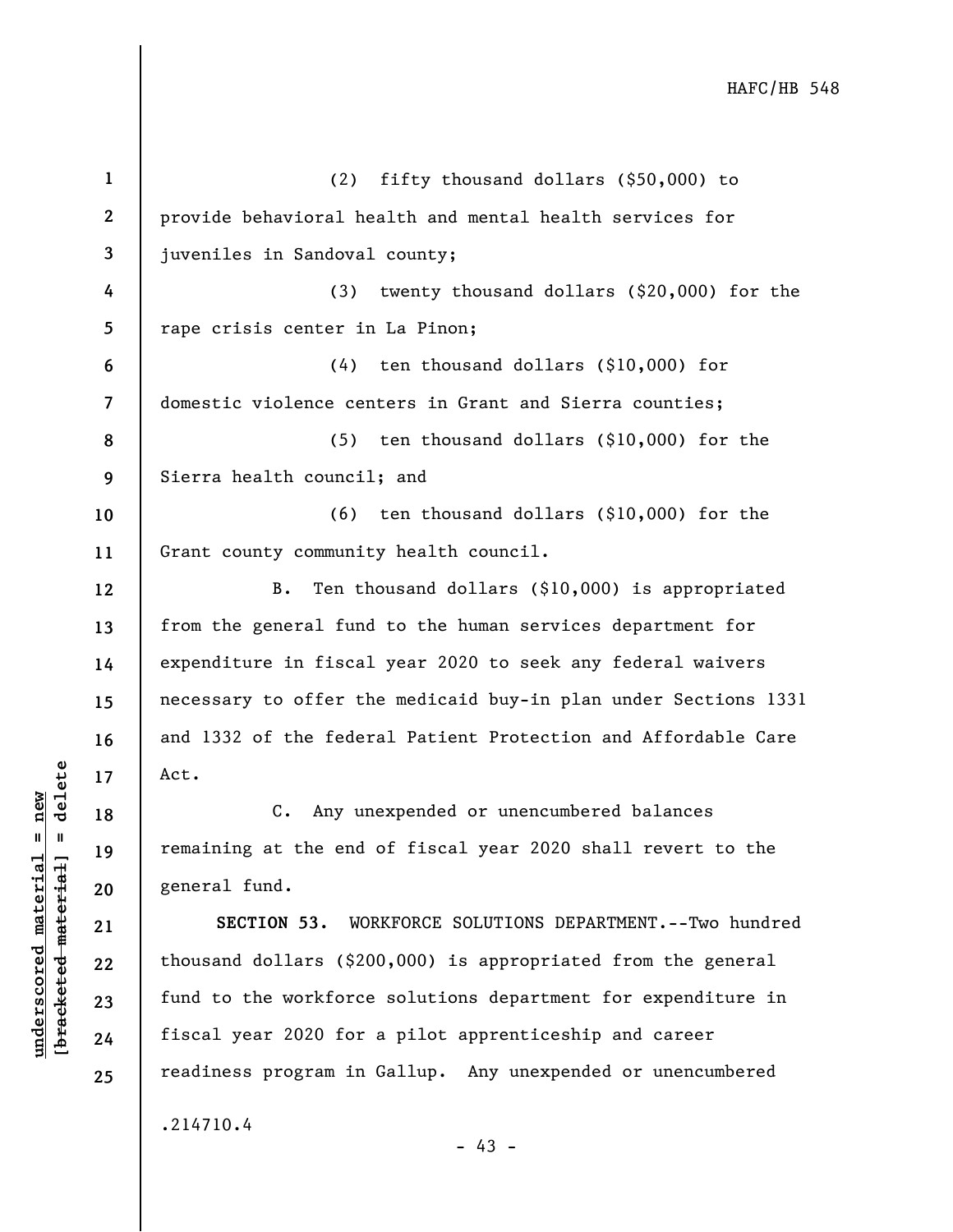**underscored material = new [bracketed material] = delete**

 $\frac{\text{underscored material} = \text{new}}{(\text{bracketed material}) = \text{dev}}$ 

| $\mathbf{1}$   | balance remaining at the end of fiscal year 2020 shall revert   |
|----------------|-----------------------------------------------------------------|
| $\mathbf{2}$   | to the general fund.                                            |
| 3              | SECTION 54. DEPARTMENT OF HEALTH.--                             |
| 4              | The following amounts are appropriated from the<br>Α.           |
| 5              | general fund to the department of health for expenditure in     |
| 6              | fiscal year 2020 for the following purposes:                    |
| $\overline{7}$ | one hundred ninety-two thousand five<br>(1)                     |
| 8              | hundred dollars (\$192,500) for a comprehensive health careers  |
| 9              | program and to provide regional training opportunities in       |
| 10             | primary care;                                                   |
| 11             | fifty thousand dollars (\$50,000) to<br>(2)                     |
| 12             | contract with a nonprofit dance program for at-risk and low-    |
| 13             | income children in Bernalillo county;                           |
| 14             | fifty thousand dollars (\$50,000) to<br>(3)                     |
| 15             | contract with a nonprofit dance program for at-risk and low-    |
| 16             | income children statewide;                                      |
| 17             | fifty thousand dollars (\$50,000) for the<br>(4)                |
| 18             | child and family databank commission, contingent on the         |
| 19             | enactment of House Bill 173 or similar legislation of the first |
| 20             | session of the fifty-fourth legislature;                        |
| 21             | (5)<br>one hundred twenty-five thousand dollars                 |
| 22             | (\$125,000) for support and services related to adult autism    |
| 23             | spectrum disorders;                                             |
| 24             | two hundred twenty-five thousand dollars<br>(6)                 |
| 25             | (\$225,000) for support and services related to child autism    |
|                | .214710.4                                                       |
|                | - 44 -                                                          |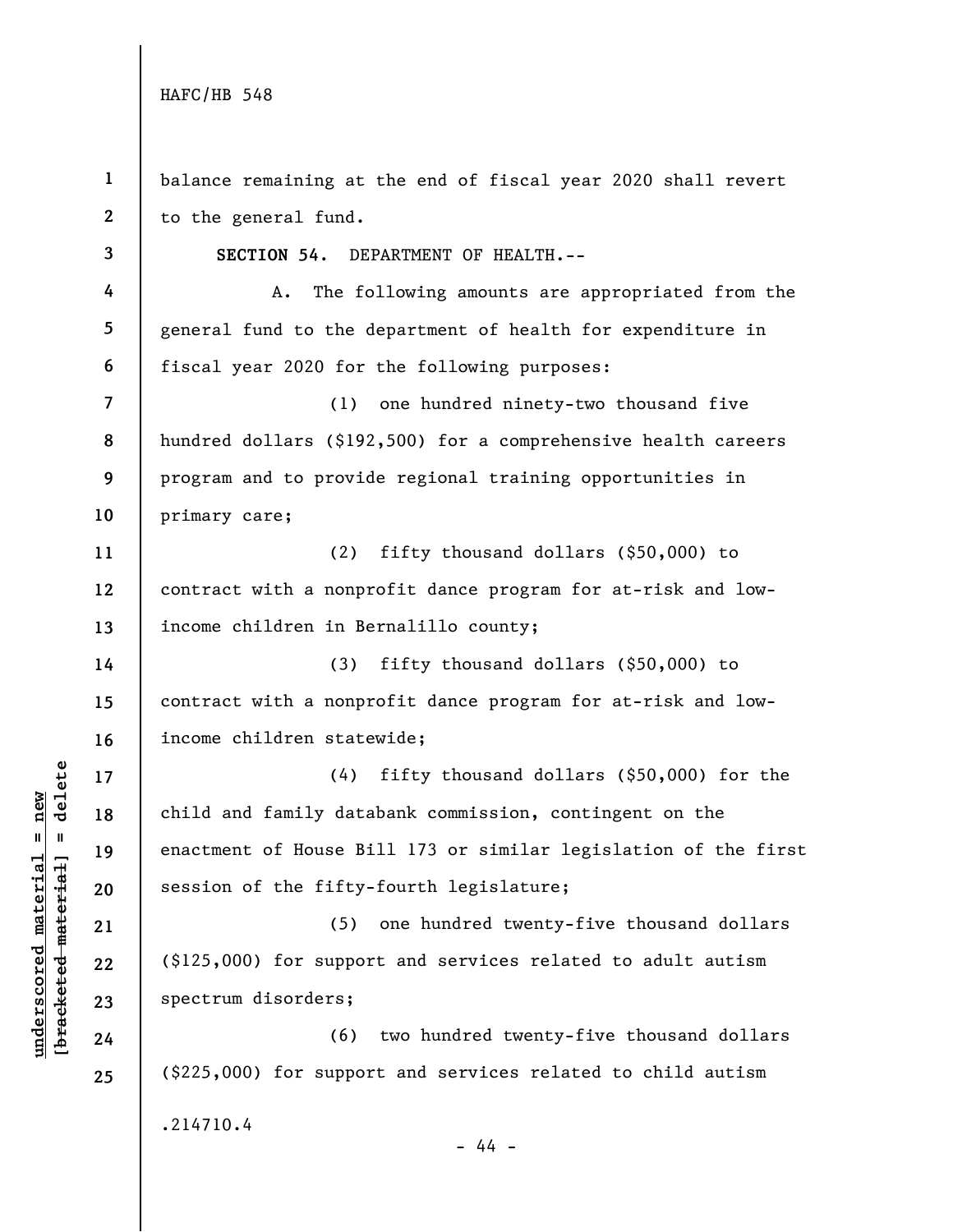**1 2 3 4 5 6 7 8 9 10 11 12 13 14 15 16 17 18 19 20 21 22 23 24 25**  spectrum disorders; (7) one hundred fifty thousand dollars (\$150,000) for the public health division to expand hours and services at the Los Alamos public health office; (8) fifty thousand dollars (\$50,000) for nonmedicaid-reimbursed autism services in a clinic in Lea county; (9) forty thousand dollars (\$40,000) for teen mental illness and suicide prevention classes; and (10) fifty thousand dollars (\$50,000) for after-school teen pregnancy reduction programs in Hobbs. B. Any unexpended or unencumbered balance remaining at the end of fiscal year 2020 shall revert to the general fund. **SECTION 55.** DEPARTMENT OF ENVIRONMENT.-- A. The following amounts are appropriated from the general fund to the department of environment for expenditure in fiscal year 2020 for the following purposes: (1) one hundred thousand dollars (\$100,000) for the Green Tree solid waste authority for a recycling program; and (2) one hundred seventy-five thousand dollars (\$175,000) for planning and designing a water system for Magdalena. B. Any unexpended or unencumbered balance remaining at the end of fiscal year 2020 shall revert to the general .214710.4  $- 45 -$ 

**underscored material = new [bracketed material] = delete**

 $\frac{1}{2}$  intereted material = delete  $underscored material = new$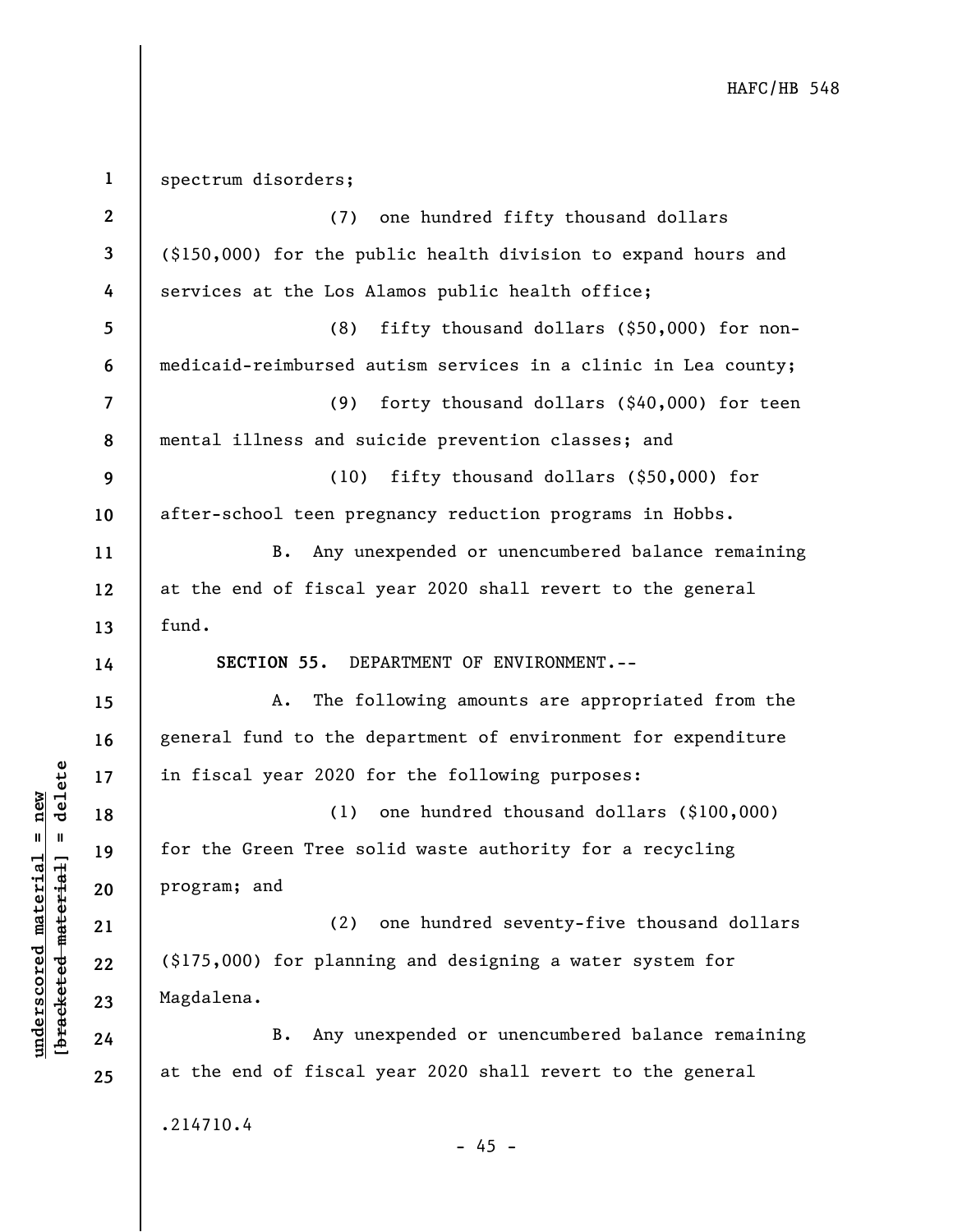**underscored material = new [bracketed material] = delete**

 $b$ racketed material] = delete  $underscored material = new$ 

**1 2 3 4 5 6 7 8 9 10 11 12 13 14 15 16 17 18 19 20 21 22 23 24 25**  fund. **SECTION 56.** CHILDREN, YOUTH AND FAMILIES DEPARTMENT.-- A. The following amounts are appropriated from the general fund to the children, youth and families department for expenditure in fiscal year 2020 for the following purposes: (1) one hundred thousand dollars (\$100,000) to support domestic violence services in Grants; (2) one hundred thousand dollars (\$100,000) for a youth mentoring program; (3) one hundred ninety thousand dollars (\$190,000) for sexual assault services for children at child advocacy centers; (4) fifty thousand dollars (\$50,000) for services related to domestic violence; (5) twenty-five thousand dollars (\$25,000) to establish a shared service integration model for early childhood education in Silver City; (6) fifty thousand dollars (\$50,000) to operate a home for battered women and children in Shiprock; (7) fifty thousand dollars (\$50,000) for crisis intervention for those affected by domestic violence in Farmington; (8) fifty thousand dollars (\$50,000) for an early literacy learning program through the southwest New Mexico council of governments; .214710.4  $- 46 -$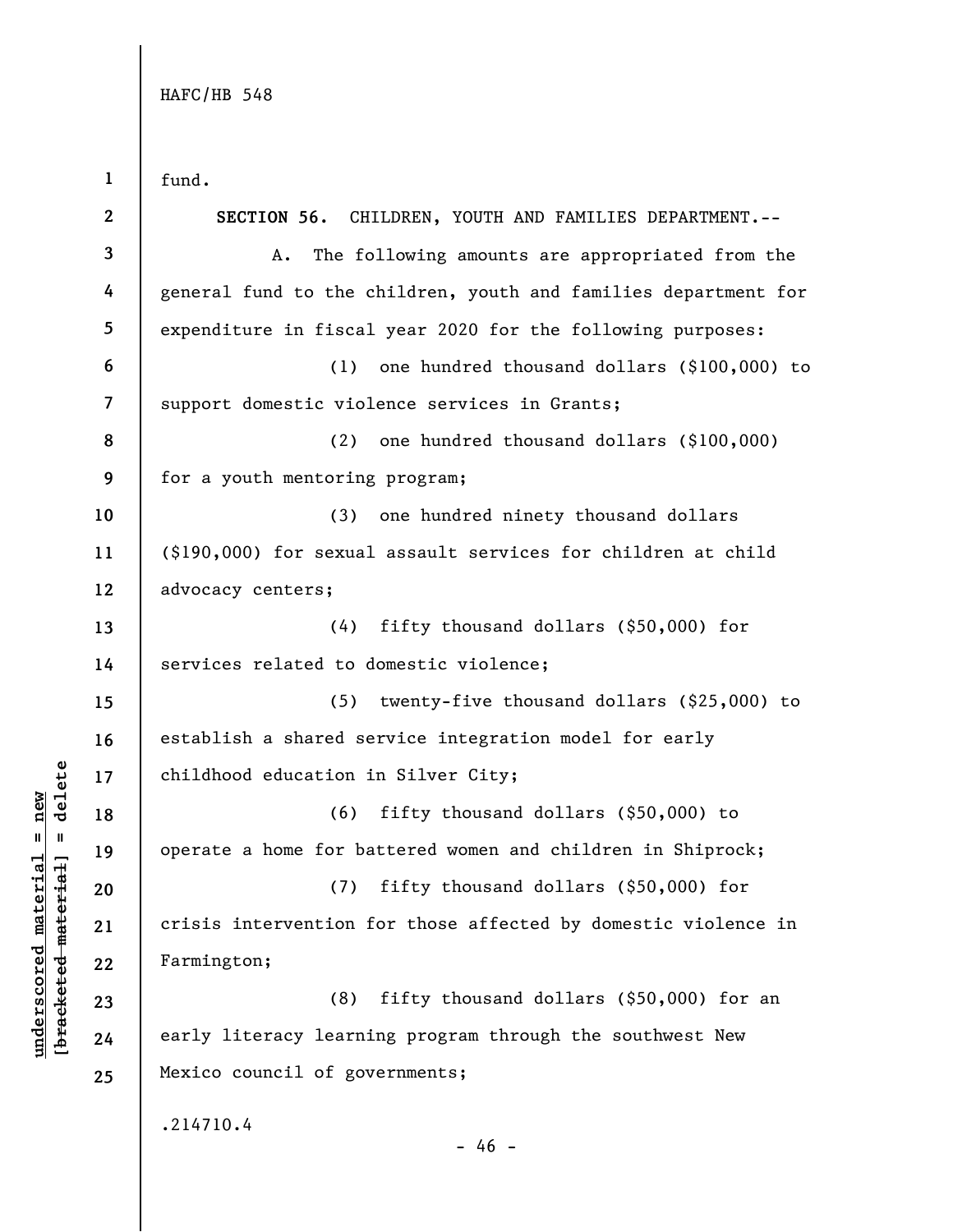| $\mathbf{1}$             | fifty thousand dollars (\$50,000) for<br>(9)                    |
|--------------------------|-----------------------------------------------------------------|
| $\mathbf{2}$             | training for staff located in Hobbs;                            |
| 3                        | (10) thirty thousand dollars (\$30,000) for a                   |
| 4                        | youth substance abuse prevention program in Chaves county;      |
| 5                        | one hundred thousand dollars (\$100,000)<br>(11)                |
| 6                        | for family planning, prenatal care testing and postnatal        |
| $\overline{\mathcal{L}}$ | counseling in Artesia;                                          |
| 8                        | (12) fifty thousand dollars (\$50,000) for the                  |
| 9                        | court-appointed special advocate program in Carlsbad; and       |
| 10                       | fifty thousand dollars (\$50,000) for<br>(13)                   |
| 11                       | support of sexual assault programs in Clovis and Portales.      |
| 12                       | B. Any unexpended or unencumbered balance remaining             |
| 13                       | at the end of fiscal year 2020 shall revert to the general      |
| 14                       | fund.                                                           |
| 15                       | SECTION 57.<br>CRIME VICTIMS REPARATION COMMISSION.--           |
| 16                       | The following amounts are appropriated from the<br>Α.           |
| 17                       | general fund to the crime victims reparation commission for     |
| 18                       | expenditure in fiscal year 2020 for the following purposes:     |
| 19                       | (1) one hundred fifty thousand dollars                          |
| 20                       | (\$150,000) for provision of sexual assault services statewide; |
| 21                       | seven thousand five hundred dollars<br>(2)                      |
| 22                       | (\$7,500) for provision of sexual assault services in Dona Ana  |
| 23                       | county; and                                                     |
| 24                       | one hundred thousand dollars (\$100,000)<br>(3)                 |
| 25                       | for services for victims of human trafficking.                  |
|                          | .214710.4<br>$-47 -$                                            |

 $[bracketeed-materiat] = delete$ **[bracketed material] = delete**  $underscored material = new$ **underscored material = new**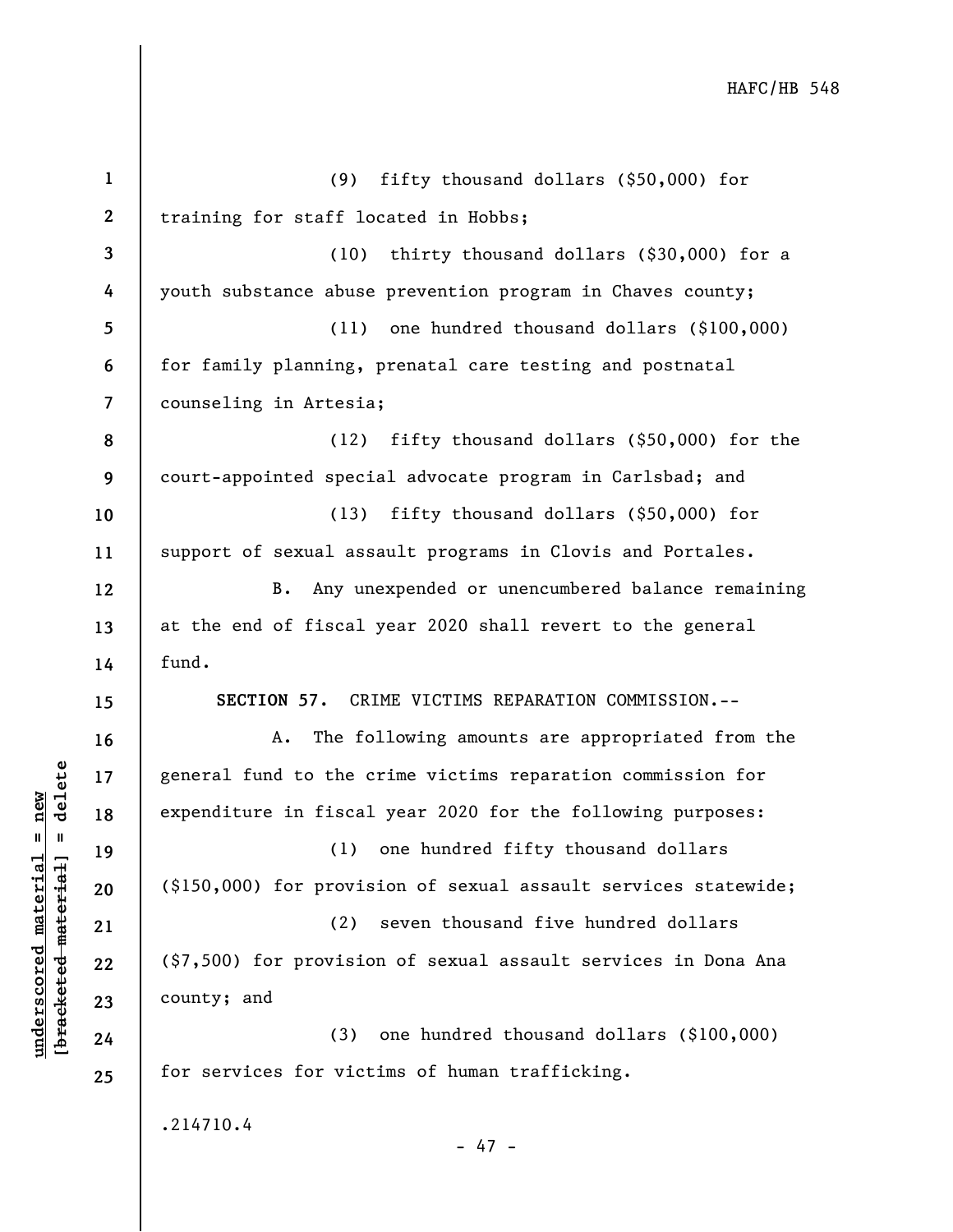**1** 

**4** 

**5** 

**6** 

**7** 

**9** 

**10** 

**11** 

**12** 

**13** 

**14** 

**15** 

**16** 

**17** 

**18** 

**19** 

**20** 

**21** 

**22** 

**23** 

**24** 

**25** 

**2 3**  B. Any unexpended or unencumbered balance remaining at the end of fiscal year 2020 shall revert to the general fund.

**8 SECTION 58.** DEPARTMENT OF PUBLIC SAFETY.--Fifty thousand dollars (\$50,000) is appropriated from the general fund to the department of public safety for expenditure in fiscal year 2020 for equipment for the traffic reconstruction unit for reconstruction of traffic accidents. Any unexpended or unencumbered balance remaining at the end of fiscal year 2020 shall revert to the general fund.

**SECTION 59.** DEPARTMENT OF TRANSPORTATION.--Twenty-five thousand dollars (\$25,000) is appropriated from the general fund to the department of transportation for expenditure in fiscal year 2020 for Milan to operate the Carrot express. Any unexpended or unencumbered balance remaining at the end of fiscal year 2020 shall revert to the general fund.

**SECTION 60.** PUBLIC EDUCATION DEPARTMENT.--

A. The following amounts are appropriated from the general fund to the public education department for expenditure in fiscal year 2020 as follows:

(1) one hundred seventy thousand dollars (\$170,000) for public schools to provide feminine hygiene products;

(2) two hundred thousand dollars (\$200,000) to purchase and distribute New Mexico-grown fruits and vegetables .214710.4

 $b$ racketed material] = delete **[bracketed material] = delete**  $underscored material = new$ **underscored material = new**

- 48 -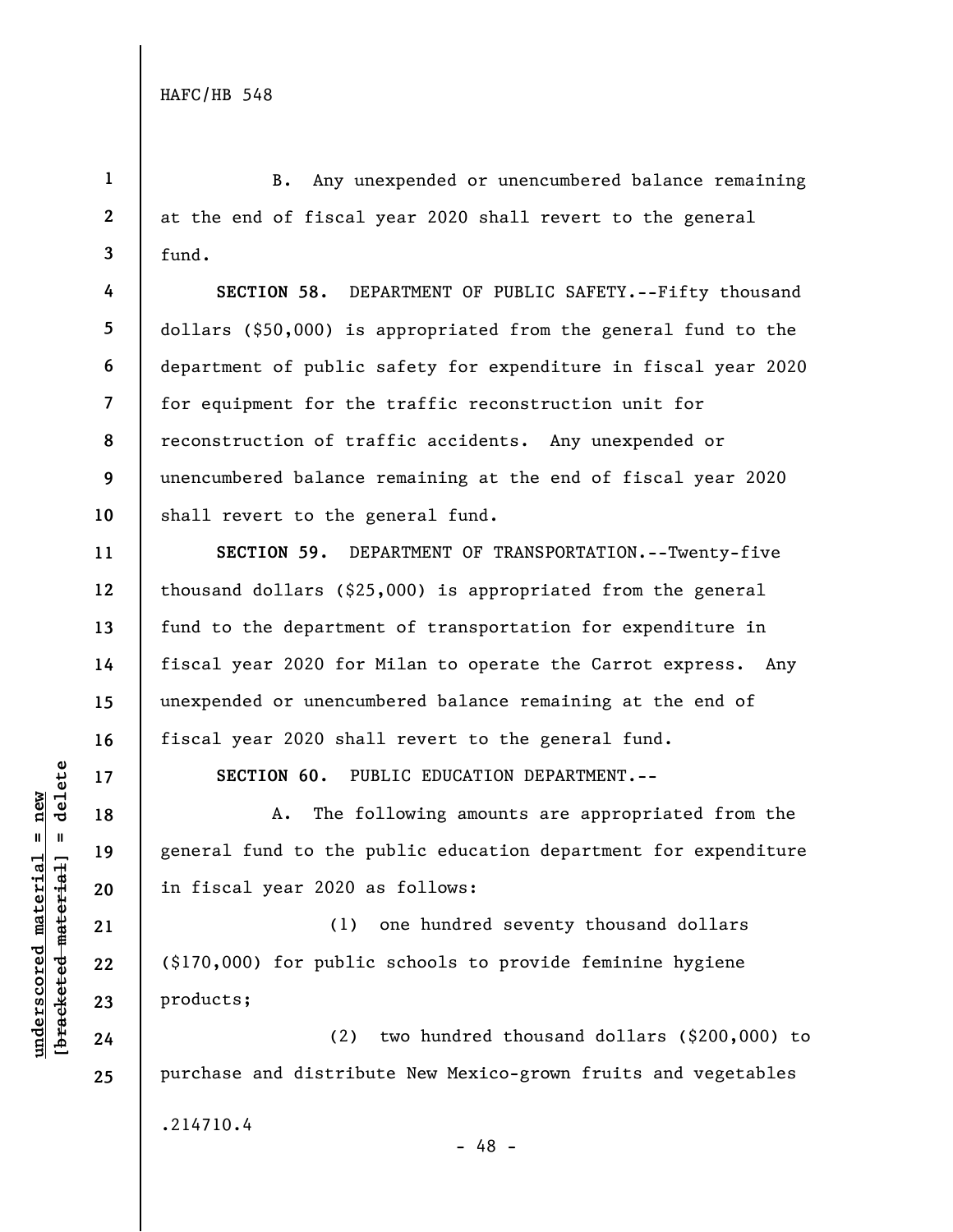**1 2 3 4 5 6 7 8 9 10 11 12 13 14 15 16 17 18 19 20 21 22 23 24 25**  to public schools; (3) one hundred fifty thousand dollars (\$150,000) for a drug counseling pilot project in the Rio Rancho public school district, contingent on enactment of House Bill 574 or similar legislation of the first session of the fifty-fourth legislature; (4) one hundred thousand dollars (\$100,000) to contract for a week-long high school civics course focusing on New Mexico state government; (5) fifty thousand dollars (\$50,000) for a teaching pathways coordinator; (6) two hundred thousand dollars (\$200,000) to develop and implement a teacher professional development program for computer science courses; (7) fifty thousand dollars (\$50,000) for career and technical education in the Central consolidated school district; (8) fifty thousand dollars (\$50,000) for an educational field trip in the Alamogordo public school district; (9) fifty thousand dollars (\$50,000) for STEM robotics and aerospace technology programs in the Eunice public school district; (10) twenty-five thousand dollars (\$25,000) for equipment and supplies for the agricultural and .214710.4 - 49 -

**underscored material = new [bracketed material] = delete**

 $\frac{1}{2}$  intereted material = delete  $underscored material = new$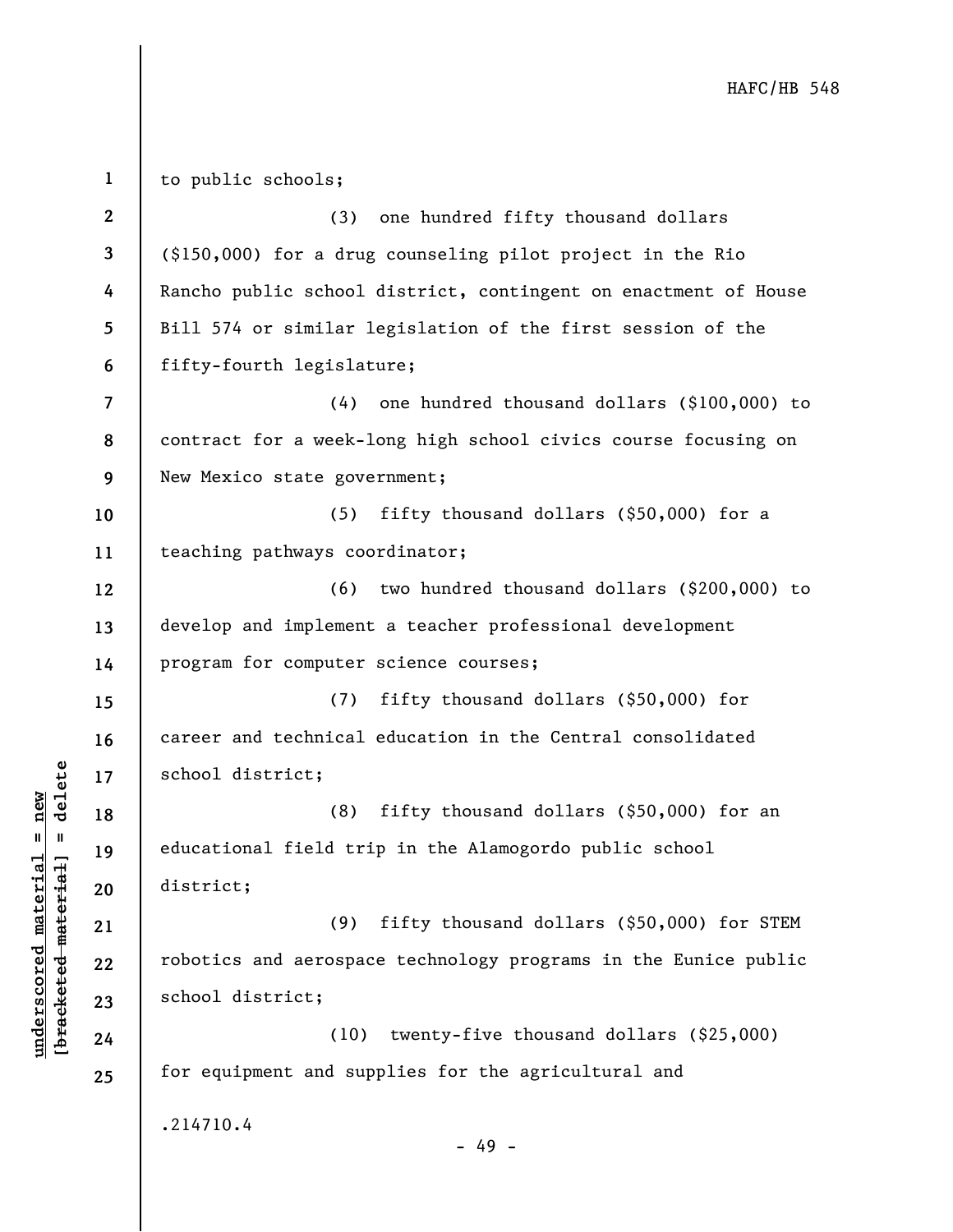| $\mathbf{1}$            | horticultural program at Gadsden high school;                   |
|-------------------------|-----------------------------------------------------------------|
| $\mathbf{2}$            | twenty thousand dollars (\$20,000) to<br>(11)                   |
| 3                       | cover transportation costs and supplies to travel to            |
| 4                       | extracurricular events for Chaparral middle school;             |
| 5                       | fifty thousand dollars $(\$50,000)$ for the<br>(12)             |
| 6                       | career technical education program at Chaparral high school;    |
| $\overline{\mathbf{7}}$ | and                                                             |
| 8                       | fifteen thousand dollars $(\$15,000)$ for<br>(13)               |
| 9                       | Chaparral elementary school.                                    |
| 10                      | Any unexpended or unencumbered balance remaining<br><b>B.</b>   |
| 11                      | at the end of fiscal year 2020 shall revert to the general      |
| 12                      | fund.                                                           |
| 13                      | SECTION 61. HIGHER EDUCATION DEPARTMENT.--                      |
| 14                      | The following amounts are appropriated from the<br>Α.           |
| 15                      | general fund to the higher education department for expenditure |
| 16                      | in fiscal year 2020 as follows:                                 |
| 17                      | three hundred sixty thousand dollars<br>(1)                     |
| 18                      | (\$360,000) for the Grow Your Own Teachers Act, contingent on   |
| 19                      | enactment of House Bill 20 or similar legislation of the first  |
| 20                      | session of the fifty-fourth legislature;                        |
| 21                      | ten thousand dollars $(\$10,000)$ for the<br>(2)                |
| 22                      | Grow Your Own Teachers Act in Chaparral, contingent on          |
| 23                      | enactment of House Bill 20 or similar legislation of the first  |
| 24                      | session of the fifty-fourth legislature;                        |
| 25                      | fifty thousand dollars (\$50,000) to<br>(3)                     |
|                         | .214710.4<br>$-50 -$                                            |

 $\frac{\text{underscored material} = \text{new}}{(\text{bracketed-materiat})}$ **[bracketed material] = delete underscored material = new**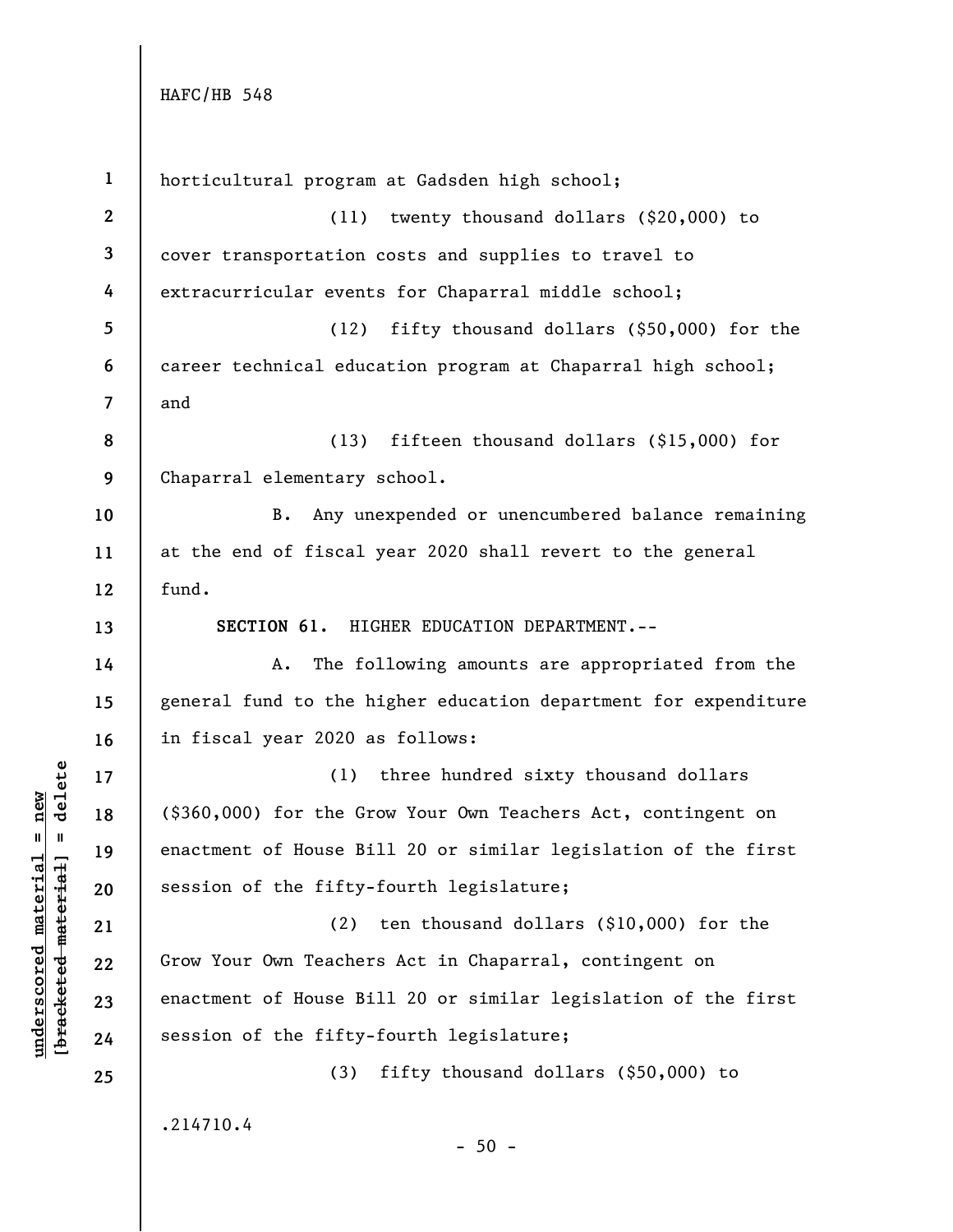| $\mathbf{1}$   | supplement the bilingual teacher preparation program;            |
|----------------|------------------------------------------------------------------|
| $\mathbf{2}$   | (4) fifty thousand dollars (\$50,000) for a                      |
| 3              | statewide adult literacy program;                                |
| 4              | sixty thousand dollars (\$60,000) for<br>(5)                     |
| 5              | technical assistance in the funding, planning and development    |
| 6              | of program and capital projects at northern New Mexico college   |
| $\overline{7}$ | and the university of New Mexico-Taos campus;                    |
| 8              | (6) eighty thousand dollars (\$80,000) for the                   |
| 9              | tribal college dual credit program;                              |
| 10             | (7) one hundred twenty-five thousand dollars                     |
| 11             | (\$125,000) to create a faculty position to design and implement |
| 12             | an integrated renewable energy technology curriculum at          |
| 13             | Mesalands community college;                                     |
| 14             | (8) seventy-five thousand dollars (\$75,000)                     |
| 15             | for the dual credit program at Clovis community college; and     |
| 16             | fifty thousand dollars (\$50,000) for the<br>(9)                 |
| 17             | allied health department to purchase emergency medical supplies  |
| 18             | and equipment to prepare for accreditation at Clovis community   |
| 19             | college.                                                         |
| 20             | B. Any unexpended or unencumbered balance remaining              |
| 21             | at the end of fiscal year 2020 shall revert to the general       |
| 22             | fund.                                                            |
| 23             | SECTION 62.<br>UNIVERSITY OF NEW MEXICO.--                       |
| 24             | The following amounts are appropriated from the<br>Α.            |
| 25             | general fund to the board of regents of the university of New    |
|                | .214710.4<br>$-51 -$                                             |

**underscored material = new [bracketed material] = delete**

 $[bracketeed-materiat] = delete$  $underscored material = new$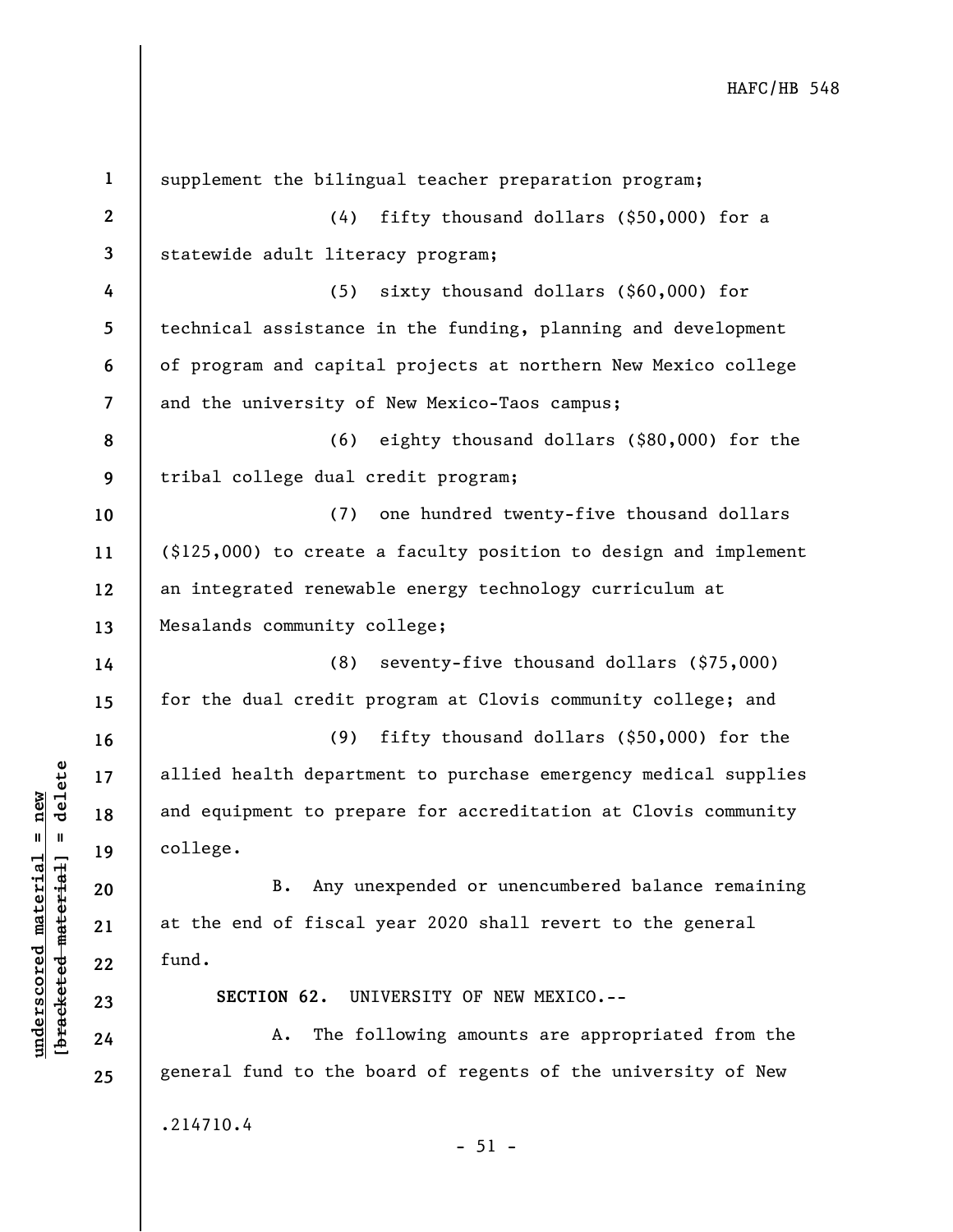**underscored material = new [bracketed material] = delete**

 $\frac{\text{underscored material} = \text{new}}{(\text{bracketed material}) = \text{dev}}$ 

| $\mathbf{1}$     | Mexico for expenditure in fiscal year 2020 for the following   |
|------------------|----------------------------------------------------------------|
| $\boldsymbol{2}$ | purposes:                                                      |
| $\mathbf{3}$     | four hundred fifty thousand dollars<br>(1)                     |
| 4                | (\$450,000) for the health sciences center for programs to     |
| 5                | coordinate nursing education statewide;                        |
| 6                | sixty-three thousand dollars (\$63,000) for<br>(2)             |
| $\overline{7}$   | the health sciences center for the New Mexico bioscience       |
| 8                | authority;                                                     |
| 9                | (3)<br>one hundred fifty thousand dollars                      |
| 10               | (\$150,000) for the health sciences center for the diversity   |
| 11               | pipeline program;                                              |
| 12               | (4)<br>two hundred twenty thousand dollars                     |
| 13               | (\$220,000) for the office of the medical investigator for the |
| 14               | grief services program;                                        |
| 15               | (5)<br>fifty thousand dollars $(\$50,000)$ for the             |
| 16               | school of law for mock trial programs;                         |
| 17               | (6)<br>fifty thousand dollars (\$50,000) to create             |
| 18               | a pathway to college careers project within the Chicana and    |
| 19               | Chicano studies department;                                    |
| 20               | fifty thousand dollars (\$50,000) for the<br>(7)               |
| 21               | Utton transboundary resource center for water research         |
| 22               | projects;                                                      |
| 23               | (8)<br>fifty thousand dollars (\$50,000) for El                |
| 24               | Centro de la Raza student services;                            |
| 25               | (9)<br>sixty thousand dollars $(\$60,000)$ for                 |
|                  | .214710.4<br>$-52 -$                                           |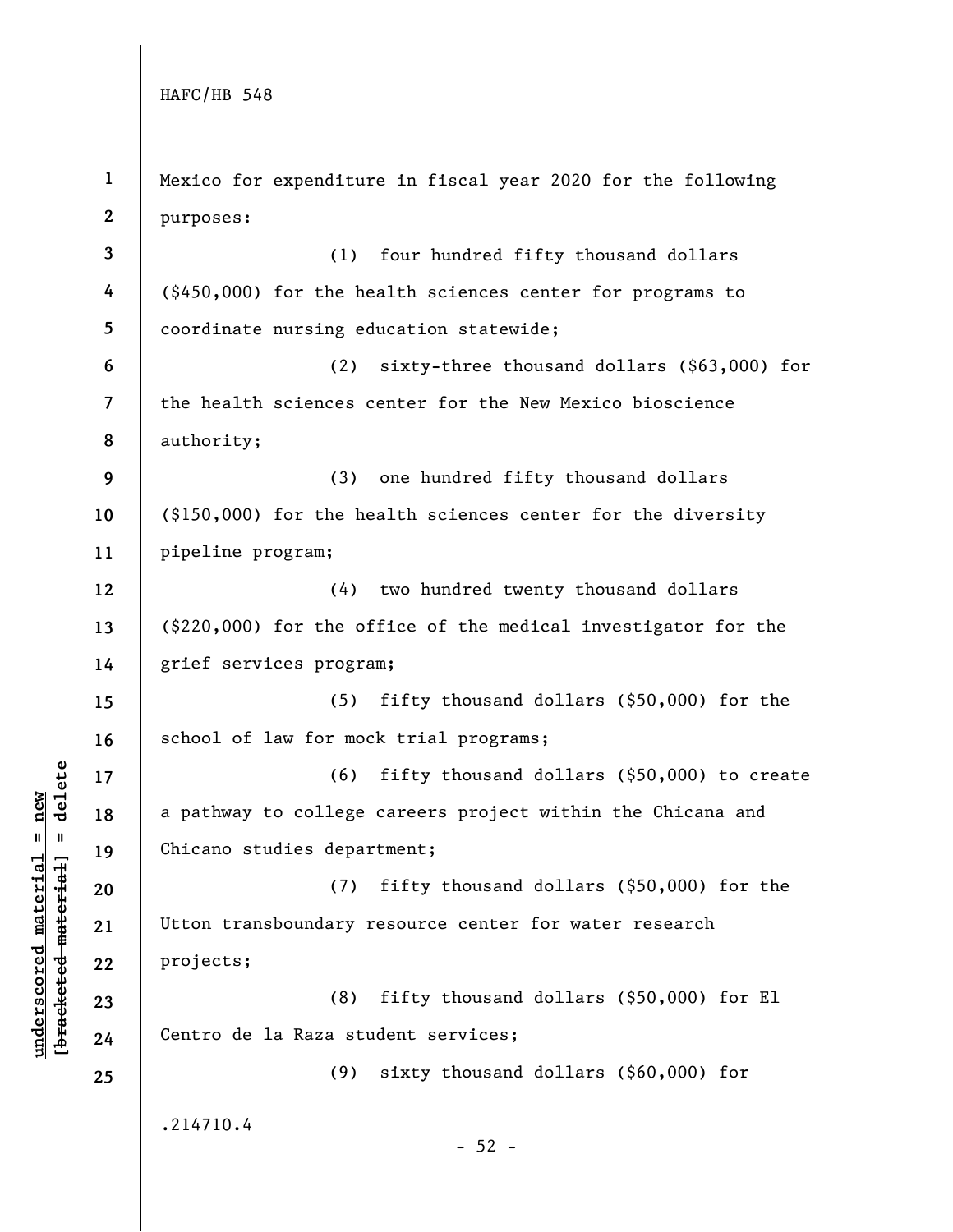**1 2 3 4 5 6 7 8 9 10 11 12 13 14 15 16 17 18 19 20 21 22 23 24 25**  Native American student services; (10) sixty thousand dollars (\$60,000) for a cultural art initiative at the Charlie Morrisey education center at the Gallup branch campus; (11) one hundred fifty thousand dollars (\$150,000) for the Africana studies program; (12) fifty thousand dollars (\$50,000) for the EUREKA scholarship honors program; (13) two hundred thousand dollars (\$200,000) for support of ongoing operations of Chicana and Chicano programs; and (14) forty thousand dollars (\$40,000) for the Charlie Morrisey research hall for a science, technology, engineering and mathematics online distance learning program. B. Any unexpended or unencumbered balance remaining at the end of fiscal year 2020 shall revert to the general fund. **SECTION 63.** NEW MEXICO STATE UNIVERSITY.-- A. The following amounts are appropriated from the general fund to the board of regents of New Mexico state university for expenditure in fiscal year 2020 for the following purposes: (1) one hundred thousand dollars (\$100,000) for business development at the Arrowhead center; (2) fifty thousand dollars (\$50,000) to .214710.4  $-53 -$ 

**underscored material = new [bracketed material] = delete**

 $b$ racketed material] = delete  $underscored material = new$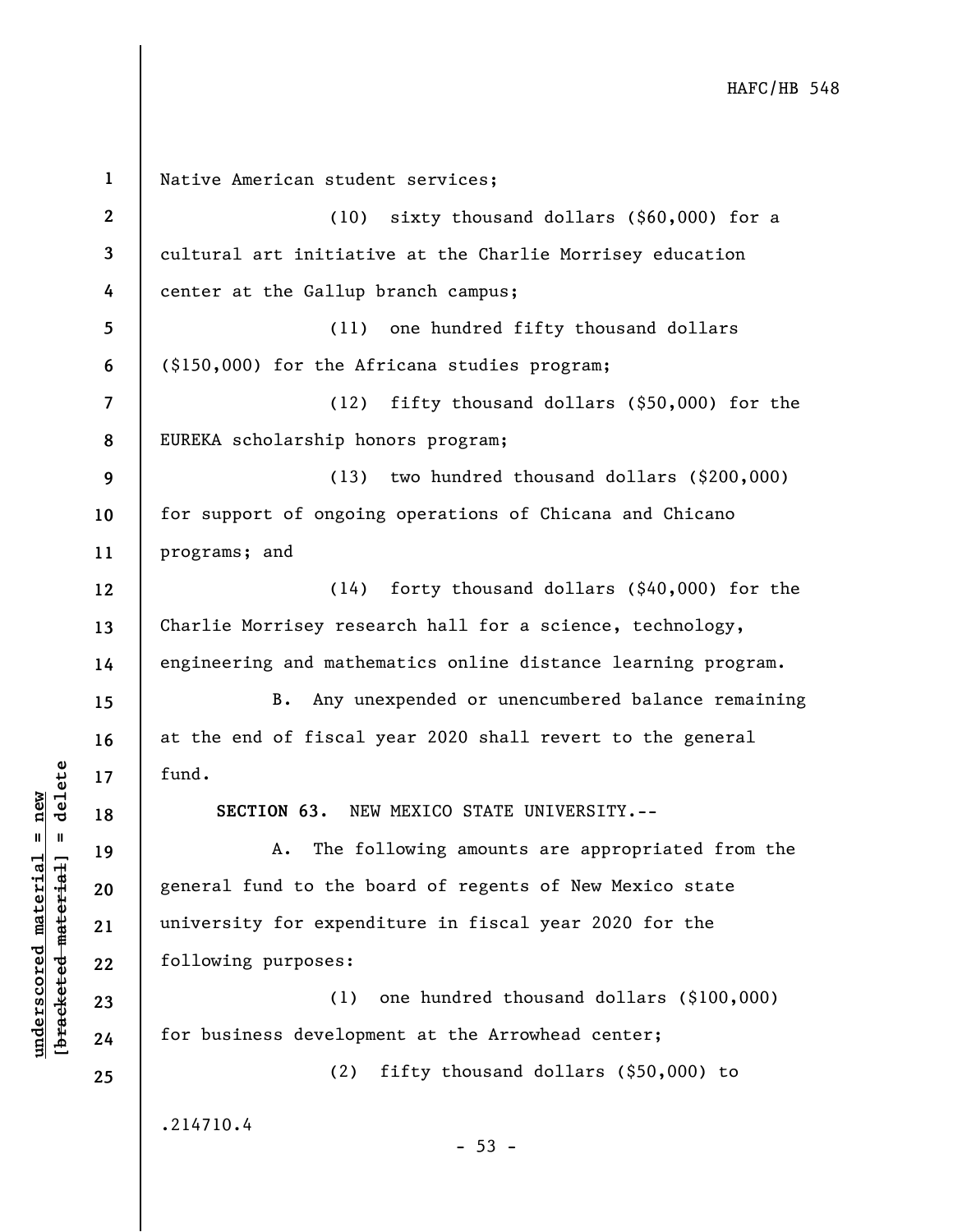**1 2 3 4 5 6 7 8 9 10 11 12 13 14 15 16 17 18 19 20 21 22 23 24 25**  establish a veterans service center at the Grants branch campus; (3) fifty thousand dollars (\$50,000) for dual credit program support at the Carlsbad branch campus; (4) one hundred fifty thousand dollars (\$150,000) for operation of the manufacturing sector development program; (5) for the New Mexico department of agriculture: (a) one hundred thousand dollars (\$100,000) for the agriculture livestock incident response team; (b) fifty thousand dollars (\$50,000) to establish the healthy soil program and the healthy soil grants program; (c) one hundred twenty-five thousand dollars (\$125,000) to supplement agricultural education programs statewide; (d) forty-five thousand dollars (\$45,000) to develop market opportunities for farmers, ranchers and agribusinesses; (e) fifty thousand dollars (\$50,000) for the agricultural experiment station; (f) fifty thousand dollars (\$50,000) for the cooperative extension service; .214710.4  $-54 -$ 

 $b$ racketed material] = delete **[bracketed material] = delete**  $underscored material = new$ **underscored material = new**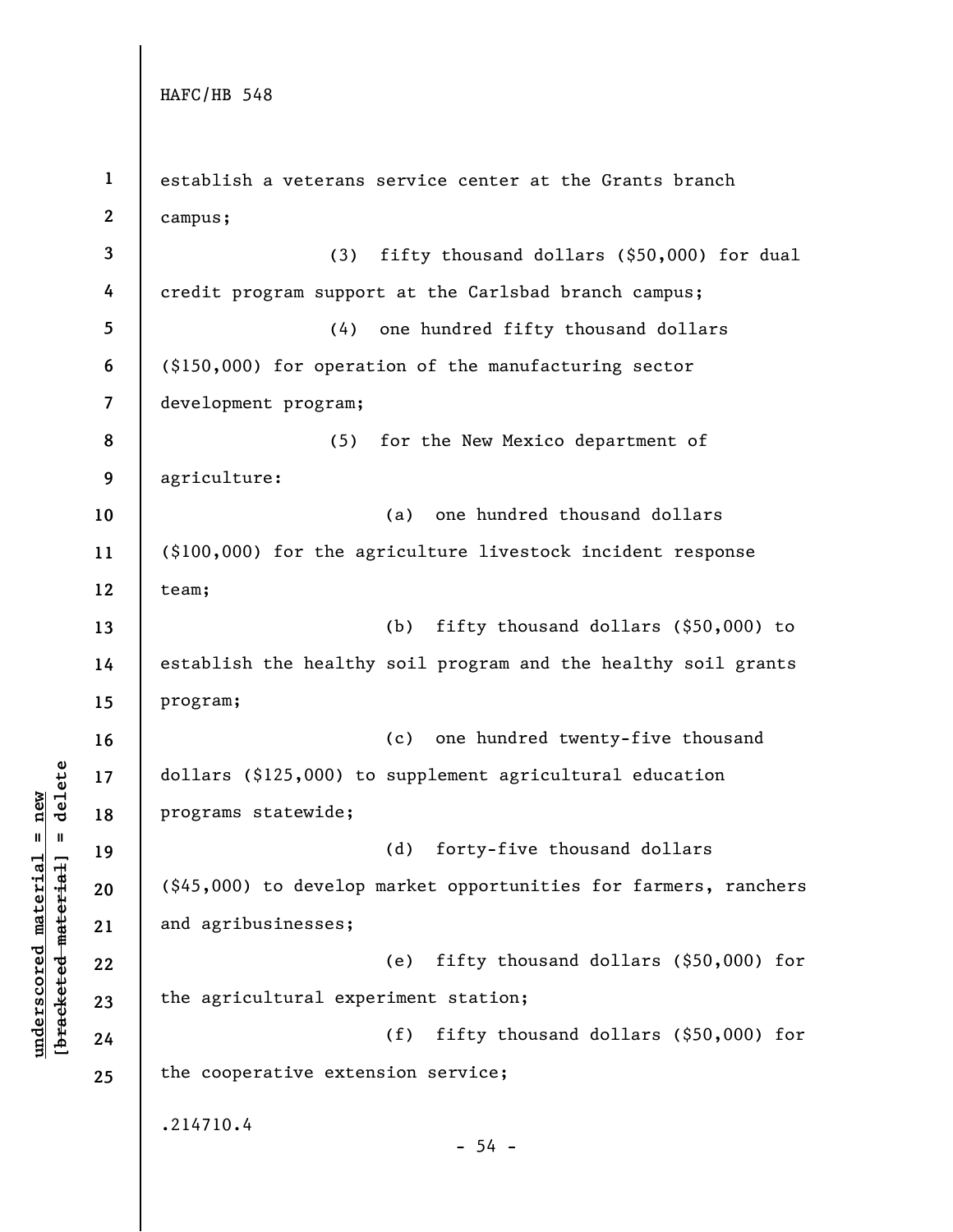| $\mathbf{1}$             | fifty thousand dollars $(§50,000)$ to<br>(g)                    |
|--------------------------|-----------------------------------------------------------------|
| $\mathbf{2}$             | support the cooperative extension service in Otero county; and  |
| 3                        | eighty thousand dollars (\$80,000)<br>(h)                       |
| 4                        | for the Bernalillo public, Dulce independent and Jemez Valley   |
| 5                        | public school districts for agricultural education programs;    |
| 6                        | seventy thousand dollars (\$70,000) for the<br>(6)              |
| $\overline{\mathcal{L}}$ | college assistance migrant program;                             |
| 8                        | (7)<br>seventy-five thousand dollars (\$75,000)                 |
| 9                        | for teacher and student development and mentorships at          |
| 10                       | Chaparral, Dona Ana and Otero schools; and                      |
| 11                       | one hundred thousand dollars (\$100,000)<br>(8)                 |
| 12                       | for the water resources research institute to research New      |
| 13                       | Mexico aquifers.                                                |
|                          |                                                                 |
| 14                       | Any unexpended or unencumbered balance remaining<br><b>B.</b>   |
| 15                       | at the end of fiscal year 2020 shall revert to the general      |
| 16                       | fund.                                                           |
| 17                       | SECTION 64. NEW MEXICO HIGHLANDS UNIVERSITY.--Fifty             |
| 18                       | thousand dollars (\$50,000) is appropriated from the general    |
| 19                       | fund to the board of regents of New Mexico highlands university |
| 20                       | for expenditure in fiscal year 2020 to increase funding for the |
| 21                       | minority student services program for education and study of    |
| 22                       | diverse populations. Any unexpended or unencumbered balance     |
| 23                       | remaining at the end of fiscal year 2020 shall revert to the    |
| 24                       | general fund.                                                   |
| 25                       | SECTION 65. EASTERN NEW MEXICO UNIVERSITY.--                    |

.214710.4

**underscored material = new [bracketed material] = delete**

 $[bracketed-material] = delete$  $underscored material = new$ 

- 55 -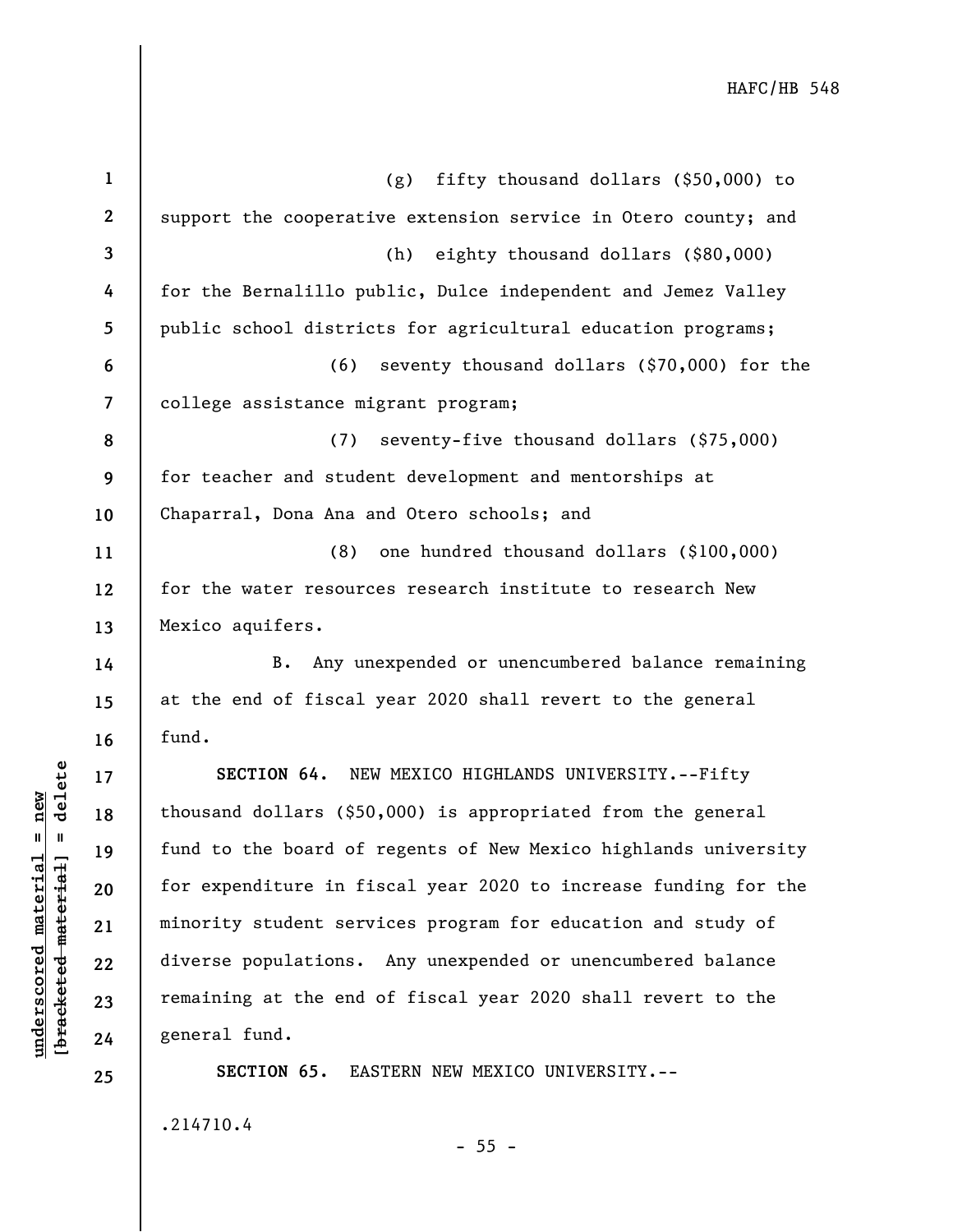| $\mathbf{1}$             | The following amounts are appropriated from the<br>Α.           |
|--------------------------|-----------------------------------------------------------------|
| $\mathbf{2}$             | general fund to the board of regents of eastern New Mexico      |
| $\mathbf{3}$             | university for expenditure in fiscal year 2020 for the          |
| 4                        | following purposes:                                             |
| 5                        | (1)<br>fifty thousand dollars (\$50,000) to manage              |
| 6                        | and conduct statewide robot playshops and an international      |
| $\overline{\phantom{a}}$ | robot competition;                                              |
| 8                        | one hundred thousand dollars (\$100,000)<br>(2)                 |
| 9                        | for the greyhound promise program for potential teachers; and   |
| 10                       | (3)<br>sixty-five thousand dollars $(\$65,000)$ for             |
| 11                       | adult education and youth challenge students to gain additional |
| 12                       | workforce training at the Roswell branch campus.                |
| 13                       | Any unexpended or unencumbered balance remaining<br>$B$ .       |
| 14                       | at the end of fiscal year 2020 shall revert to the general      |
| 15                       | fund.                                                           |
| 16                       | SECTION 66. NEW MEXICO INSTITUTE OF MINING AND                  |
| 17                       | TECHNOLOGY.--                                                   |
| 18                       | The following amounts are appropriated from the<br>Α.           |
| 19                       | general fund to the board of regents of the New Mexico          |
| 20                       | institute of mining and technology for expenditure in fiscal    |
| 21                       | year 2020 for the following purposes:                           |
| 22                       | twenty-five thousand dollars (\$25,000) to<br>(1)               |
| 23                       | support rural economic development;                             |
| 24                       | one hundred ten thousand dollars<br>(2)                         |
| 25                       | (\$110,000) for the bureau of geology and mineral resources to  |
|                          | .214710.4<br>$-56 -$                                            |

# $\frac{\text{underscored material} = \text{new}}{(\text{bracketed material}) = \text{dev}}$ **[bracketed material] = delete underscored material = new**